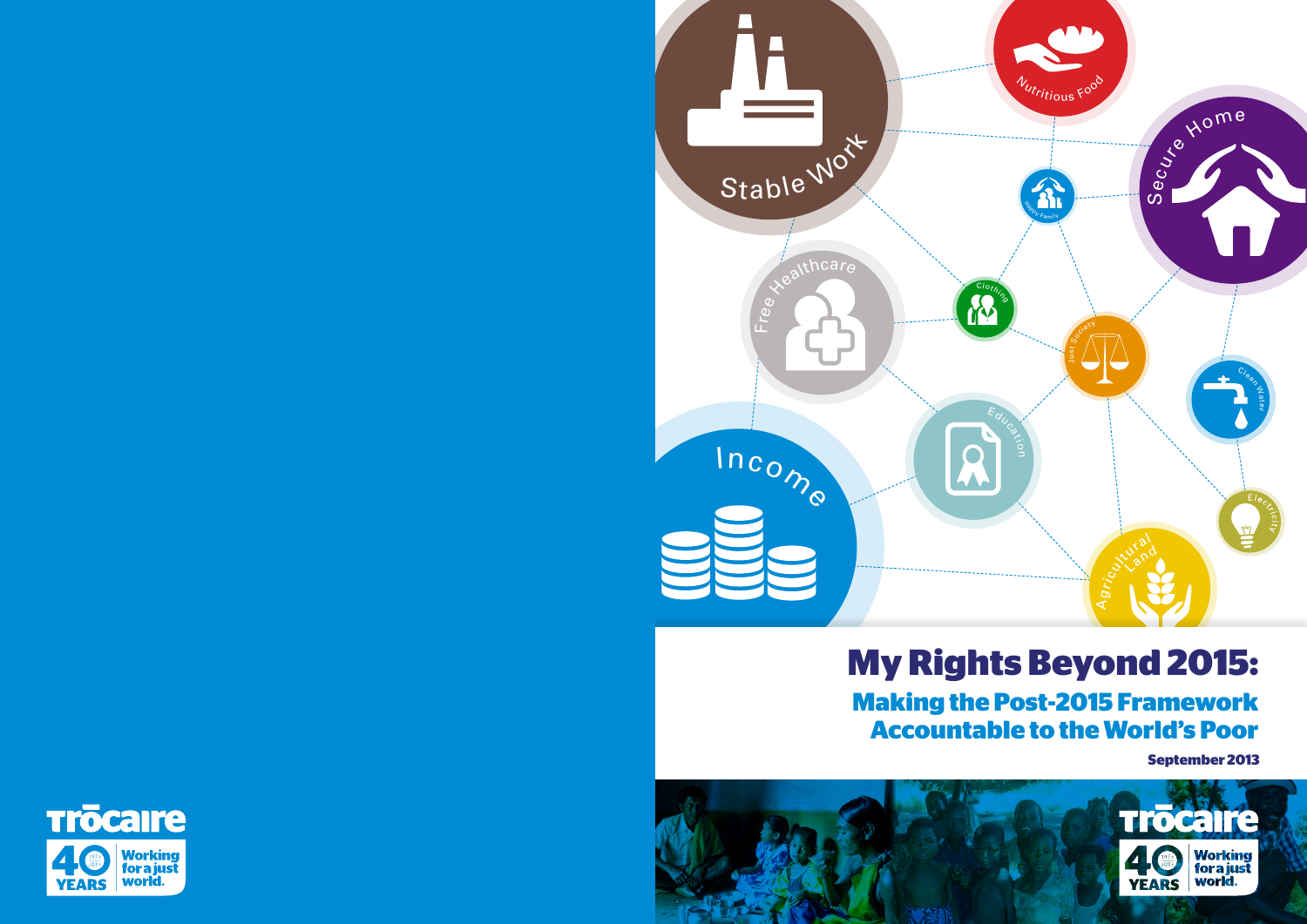

Trócaire envisages a just and peaceful world where people's dignity is ensured and rights are respected; where basic needs are met and resources are shared equitably; where people have control over their own lives and those in power act for the common good.

My Rights Beyond 2015 is published by Trócaire as part of its Programme of Policy, Research and Advocacy.

Trócaire is the overseas development agency of the Irish Catholic Church Maynooth, Co. Kildare, Ireland Tel. +353 1 629 3333 www.trocaire.org

Northern Ireland Regional Office 50 King Street, Belfast BT1 6AD Tel .+44 28 9080 8030 Fax. +44 28 9080 8031 Northern Ireland Charity Number XR 10431

Dublin City Resource Centre 12 Cathedral Street, Dublin 1 Tel / Fax : +353 1 874 3875

Munster Resource Centre 9 Cook Street, Cork Tel .+353 21 427 5622 Fax. +353 21 427 1874 Irish Charity Number CHY 5883

© Trócaire 2013

Acknowledgements: Sincere thanks to all the research participants for their time and for sharing their views and experiences with us. A huge thanks also to all of Trócaire's Partner organisations and Programme Officers who supported the fieldwork and analysis. Thanks also to Mary Teresa Mc Bride, Niamh Garvey, Olive Moore and Walt Kilroy, without whom the research would not have been possible. We gratefully acknowledge Irish Aid Programme funding which contributed to travel costs associated with this research.

For further information contact csharkey@trocaire.ie or visit http://www.trocaire.org/policy-2013 Graphics, design and printing: Custodian Consultancy, 33 Lower Leeson Street, Dublin 2, Ireland.

# **Foreword**

With just two years to go until the Millennium Development Goals (MDGs) expire, negotiations are under way at many levels to agree what should be their successor in 2015. Should there be new goals on gender? Disability? How can environmental sustainability be incorporated? Should consumption be included? The list of potential global goals is breath-taking; each of them has their merits and ought to be considered in the development of a new set of global goals. Imagining up a new framework to replace the MDGs is fast becoming the ultimate quest for development professionals, employing vast amounts of energy and expertise.

The failure to meet many of the MDGs by 2015 is, however, likely to have few, if any, consequences for the governments who agreed on them, or indeed for many of those busy designing the next round of goals. For those living in poverty, on the other hand, the failure to deliver on many of the goals has a significant impact on their daily lives, and indeed survival. Despite the efforts and commitment around the MDGs, nearly half of the world's population remains in abject poverty – many of them now in middle income countries. One in eight people in the world today remain chronically undernourished. This truly is a scandal in a world where there is more than enough food to feed everyone. Progress has been modest at best.

Many organisations, including Trócaire, have long argued that whilst the idea of establishing global priorities is a good one, the MDG project has been flawed from the beginning. The failure to embed the MDGs within existing human rights commitments, standards and principles represented a major weakness and opportunity missed, resulting in their limited benefit to the poorest and most marginalised people. In trying to establish quantifiable progress, the MDGs miss the point that every woman, man and child on the planet (not 50%) is inherently endowed with moral entitlements to a dignified life - an adequate standard of living, secure access to sufficient food, to an education and to a healthy environment. These moral entitlements are enshrined in international human rights law. We strongly believe that the achievement of human rights for all needs to be at the heart of the debate about a post-2015 framework.



In order to inform our thinking, and to ensure that it is grounded in the experiences of the people Trócaire works with across the world, we have undertaken a participatory research project to understand their experiences in accessing their rights. I would like to sincerely thank the people across the communities in the six countries who participated in this study for sharing their views and experiences with us. Their stories, and the insights they provided, will be central to our engagement with the post-2015 agenda.

This report is published as Trócaire celebrates its 40th anniversary. This is a time for Trócaire to reflect on international development efforts past and present, and to look to what the future holds. In March this year Trócaire invited partners from across the world, colleagues, allies and experts together to debate the systemic challenges of the poverty, equality and environmental crises evident at global, national and local levels, and the role of a post-2015 framework for development in addresing these. There was agreement that the post-2015 framework for global development and cooperation will be no panacea. It can and must, however, lay the groundwork for the shifts in approach needed, and incentivise enhanced action at national and international levels. In this context, Trócaire believes that reaffirming human rights as an anchor and a compass for national and global governance is critical if we are to create change for the poorest and most vulnerable people.

Justin Kilcullen Executive Director

**Trócaire**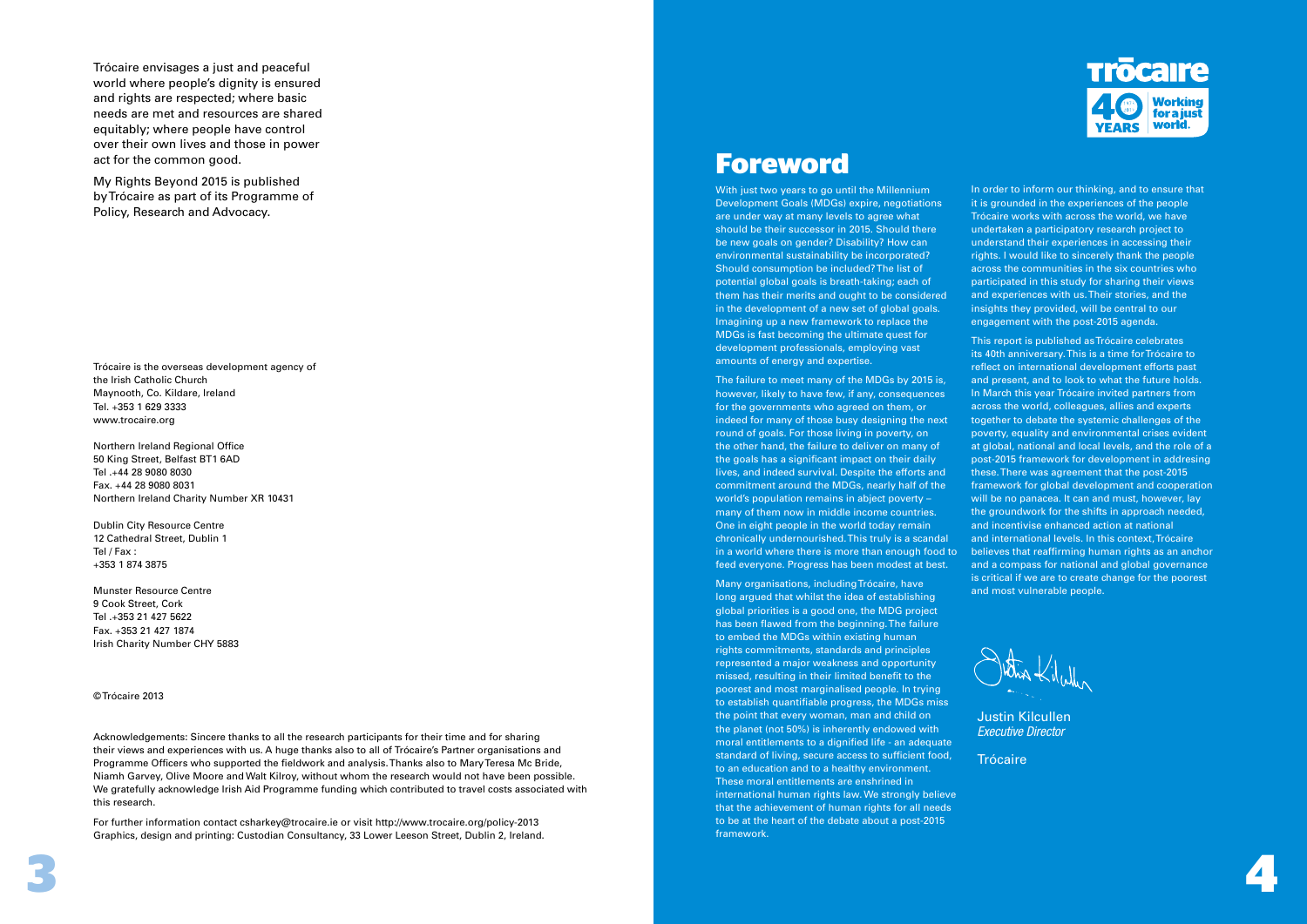# **Executive Summary**

# **Insights from the Case Studies**

With just two years to go until the Millennium Development Goals expire, negotiations are under way at many levels to agree what should be their successor in 2015. The list of potential global goals is breathtaking. Imagining up a new framework to replace the MDGs is fast becoming the ultimate quest for development professionals, employing vast amounts of energy and expertise.

The MDGs have been subject to widespread debate since their emergence in 2000. Stakeholders have both welcomed them and criticised them, often simultaneously, acknowledging their strengths and their contribution to poverty eradication, but also expressing unease regarding weaknesses in their content, architecture and implementation.

Many organisations, including Trócaire, have long argued that whilst the idea of establishing global priorities is a good one, the MDGs have largely failed because they were flawed from the beginning.<sup>1</sup> Many of the MDGs' shortcomings relate closely to the failure to put human rights at the centre. While some have argued that the MDGs were never intended to replace the human rights treaties and were focused on human rights implementation, in practice, as the MDGs became more prominent in development policy, they became detached from the principles which underpin international human rights law. A human rights approach to the framework would have acknowledged existing legal obligations to fulfil the rights to food, health and education of all people. It would have put equality, participation and accountability at the centre of implementation, and built a bridge to existing reporting and accountability mechanisms.

Who will be held accountable if certain MDG targets are unfulfilled by 2015 is unclear, and throws into question the purpose and credibility of such global compacts. For those living in poverty, on the other hand, the failure to deliver on many of the goals has a significant impact on their daily lives, and indeed survival. As attention increasingly focuses on 2015, the development and implementation of a post-2015 framework offers a significant opportunity to build a more robust global framework that can respond to today's context.

A key concern in formulating the next framework must be the lessons learned from the MDGs.

From Trócaire's perspective, the value of a global framework for development begins and ends with its relevance to and impact on the lives of the people it is intended to support. A critical starting point is to enable people living in poverty to have their priorities, views and experiences heard, and to take these into account in the debate.

Efforts to ensure a more consultative process in the elaboration of a new global development framework are underway. More challenging, however, is how to ensure that people directly affected by poverty are enabled to meaningfully participate. In order to contribute to efforts to this end, and to ground our own analysis and advocacy, in late 2012 Trócaire embarked on a participatory research project to explore the priorities and



experiences of people living in poverty in six countries in which we work: Koraput District in the State of Odisha, India; Umerkot District in Southern Sindh, Pakistan; Lilongwe and Dedza Districts in Malawi; Bombali District, Northern Province in Sierra Leone; Madriz District in North Central region in Nicaragua; and Gonaïves District in the Department of Artibonite in Haiti.

The purpose of the research was not to come up with a new set of universal goals. Rather, the aim of the project was to bring the diverse voices of people directly affected by poverty and injustice into the high level post-2015 process, and to allow their lived reality to challenge the dominant thinking. Through carrying out the research in a participatory rights-based approach, it also aimed to develop insights into the potential benefits of this approach for a post-2015 framework.

# **Whilst certain core basic needs are common to all, people's priorities are quite specific and context related**

Key priorities across all of the case studies were the need for a stable income and nutritious food. In all the case studies apart from the one in Nicaragua, shelter featured particularly highly. The case studies highlight the mix of priorities which are common to all, and a long list of other priorities which are context specific. The main insight from this is the importance of context in shaping people's development priorities. If the priorities of the participants in this project are overlaid on the current MDGs, nearly half of the issues identified in the case studies are not currently MDGs.

This divergence raises questions about the ability of a narrow set of global goals to respond effectively and appropriately to the priorities of people living in poverty.

## **The interconnections between diferent priorities really matter**

Whilst there was divergence across the communities relating to what their most important issues were, everyone could point to the interconnected nature of their priorities, such as between income and food, land for food and income, food for health and education, among others. The case studies also highlight important factors affecting the ability of participants to secure their priorities, such as discrimination, and their ability to shape and challenge government policy and practice. The challenges for women in securing income opportunities, including access to land and/or the means to invest in it were highlighted, and at the same time, across the case studies, women were more likely to feel unable to express their opinions at local levels or to access or influence decision-making. This interconnectedness points to the need to address the critique of the MDG framework as promoting a single issue-based approach, and the need for a framework in which interconnections between priorities are addressed in a holistic, integrated way which is tailored to specific contexts.

# **Putting the priorities, voices and experiences of people living in poverty at the centre**

# **Insight 1**

# **Insight 2**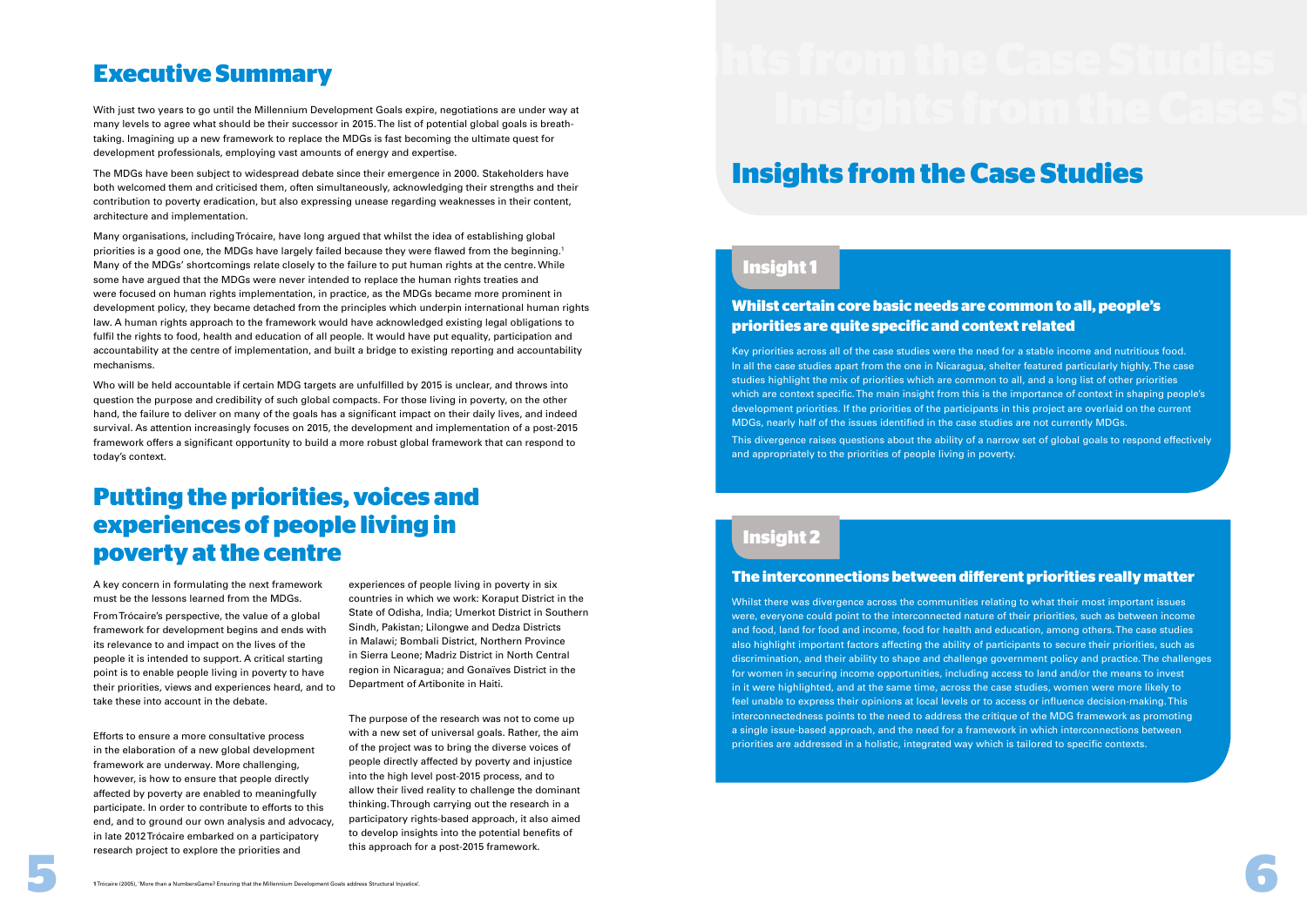## **Reliance on family, friends and local community is a central coping strategy**

The self-reliance of the communities in this study, in the face of extreme poverty, is reflected in the diverse range of coping strategies reported. Nearly a third of the people in the research reported having to get by on their own without assistance from anyone. Overall, family and friends remain the most important source of help, followed by Church and NGOs. Women and girls were more frequently associated with coping mechanisms such as reducing food consumed, being removed from school to work or search for food, or even forced early marriage or prostitution. Most participants across the case studies are heavily dependent upon natural resources for income generation activities, food, and, in some cases, medicine to get by.

Participants' proposals for what could best support them to achieve their priorities related primarily

to the adequate provision of basic services such as health or education, social protection for the poorest, and notably, the importance of support to establish a more enabling environment, whether for agricultural production, income and employment opportunities, or other activities. This indicates that if a post-2015 framework is to support communities to become more self-reliant and resilient, it needs to build on their existing capacities and strategies, placing far greater focus on development processes as well as outcomes. This would mean stepping away from

a predominantly outcome focused approach, underscoring the importance of determining goals and assessing progress from the bottom-up.

# **Insight 3**

**"Nearly a third of the people in the research reported having to get by on their own without assistance from anyone"**

## **Services and supports may exist but barriers undermine access for the poorest groups**

The level of basic service provision varied across the different case studies. In some cases, provision was inadequate or non-existent. In other cases, services existed, but many participants were not able to make use of them. The problem of accessing supports and services was highlighted across the case studies. Barriers to access consistently included costs, whether official costs or necessary bribes, as well as distance, and were noted as affecting participants' ability to access education, health and other services, as well as income opportunities. Other barriers highlighted across a number of case studies as undermining participants' access to services were illiteracy, lack of education and information. These affected people's knowledge of existing supports and services as well as their ability and/or confidence to pursue them. The focus on outcomes under the MDG framework, diverted attention from the importance of removing barriers that inhibit access to services for the most disadvantaged groups. If the post-2015 framework is to be an effective tool for enabling the poorest people to access services and supports, it needs to give due consideration to the barriers they encounter in accessing these.



# **Insight 4**

# **Discrimination is a significant barrier in accessing supports, services and opportunities. Multiple intersecting forms of discrimination, including in particular gender-based discrimination, lead to disproportionate vulnerability**

Participants across the case studies consistently highlighted experiences of discrimination as a significant barrier in accessing supports and services. Overall, half the participants directly identified discrimination as a major obstacle to achieving their priorities. When asked about barriers to accessing their priorities, many more referred to discrimination-related barriers. Experiences of discrimination on the basis of socio-economic status, for 'being poor', and gender-based discrimination were highlighted in every case study. Other forms of identity-based discrimination, their extent and their impacts varied according to context. Discrimination on the basis of socio-economic status was described in terms of the inability to afford official costs or requisite bribes, but also of being treated differently by service providers as a result of their perceived status.

The fact that participants across all case studies felt that they were discriminated against because they were poor is indicative of the ways in which identity-based discrimination can result in a series of deprivations, contributing further to the discrimination experienced and reinforcing people's situation. Gender-based discrimination was noted by some participants as compounding other forms of discrimination they experience. Across the case studies, the de jure or de facto unequal treatment of women in accessing supports and services, land ownership and job opportunities were cited as factors in their disproportionate vulnerability. While no questions were asked in relation to gender-based violence, violence against women was referred to, explicitly or implicitly, by a number of female and male participants across a number of case studies. Tackling discrimination, in particular in relation to gender, is critical in eradicating poverty and has implications for policy and practice from local to global levels. Data on who has and has **"If the cycle of poverty in which many people are trapped is to be broken, a post-2015 framework needs to find ways of addressing discrimination as it is experienced at a variety of levels"**

not benefitted from the MDGs indicates that many of the poorest people, in particular groups who experience discrimination, have benefited least.<sup>2</sup> If the cycle of poverty in which many people are trapped is to be broken, a post-2015 framework needs to find ways of addressing discrimination as it is experienced at a variety of levels.

# **Insight 5**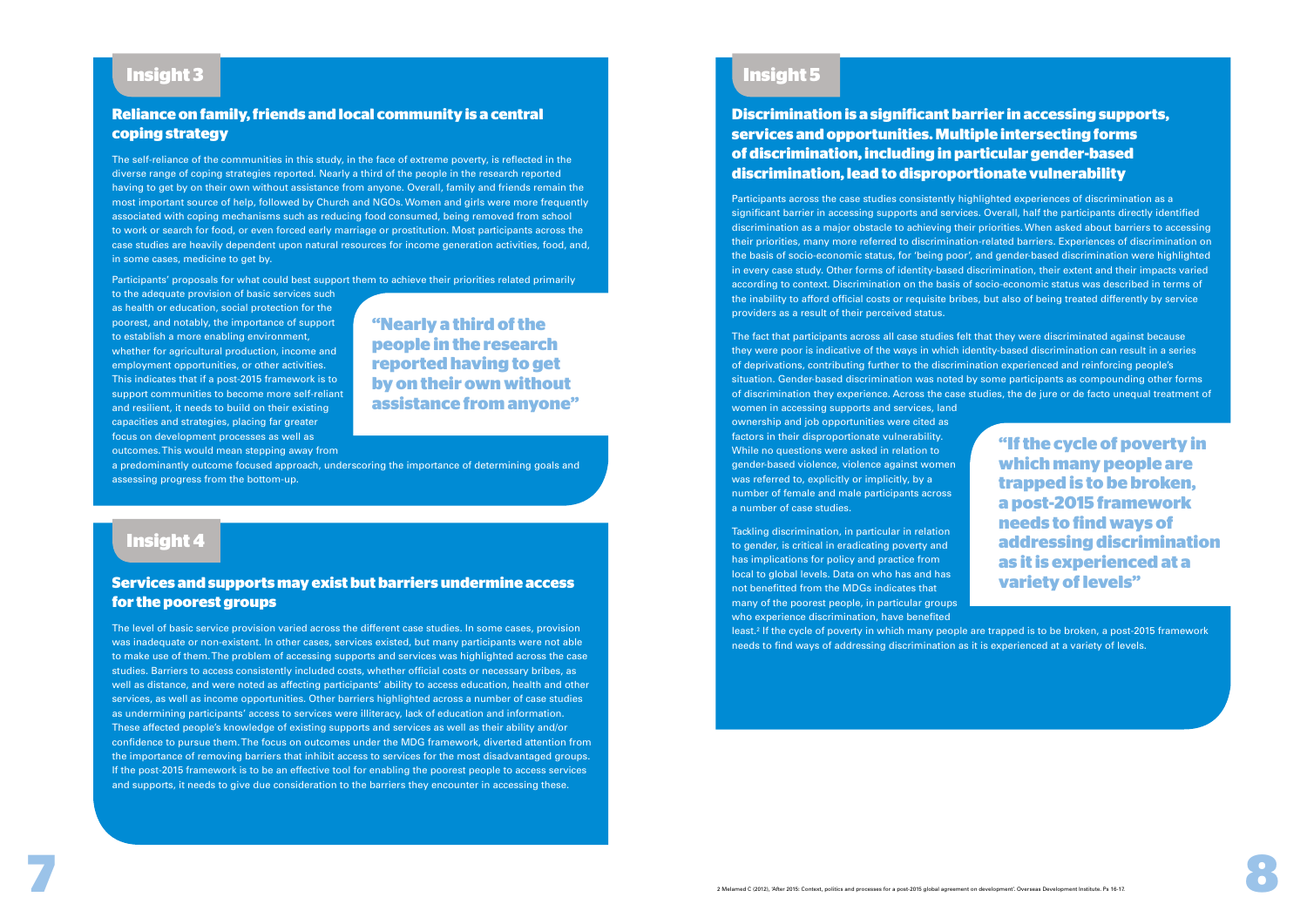### **Participation in decision-making does not equal influence**

Across all countries participants felt disempowered and experienced a significant lack of control over decisions that affect their lives. Experiences of participation varied across the case studies. With the exception of Sierra Leone and Malawi, more than half of participants felt they can voice their opinion on issues of concern in their community. Half of participants felt, however, that they are not confident that their solutions will be taken into consideration, and two thirds also felt they did not have sufficient information about local government decisions.

Participant views on their experiences of participation reflect much of the critique around participatory approaches<sup>3</sup> , including that participation can take place without resulting in any impact on decisions made or their implementation. While the MDGs emerged following the ascendancy of participation in development discourse and practice, the lack of attention to participation, either as a development end and priority in itself, or as critical in practical terms to effective implementation of the MDGs, is stark. If the post-2015 framework is to enable people experiencing poverty to be agents of their own development, enhancing their meaningful participation and capacity to influence decisions which affect them needs to be an objective and outcome of the framework.

## **Perceptions of accountability of those in authority influences people's hope in a diferent future**

High levels of dissatisfaction with government performance in providing support or assistance were reported by participants in relation to their priority issues. Nearly half of the participants said they had no one to turn to when the Government is not performing well in relation to their priority issues. Most people identified traditional leaders as someone whom they could tell if they were dissatisfied with the Government's performance, but they were often noted as having limited influence over official government.

In most case studies, accountability mechanisms were referred to, however, participants struggled to identify an example of where they had successfully sought and achieved accountability from authority figures at the community or local government level. Pervasive corruption and the fact that in many cases those in authority were both the perpetrator and the accountability channel were seen as undermining the possibility of holding those in authority to account and achieving change. The case studies demonstrated the problem of ineffective accountability mechanisms. Barriers, such as lack of education, distance, costs involved, and social norms, undermine the belief and confidence of many people that accountability is possible, or their due. Without accountability, the possibility of people living in poverty to seek and achieve change is significantly impeded.

While a lot of emphasis has been put on reporting on the outcomes of the MDGs they have done little to strengthen accountability at local, national or international levels. A key consideration for the post-2015 framework needs to be how such a framework can support strengthened, effective accountability mechanisms at global, national and local levels that facilitate the active participation of people living in poverty, in the implementation of the framework, but also beyond it.

# **Insight 6**

**1. Goal setting needs to happen at the right levels, to support local priority setting** 

# **Insight 7**

# **Recommendations and Added Value of a Rights-based Approach**

Trócaire believes founding a post-2015 framework on human rights, underpinned by the international legal human rights framework, is the most effective means to ensure a people-centred participative approach, integrate equality and non-discrimination, and enhance accountability.

The preparation of a post-2015 framework comes at a time when governance at all levels is being tested by increasingly interconnected crises in the social, environmental and economic spheres. These challenges are systemic, and a new global development framework alone cannot provide the solutions. Trócaire believes, however, that it can and must make a critical contribution. Today's

context demands a very different framework to the MDGs, one in which there is greater shared responsibility, strengthened action at national and sub-national levels, strengthened collective and individual accountability, and enhanced coherence around a people-centred agenda. A human rights-based approach provides an existing, universal normative and legal framework that can and must provide an anchor and a compass to ensure that the poorest people are placed at the centre of concern; as governance at national and global levels seeks to navigate change in a context of increasing uncertainty.



This study points to the importance of local specificities and contexts in shaping people's priorities, and their ability to pursue them. The new framework needs to consider carefully the purpose of goal setting at the global level. Determining the impact of the MDGs on government policy and action, whether developing country governments or donor country governments, or other actors, has been difficult. Lessons learned from the experiences of the MDGs highlight the importance of translating global goals into national policy and action if they are to be appropriate to national and local contexts, and if implementation is to be effective. This indicates strongly that a post-2015 framework will have to play a more explicit and effective role in incentivising action at national and sub-national levels by, inter-alia, combining global goal setting with the establishment of national and sub-national commitments, and their integration into national policy frameworks.

A meaningful way of framing the post-2015 framework would be to focus the goals on the progressive realisation of human rights commitments as laid out in international law. Acknowledging the existing human rights commitments and obligations to which goals relate would significantly strengthen the moral, political and legal standing and credibility of the framework. This would acknowledge the right of every person to be free from hunger, to an education or to a healthy environment, and the obligation of governments to respect, protect and promote these rights, rather than seek socio-economic outcomes for the percentage of the population deemed feasible. Recognising people living in poverty as rights-holders, with the ability to claim their rights from governments as duty-bearers, is much more profound and empowering than being considered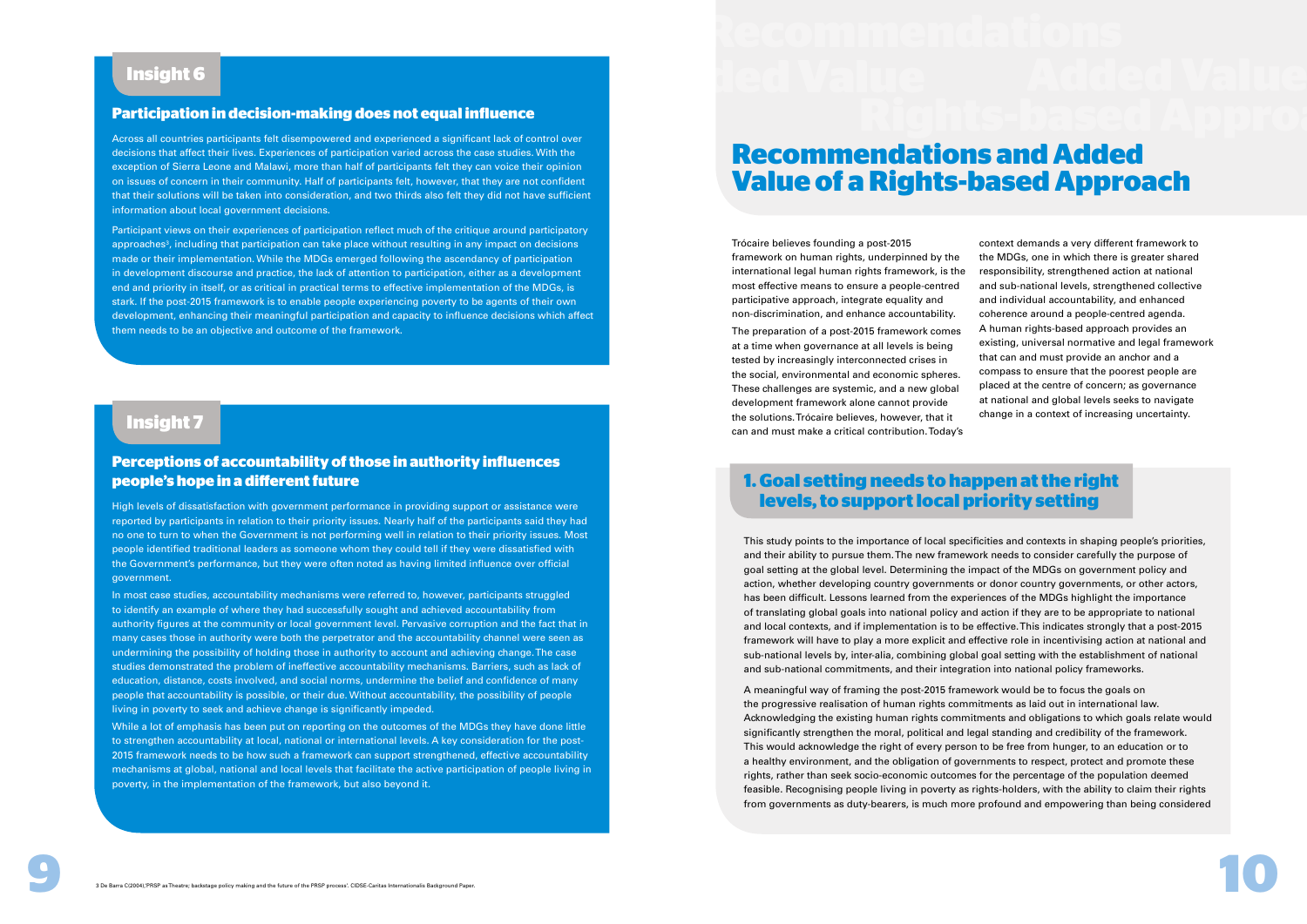

passive recipients who may benefit from support when and if it is available, and an important reaffirmation of the social contract underpinning democratic societies. This is important given evidence of the sense of humiliation, powerlessness and hopelessness experienced by many people living in poverty, as reflected in many participant responses in this study.

Such an approach, underpinned by legal instruments and principles, would provide clarity on the responsibilities of national governments, ensure coherence with existing obligations and establish links to existing reporting and accountability mechanisms. National governments are by no means the only actors in focus under a rights-based approach, but the primary importance of the relationship between people and their government is emphasised, and the need for implementation processes in which this is the central relationship is underscored.

# **Recommendations**

A post-2015 framework should:

Have universal application, establishing international consensus on where global impetus and increased international cooperation are needed.

Incentivise enhanced international and national level action, establishing global goals and mandating the elaboration of national and sub-national level goals, targets and indicators.

Explicitly serve the fulfilment of human rights by, inter-alia, reaffirming the full set of social, economic and cultural, civil and political rights of all people everywhere, linking goals and targets (global and national) to existing human rights obligations, and integrating framework accountability mechanisms with national, regional and international human rights accountability mechanisms.

**a**

**b**

**c**

# **2. Address the interconnectedness of people's priorities**

This research reaffirms the interconnected nature of people's priorities, and of the factors affecting their access to them. The single-issue MDGs, however, promoted programmes designed to achieve particular objectives, often without acknowledging or acting on the interconnections between different goals. A new framework needs to actively promote action to address the interconnections between priorities, and the factors that impact on their pursuit by people living in poverty. The human rights principles of 'indivisibility, inter-relatedness and interdependence' focus attention on the interconnections between realising different rights, including economic, social and cultural rights and civil and political rights. This provides a lens with which to approach a post-2015 framework, to ensure it responds effectively to the challenge of promoting joined-up action in both its content and its implementation.

Coherent approaches are also critical if a global post-2015 framework is intended to address poverty and sustainability in an integrated way. Advancing policy coherence for sustainable development in all countries should be acknowledged as a central objective of an integrated agenda. Human rights standards and principles should be established as the normative framework guiding policy development, implementation and review, to ensure vulnerabilities of people living in poverty are not exacerbated, and that their resilience is strengthened.

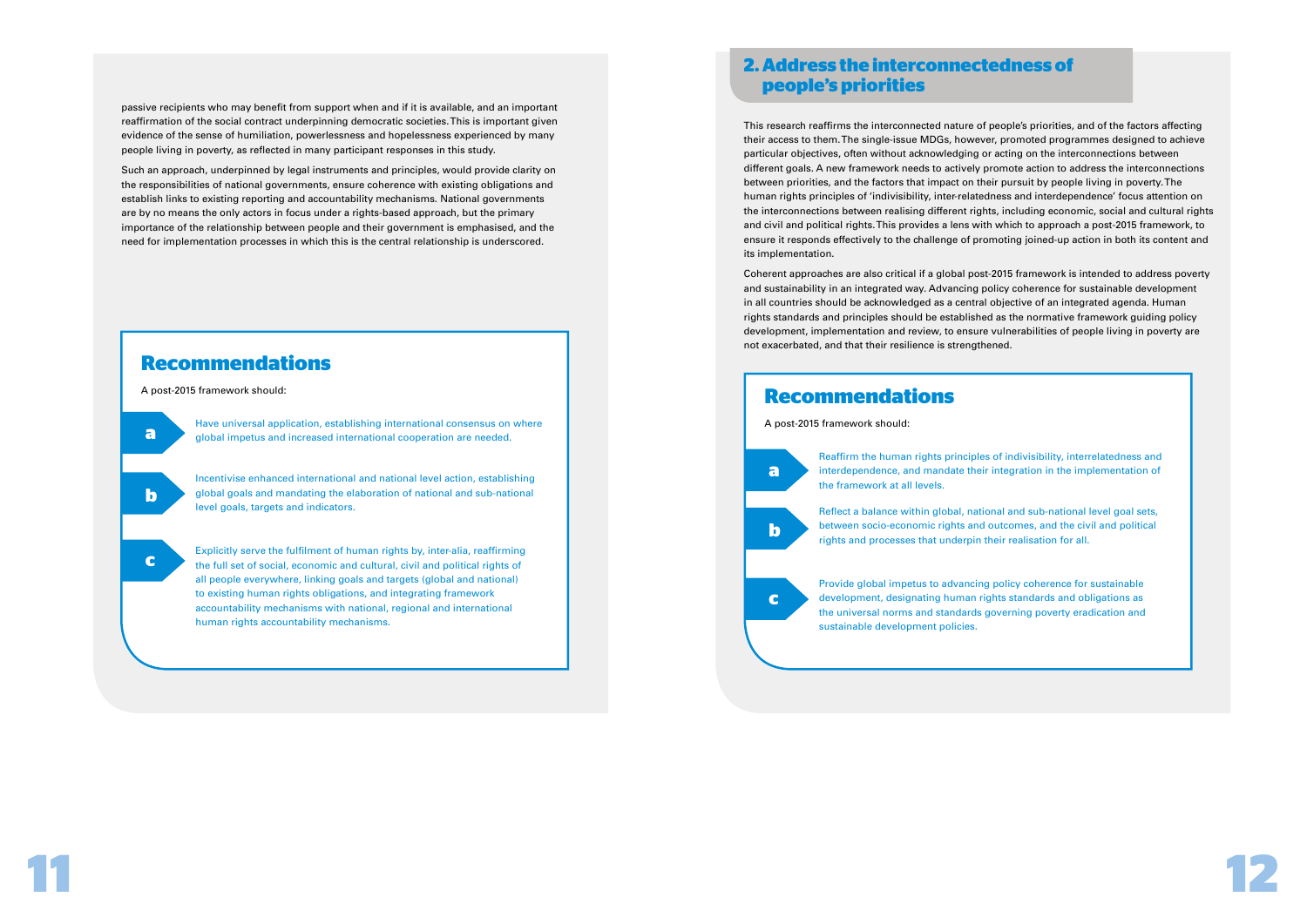# **3. Support local strategies to build sustainable and resilient livelihoods and communities**

This research indicates the variety, and the fragility, of existing strategies employed by participants, and their ability to identify the kind of supports, services or other interventions that could support them to improve their lives. This highlights the importance of a post-2015 framework incentivising action at national and sub-national levels that builds on the existing capacities of people living in poverty, enhancing their ability to contribute actively to their own development. This includes increasing the access of people living in poverty to resources, enhancing their capacity to represent issues that matter to them, and to support collective responses to problems.

Participatory approaches provide a basis for building on existing capacities, networks and assets, and engaging with the formal and informal processes and norms most relevant to people's lives.<sup>4</sup> Participation of people living in poverty is critical not only in the design of policies and programmes, but also in the review of their implementation. Engaging with people to understand their experiences of supports, services and other interventions focuses attention on quality and accessibility. This is conducive to more responsive and appropriate policy making and implementation, but also supports the building of people's individual and collective capacities to shape their own lives, an intrinsic end in integral and sustainable human development<sup>5</sup>. A human rights-perspective lends weight to this approach, recognising people as rights-holders, critical actors in development processes and the primary agents of their own development.

# **Recommendations**

A post-2015 framework should:

Be shaped by the priorities, views and experiences of people living in poverty. People living in poverty should be appropriately supported to participate in debates at various levels that are influencing the post-2015 agenda.

Promote, pursue and actively provide for the participation of people living in poverty in the establishment of national and sub-national level goals, targets and indicators, and in their monitoring and review at all levels.

**a**

**b**

# **4. Address the barriers experienced by people living in poverty in accessing services, supports and opportunities, especially discrimination**

No country in the world has successfully eradicated discriminatory norms and practices and inequalities are increasing rapidly in many countries and regions. Establishing equality as a central objective under a post-2015 agenda, would provide both a normative boost to the fight against inequality and discrimination, and enhance accountability for progress at global and national levels on this critical component of a poverty eradication agenda.



Applying a human rights perspective provides a normative and legal basis with which to challenge discrimination and inequality. A human rights approach invokes obligations to achieve substantive equality with full protection under the law, and non-discrimination, with prohibition of distinctions based on impermissible grounds that have the effect or purpose of impairing the enjoyment of rights. Furthermore, the right to equality and the principle of non-discrimination ensure that the people and groups usually excluded from decision-making are purposefully and actively identified, and that they are meaningfully included in the design, implementation and review of action. This is critical if the status quo is to be effectively challenged.

This has a number of important implications for a post-2015 framework for development. Adopting a rights-based approach would mean prioritising the people whose rights are currently being denied or violated, identifying the barriers to their ability to enjoy or claim their rights, and disaggregating implementation and outcome data to provide an equality lens on progress.

The level and persistence of discrimination against women is indicative of the significant continued efforts needed to ensure women, in particular, enjoy equality of treatment in both law and practice. The impact of a post-2015 agreement on advancing gender-equality and empowering women, will be a litmus test of its success as a framework for tackling poverty.

# **Recommendations**

A post-2015 framework should:

Tackle discrimination by including equality as a global goal with universal application. This should be accompanied by participatory processes and empirical work from local levels upwards to identify additional contextspecific forms of discrimination and establish equality targets and indicators in national and sub-national goal sets as appropriate. Equality should be mainstreamed across all goals and targets, incentivising action to tackle discrimination and advance equality under each goal area. Groups experiencing discrimination should be enabled to actively participate in identifying appropriate qualitative as well as quantitative indicators to provide disaggregated data to assess progress. Commitments to tackling gender-based discrimination should be explicitly prioritised and addressed in both global and national

**a**

**b**

**c**

level commitments.

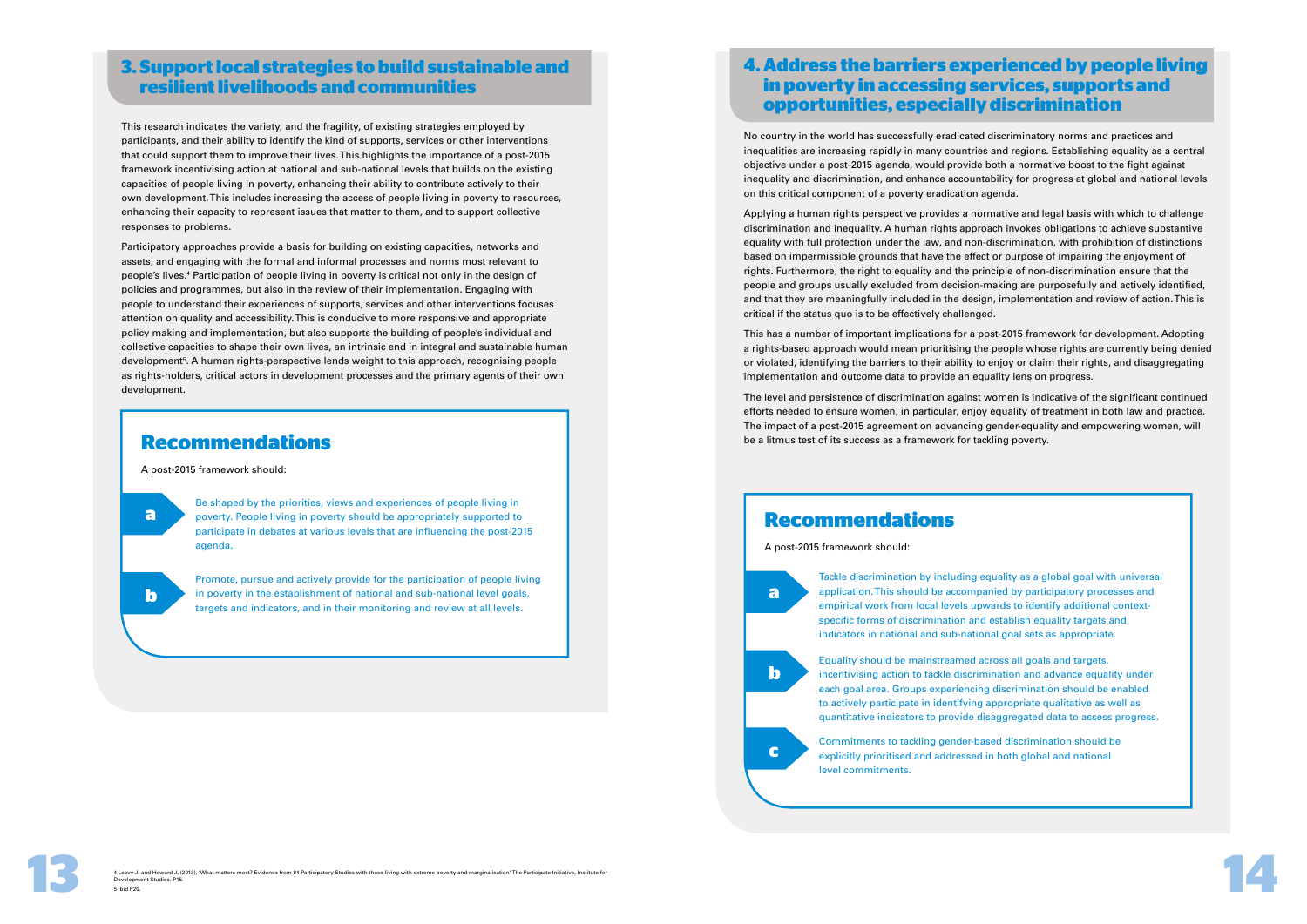Participation without influence, and anchored in accountability, is tokenistic and inhibits transformational change. Evidence from extensive studies, including this one, with people living in poverty highlights the inherent link between people's ability to access their priorities, their ability to have their voices and views heard, and their ability to hold those in authority accountable. This highlights the misplaced distinction within the MDG framework which defines development in terms of economic and social outcomes, and the failure to factor in the civil and political processes that underpin securing them for all.

# **5. Foster empowerment and enable people living in poverty to influence decisions which afect them**

Participation in public affairs is a human right and both participation and accountability are core human rights principles. Applying a human rights-based approach to a post-2015 framework places both participation and accountability at the centre of development processes, as the fundamental hinge on which democratic society turns. A human rights-approach to enhancing participatory and accountable governance is critical furthermore, if transformational change is to be achieved. A rights-based approach interrogates whose rights are unmet or being violated and the root causes, challenging the power of those whose interests are served by the status quo.

The challenges experienced by people living in poverty in influencing decisions that affect them and seeking accountability for violations of their rights are common to rich and poor countries<sup>6</sup>

Whilst extensive monitoring has been conducted on the MDGs, with the UN in particular spearheading efforts to improve international reporting and accountability, a consistent criticism of the MDG framework has been the inadequacy of accountability at all levels for its implementation. Who will be held accountable if certain MDG targets are unfulfilled by 2015 and how is unclear, and throws into question the purpose and credibility of such global compacts. A key consideration in relation to a post-2015 framework needs to be how such a framework can support strengthened, effective accountability mechanisms at global, national and local levels that facilitate the active participation of people living in poverty in the implementation of the framework, but also beyond it.

The international human rights framework provides an existing legal framework and architecture on which accountability mechanisms for implementation of a post-2015 framework can and should be built. While centring responsibility with national governments, international human rights law establishes responsibilities for other governmental actors and Guiding Principles exist that provide moral obligations for non-governmental actors.

Participation and accountability are processes rather than one-off events or stand alone mechanisms. This highlights the importance of strengthening both formal and informal mechanisms and channels for participation and accountability at national levels and in particular at local levels, and the importance of securing other civil and political rights such as the right to association and assembly, and the right to freedom of expression.

Reaffirm the human rights principles of participation and accountability in

at international, regional and national levels. Improve the accountability of



marginalisation in monitoring and review of implementation at all levels.

sub-national levels in participatory processes with people living in poverty.



and would be an appropriate global goal under a universally applicable framework for poverty eradication and sustainable development. Existing initiatives to strengthen bottom-up, community based, social and human rights accountability, in relation to performance against standards, and for fulfilment of official commitments, should be supported and scaled up.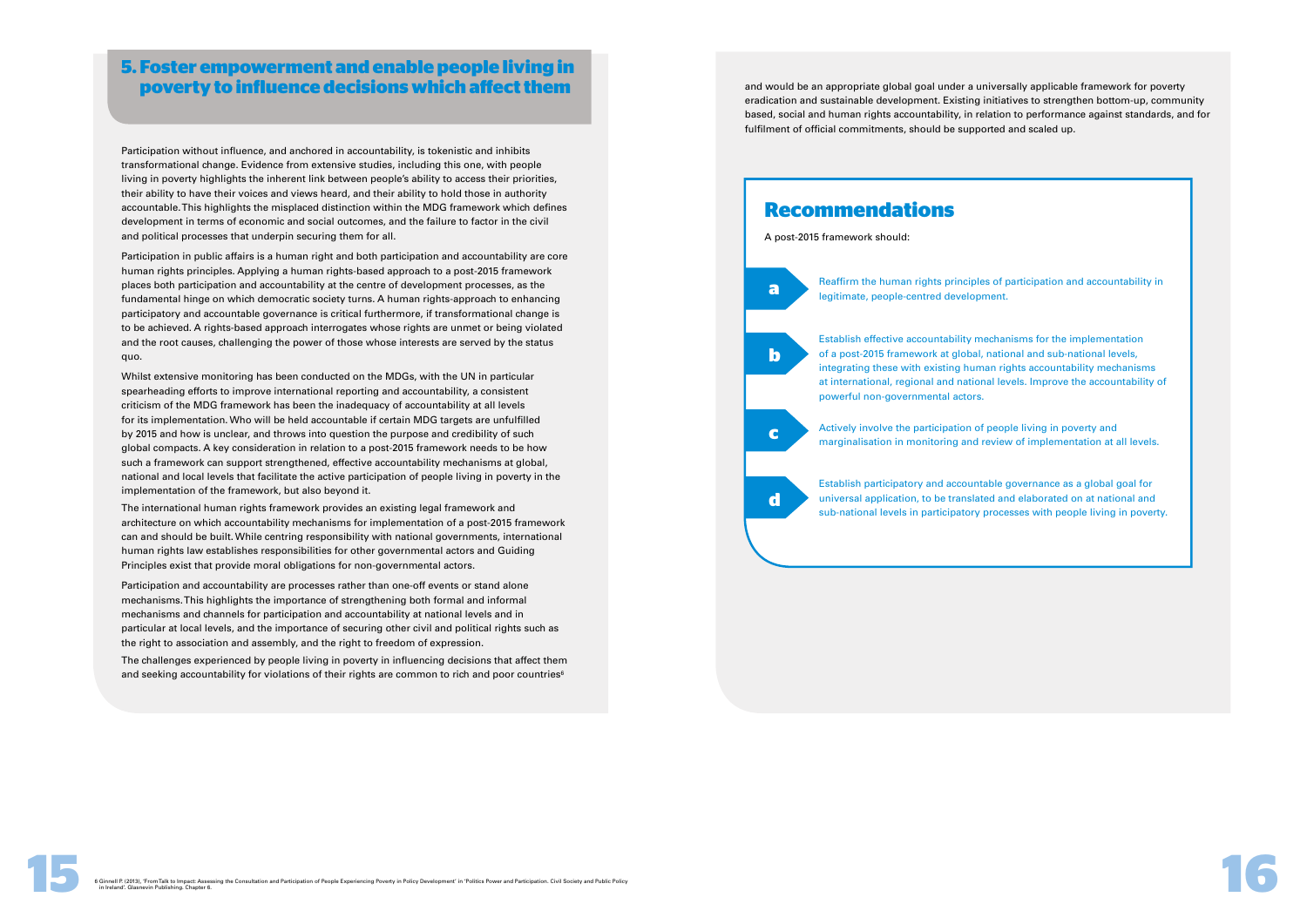

Figure 1: Accessing Support, Koraput, India 32 Figure 2: Coping Strategies, Koraput, India 32 Figure 3: People's Proposals, Koraput, India Figure 4: Discrimination, Koraput, India 34 Figure 5: Obstacles, Koraput, India 34 Figure 6: Demanding Accountability, Koraput, India 36 Figure 7: Accessing Support, Umerkot, Pakistan Figure 8: Coping Strategies, Umerkot, Pakistan Figure 9: People's Proposals, Umerkot, Pakistan Figure 10: Discrimination, Umerkot, Pakistan Figure 11: Obstacles, Umerkot, Pakistan Figure 12: Demanding Accountability, Umerkot, Pakistan 44 Figure 13: Accessing Support, Bombali, Sierra Leone Figure 14: Coping Strategies, Bombali, Sierra Leone Figure 15: People's Proposals, Bombali, Sierra Leone Figure 16: Discrimination, Bombali, Sierra Leone Figure 17: Obstacles, Bombali, Sierra Leone Figure 18: Demanding Accountability, Bombali, Sierra Leon Figure 19: Accessing Support, Lilongwe and Dedza, Malawi Figure 20: Coping Strategies, Lilongwe and Dedza, Malawi Figure 21: People's Proposals, Lilongwe and Dedza, Malawi Figure 22: Discrimination, Lilongwe and Dedza, Malawi Figure 23: Obstacles, Lilongwe and Dedza, Malawi Figure 24: Demanding Accountability, Lilongwe and Dedza, Figure 25: Accessing Support, Madriz, Nicaragua Figure 26: Coping Strategies, Madriz, Nicaragua Figure 27: People's Proposals, Madriz, Nicaragua Figure 28: Discrimination, Madriz, Nicaragua 67 Figure 29: Obstacles, Madriz, Nicaragua 67 Figure 30: Demanding Accountability, Madriz, Nicaragua 71 Figure 31: Accessing Support, Gonaïves, Haiti Figure 32: Coping Strategies, Gonaïves, Haiti 76 Figure 33: People's Proposals, Gonaïves, Haiti Figure 34: Discrimination, Gonaïves, Haiti Figure 35: Obstacles, Gonaïves, Haiti 77 Figure 36: Demanding Accountability, Gonaïves, Haiti Figure 37: Relative importance of priority issues for participal

Table 1: Participation in decision-making processes, Koraput, India Table 2: Participation in decision-making processes, Umerk Table 3: Participation in decision-making processes, Bomba Table 4: Participation in decision-making processes, Lilongy Table 5: Participation in decision-making processes, Madriz Table 6: Participation in decision-making processes, Gonaïv

| Introduction                                                | 19  |
|-------------------------------------------------------------|-----|
| Methodology                                                 | 25  |
| <b>Community Case Studies</b>                               | 28  |
| Koraput District, Southern Odisha, India                    | 29  |
| Umerkot District, Southern SindhProvince, Pakistan          | 37  |
| Bombali District, Northern Province, Sierra Leone           | 45  |
| Lilongwe and Dedza Districts, Central Region, Malawi        | 55  |
| Madriz District, North-Central Region, Nicaragua            | 63  |
| Gonaïves District, Artibonite Department, Haiti             | 73  |
| <b>Insights from the Case Studies</b>                       | 82  |
| Conclusions and Recommendations for the Post-2015 Framework | 93  |
| Conclusion                                                  | 102 |
| Annex 1: Questionnaire and Focus Group Schedules            | 103 |
| Bibliography                                                | 104 |

|                           | ےت |
|---------------------------|----|
|                           | 33 |
|                           | 34 |
|                           | 34 |
|                           | 36 |
|                           | 39 |
|                           | 39 |
|                           | 40 |
|                           | 41 |
|                           | 41 |
|                           | 44 |
|                           | 47 |
|                           | 48 |
|                           | 49 |
|                           | 50 |
|                           | 50 |
| ١e                        | 53 |
| i                         | 56 |
|                           | 57 |
| i                         | 58 |
|                           | 59 |
|                           | 59 |
| , Malawi                  | 61 |
|                           | 65 |
|                           | 65 |
|                           | 66 |
|                           | 67 |
|                           | 67 |
|                           | 71 |
|                           | 75 |
|                           | 76 |
|                           | 76 |
|                           | 77 |
|                           | 77 |
|                           | 80 |
| pants in six case studies | 82 |
|                           |    |
| ut, India                 | 35 |
| ot, Pakistan              | 43 |
| ali, Sierra Leone         | 51 |
| we and Dedza, Malawi      | 60 |
| , Nicaragua               | 69 |
| ves, Haiti                | 79 |
|                           |    |

# **Table of Contents List of Figures and Tables**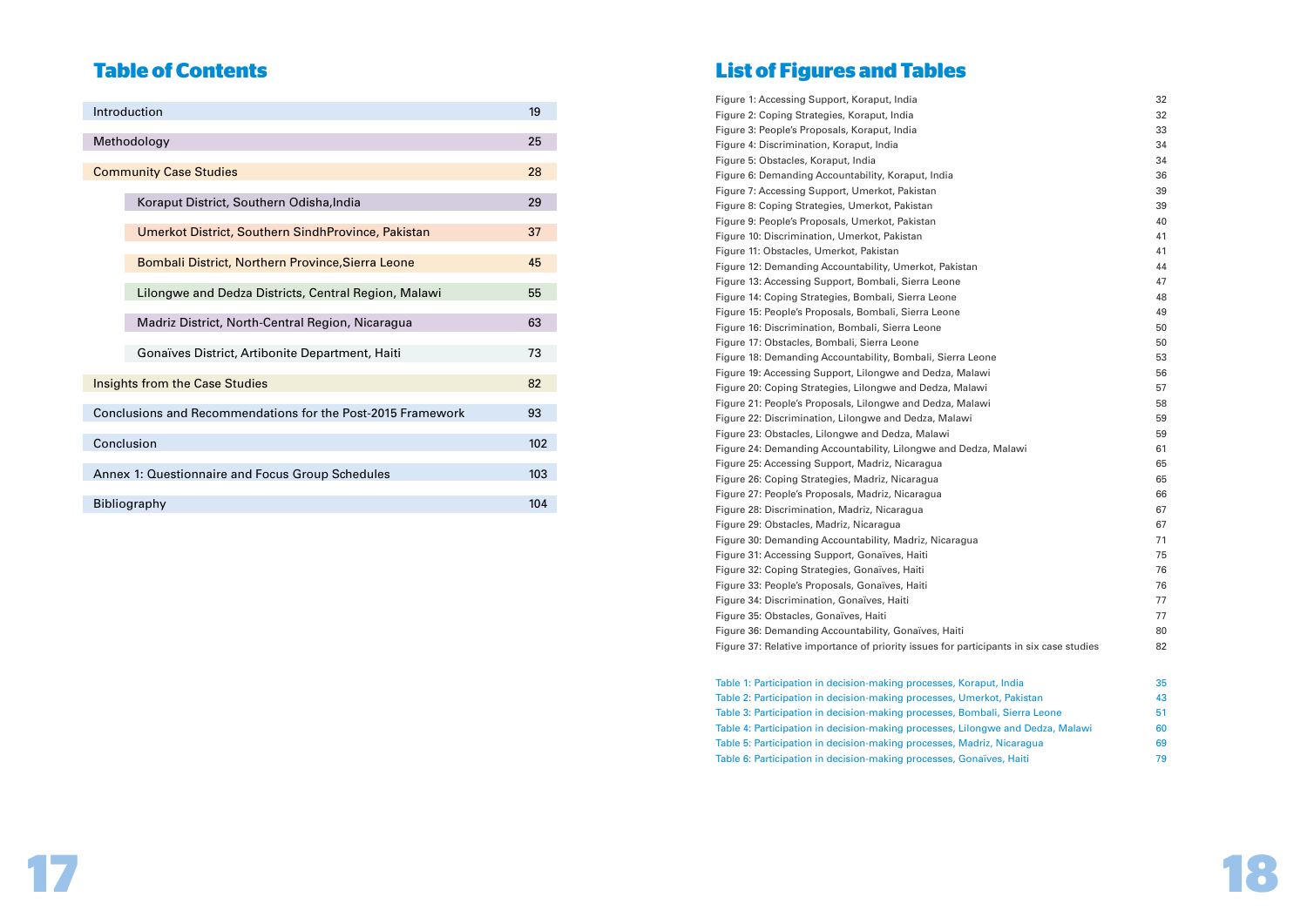# **1. Introduction**

In September 2000, world leaders gathered in New York to mark the new millennium and to sign the Millennium Declaration. The Declaration contained eight promises, which became known as the 'Millennium Development Goals' (MDGs). Since then, the MDGs, with their deadline of 2015, have become central goals governing development cooperation efforts across the world. With two years to the deadline, political attention is focused on the state of progress in achieving the MDGs, and on what will succeed them after 2015.

### **MDGs - A Mixed Blessing**

The MDGs have been subject to widespread controversy since their emergence in 2000. Stakeholders, including Trócaire, have both welcomed them and criticised them, often simultaneously, acknowledging their strengths and their contribution to poverty eradication, but also expressing unease regarding weaknesses in their content, architecture and implementation.

On the positive side, there is strong evidence that the MDGs have focused attention on many important issues linked to the achievement of integral human development. They have made a critical contribution to anchoring poverty eradication as a global priority. By including goals on education, health, the empowerment of women and environmental issues, they have also furthered popular understanding of poverty as more than a lack of income. While the impact of the MDGs on government action is difficult to determine, the goals are attributed with focusing political attention at the highest level and increasing financial flows to key social sectors.



The goals have provided time-bound targets against which aid donors and recipient governments can assess their respective actions. They have also offered national and international civil society actors an important new advocacy tool with which to hold governments to account on a clear set of priorities<sup>7</sup>. In a survey conducted with 104 representatives from civil society organisations in 27 developing countries, 72 per cent thought that development had become a higher priority because of the MDGs, and 60 per cent believed the MDGs were beneficial to NGOs in terms of lobbying, monitoring, fundraising and project design.<sup>8</sup>

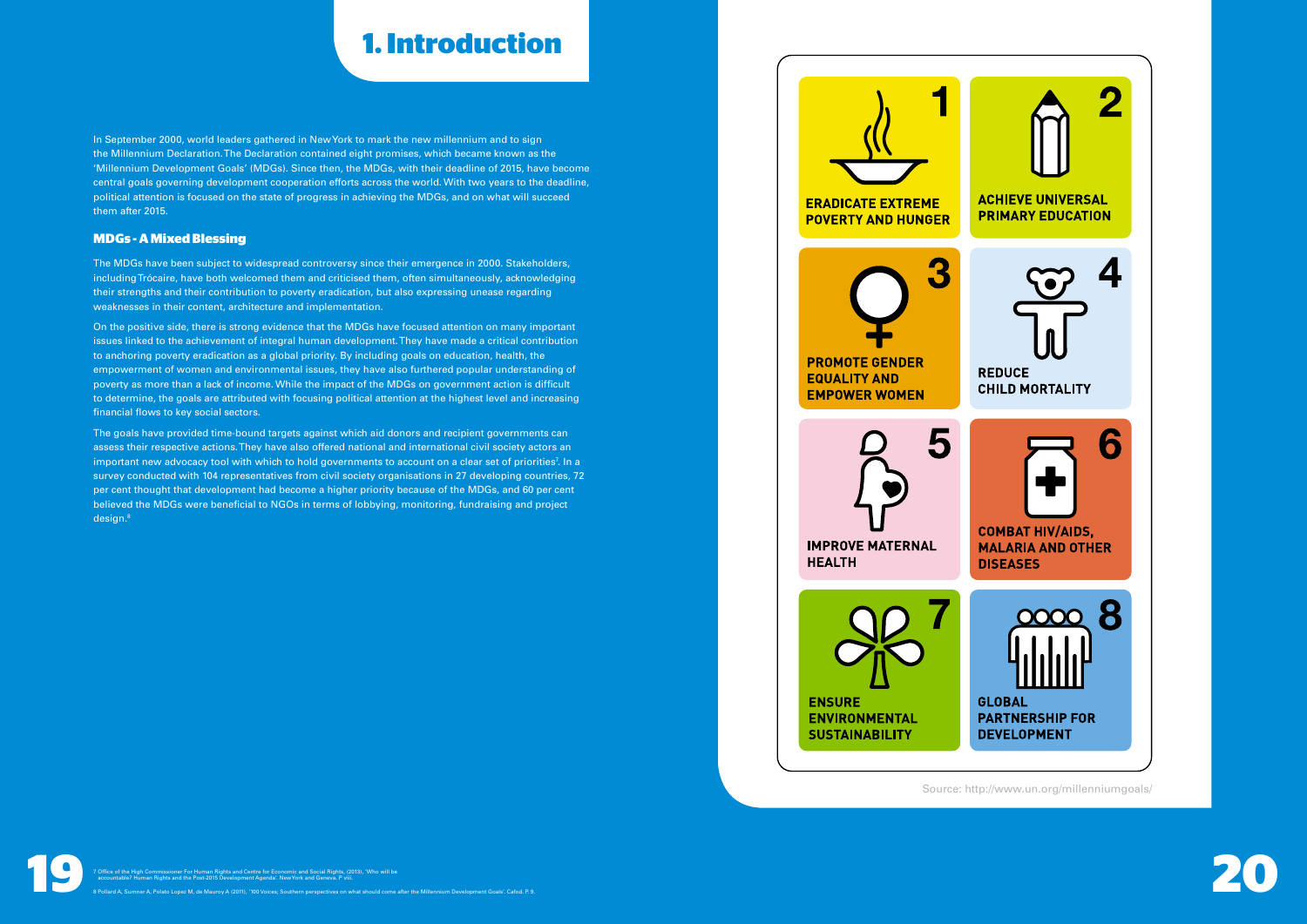# **MDG Progress**

- The world reached the poverty reduction target five years ahead of schedule. In developing regions, the proportion of people living on less than \$1.25 a day fell from 47 per cent in 1990 to 22 per cent in 2010.
- The proportion of undernourished people in developing regions decreased from 23.2 per cent in 1990– 1992 to 14.9 per cent in 2010–2012. Given reinvigorated efforts, the target of halving the percentage of people suffering from hunger by 2015 appears to be within reach.
- Between 2000 and 2010, mortality rates from malaria fell by more than 25 per cent globally. An estimated 1.1 million deaths from malaria were averted over this period.

# **MDG Gaps**

- While new HIV infections are declining, an estimated 34 million people were living with HIV at the end of 2011. The MDG target of universal access to antiretroviral therapy for all who need it by 2010 was missed.
- Globally, the maternal mortality ratio declined by 47 per cent over the last two decades, from 400 maternal deaths per 100,000 live births to 210 between 1990 and 2010, but progress is falling short of targets.
- The growth in global emissions of CO<sup>2</sup> is accelerating, and emissions today are more than 46 per cent higher than their 1990 level. Forests continue to be lost at an alarming rate. Over-exploitation of marine fish stocks is resulting in diminished yields.
- In 2012, net aid disbursements from developed to developing countries totalled \$126 billion. This represents a 4 per cent drop in real terms compared to 2011, which itself was 2 per cent below 2010 levels. In 2012, bilateral official development assistance to least developed countries fell by 13 per cent, to about \$26 billion.

#### **Box 1: MDG Progress and Gaps<sup>9</sup>**

### **Failure to recognise diversity**

Downward accountability from governments to citizens for their actions under the framework has also been largely absent. Official reporting processes have provided little opportunity for independent evaluation or challenge. The ability of people affected by the MDGs and related policies, or civil society, to shape and review government action has been lacking at official levels and limited at best.16  $\,$ From an enforceability standpoint, the picture has been mixed. While a number of countries gradually integrated MDG commitments in government policies and plans, or established national level targets, and in many cases donor funds were aligned towards MDG related sectors, the MDGs were never enforceable from a legal perspective.<sup>17</sup>

Setting one set of universal goals has arguably driven increased investment in a number of critical areas, for example the creation of the innovative Dutch MDG3 Fund for bringing about gender equality. While providing positive impetus to global donors, it is widely acknowledged that the largely top-down implementation of the MDGs has failed to adequately take into account local specificity and context. The voices of those directly experiencing poverty, their priorities, experiences and proposals were not accounted for in MDG implementation, a problem increasingly acknowledged by the UN.<sup>10</sup> Following a decade when the development community focused on the 'right to participate'<sup>11</sup>, to some extent, with the MDGs, the commitment to empower people to be the authors of their own development has been watered down.

9 Excepts form the UN Secretary General State of one of the Millen Resident of the Millen and Internative and internative and properse and properse and properse and properse and properse and properses are Millen and a Mill

10 United Nations Department of Economic and Social Affairs (2006), 'Participatory Governance and the Millennium Development Goals', Publication based on the Expert Group Meeting on<br>Engaged Governance: Citizen Participatio

#### **Masking discrimination and inequality**

The MDG framework is also criticised for the way top line achievements have masked chronic poverty and deepening inequalities. Greater interrogation of outcomes has shown that in many countries the situation of the poorest and most marginalised people in relation to the MDG targets has stagnated, or deteriorated, and that inequalities have increased.<sup>12</sup> Evidence also demonstrates that the poorest and most marginalised people are most likely to be from groups experiencing discrimination, many of whom experience a combination of forms of discrimination, with women and girls often faring worst within all groups.<sup>13</sup> The MDGs can be met whilst systematically discriminating against whole groups of disadvantaged people. Ironically, if the main objective is to meet the goals quickly, such discrimination may even be expeditious.

#### **Weak accountability**

Accountability for achieving the MDGs, moreover, is weak at all levels. The Office of the High Commissioner for Human Rights describes effective accountability as being composed of three core components: responsibility, answerability and enforceability.<sup>14</sup>The MDG framework is vague on who is responsible for what, with the result that national governments tend to point to others and external factors for their lack of progress. Whilst there is global reporting on progress, answerability at global and national levels has been limited. Reporting on progress towards the goals has been largely voluntary and nonsystematic, highlighting best practices rather than challenging compliance or assessing efforts, and with no real consequences for lack of progress.<sup>15</sup>

### **Failure to address policy incoherence**

Accountability, where it has existed, has focused almost exclusively on progress made in aid recipient countries against MDG 1-7 targets. Accountability of donor countries for delivery on their commitments to greater policy coherence has been particularly weak. Under MDG 8 on 'Developing a Global Partnership for Development' targets and indicators relate mainly to actions to be undertaken by donor countries. These include delivering more generous ODA for countries committed to poverty reduction, furthering a fairer trading and financial system, the implementation of robust programmes of debt relief for heavily indebted poor countries, and ensuring access in poorer countries to affordable essential drugs. Throughout the early 2000s, aid levels increased throughout the OECD, though not to the levels committed to and some progress was made on debt cancellation.<sup>18</sup> As the financial crisis hit in 2008 the political will to meet the target of 0.7 per cent GNI going to ODA has diminished as domestic priorities in donor countries has taken priority.<sup>19</sup> Progress on establishing a fairer trade and financial system has been negligible and on the whole the MDGs are considered to have no real impact on domestic policies in donor countries.<sup>20</sup> Moreover, the failure of the MDG framework to take into account the climate crisis, and its impacts on poverty, represents a glaring omission.

11 Goetz A and Jenkins R (2002), 'Voice, Accountability and Human Development: The Emergence of a New Agenda'. Background Paper for UNDP Human Development Report.

13 Melamed C (2012), 'After 2015: Context, politics and processes for a post-2015 global agreement on development'. Overseas Development Institute. Ps 16-17; 'The Millennium Development



Whilst the MDGs have had some clear benefits, there are a number of gaps and critiques which must be considered as attention turns to the development of a post-2015 framework.

<sup>17</sup> Green D, Hale S, Lockwood M (2012), 'How Can a Post-2015 Agreement Drive Real Change;The political economy of global commitments'. Oxfam Discussion Paper. P 9; Melamed C (2012),<br>'After 2015: Context, politics and proces 18 Melamed C (2012), 'After 2015: Context, politics and processes for a post-2015 global agreement on development'. Overseas Development Institute. P18.

<sup>12</sup> Office of the High Commissioner For Human Rights and Centre for Economic and Social Rights (2013), ' Who will be accountable? Human Rights and the Post-2015 Development Agenda'. New York and Geneva. P3.

Goals Report 2013'. P16.

<sup>14</sup> Office of the High Commissioner For Human Rights and Centre for Economic and Social Rights (2013), ' Who will be accountable? Human Rights and the Post-2015 Development Agenda'. New York and Geneva. P10.

<sup>15</sup> Ibid P4.

<sup>16</sup> Ibid P4.

<sup>19</sup> Office of the High Commissioner For Human Rights and Centre for Economic and Social Rights (2013), 'Who will be accountable? Human Rights and the Post-2015 Development Agenda'. New York and Geneva. P5.

<sup>20</sup> Green D, Hale S, Lockwood M (2012), 'How Can a Post-2015 Agreement Drive Real Change; The political economy of global commitments'. Oxfam Discussion Paper. P 8.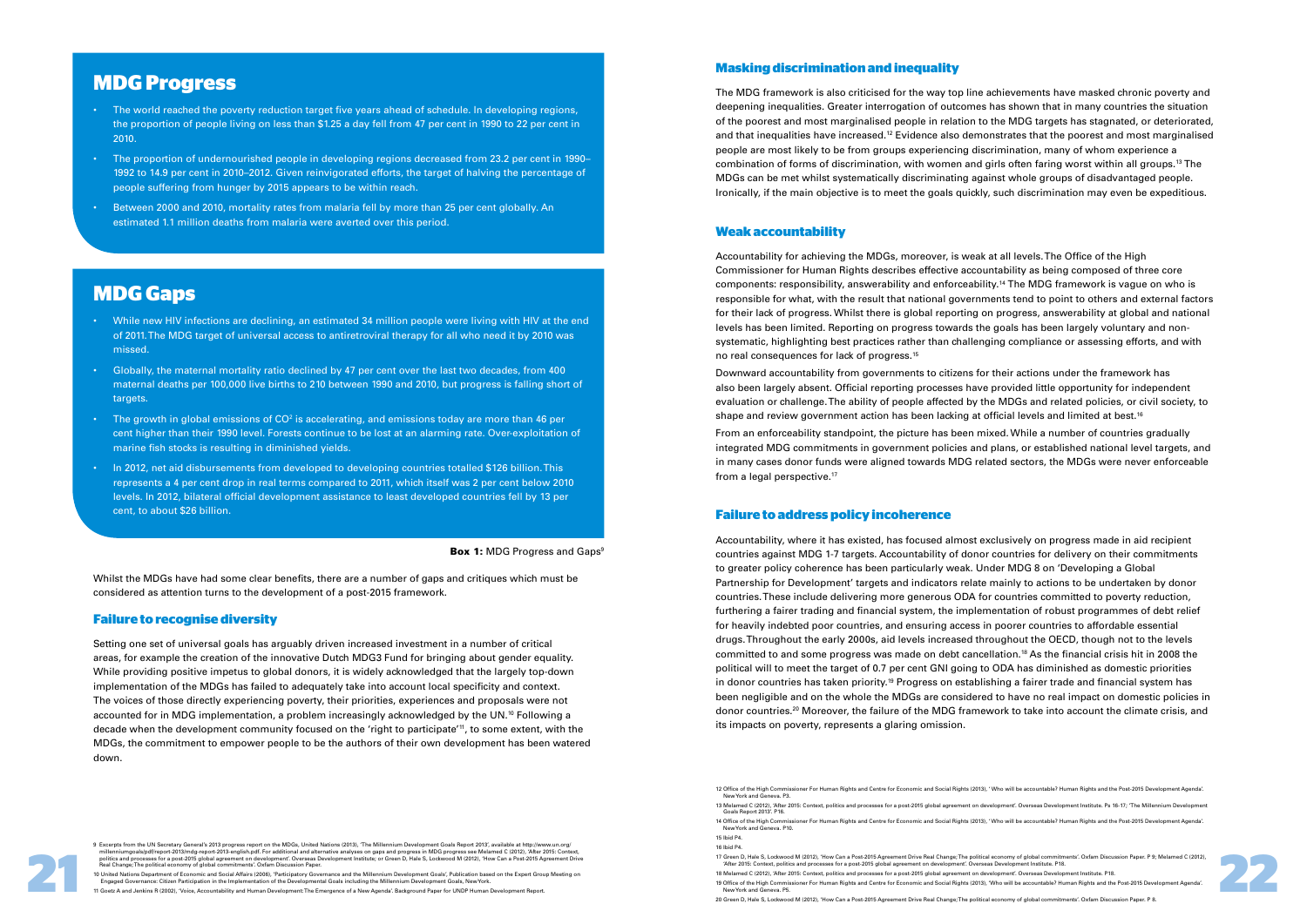#### **Human Rights – A Missing Link**

Many of the shortcomings of the MDGs relate closely to the failure to put human rights at the centre. It may be true, as some have argued, that the MDGs were never intended to replace the human rights treaties and that they represent no more than a 'short hand' for a broader set of global commitments.<sup>21</sup> In practice, however, as the MDGs have become more prominent in development policy, they have taken on a life of their own and tended to become detached from the principles which underpin international human rights law.

 Without human rights at the centre, the MDG framework can easily promote solutions which fail to recognise the inherent dignity of all people and their rights to an adequate standard of living. The framework also fails to recall and reaffirm existing legal obligations to progressively pursue the fulfilment of these for all, rather than an agreed percentage, or to link these commitments to existing human rights accountability mechanisms to enhance their enforceability.

As attention increasingly focuses on 2015, the development and implementation of a post-2015 framework offers a significant opportunity to build a more robust global framework that can respond to today's context. Much has changed since the adoption of the Millennium Declaration. Shifts in geopolitical and financial influence have seen South-South trade, investment and cooperation challenge the influence of traditional donors. Many new donors have become increasingly influential, not all of whom necessarily adhere to human rights principles. ODA remains critical for many people, countries and areas of cooperation, while progress on the longstanding commitment to achieve 0.7 per cent of donor country GNI for ODA has come under threat in times of budgetary austerity in donor countries. Increasing evidence of environmental crises and their impacts have seen the sustainable development agenda climb the global political agenda once again.<sup>22</sup>

The MDG approach in some ways contradicts the basic principles of the Declaration on the Right to Development, agreed in 1986. This Declaration recognises that development is a holistic process based on the active, free and meaningful participation of all individuals, and the indivisibility and interrelatedness of economic, social and cultural rights, and civil and political rights.

The failure to hardwire human rights principles into the MDG framework, moreover, has contributed to the limited progress made on improving the lives of the poorest and most marginalised because root causes such as discrimination and governance were not prioritised. For example, the failure to address the many barriers girls may face attending or completing school – including school-related sexual violence, the burden of care at home, early pregnancy and many others – undermined the impact of the target of eliminating gender disparity in primary and secondary education. The almost exclusive focus on tangible outcomes of social and economic development, and lack of inclusion of rights and principles relating to participation, accountability, ignored critical civil and political rights and the importance of citizen mobilisation and action to achieve their development priorities.

#### **A post-2015 global framework for development**

23 Global Thematic Consultation on Governance and The Post-2015 Development Framework, Consultation Report. P26. Available at http://www.worldwewant2015.org/governance, finalreport. Accessed 28/8/2013.

,24 The Beyond 2015 Campaign currently brings together more than 800 organisations ranging from international to local NGOs and community-based organisations, to trade unions, and unions, to trade unions, to trade unions,



Lacklustre implementation of commitments adopted at the Rio Summit on Environment and Development in 1992 sparked debate in the run up to the anniversary Summit in 2012 on the adoption of 'Sustainable Development Goals', seeking to capitalise on the perceived added value of the MDGs as a limited set of concrete global commitments to spur action. With the MDGs expiring in 2015, coherence and political expediency has led an increasing majority of stakeholders to promote the negotiation and adoption of one integrated global framework in 2015 that would have universal application and tackle poverty and sustainability issues together. This potentially presents huge challenges for reaching a global agreement, as existing inequalities mean that significant shifts in access to resources would be required if poverty is to be eradicated without further exceeding planetary boundaries.

This also potentially signals a major shift from the MDG framework approach and could have significant impact on development discourse and policy. The MDGs in their content and application focused

### **Contributing to a consultative, bottom up process**

From Trócaire's perspective, the value of a global framework for development begins and ends with its relevance to and impact on the lives of the people it is intended to support. If the next global framework is to respond to the weaknesses of the MDGs, a critical starting point is to enable people living in poverty to have their priorities, views and experiences heard, and to take these into account.

> **Participate** is co-convened by the Institute of Development Studies and Beyond 2015. The initiative provides high quality evidence on the reality of poverty at ground level, bringing the perspectives of the poorest into the post-2015 debate. In 2013 Participate published a report drawing on the experiences and views of people living in extreme poverty and marginalisation in 107 countries. It distils messages from 84 participatory research studies published in the last seven years, 'What matters most? Evidence from 84 Participatory Studies with those living with extreme poverty and marginalisation'.

Efforts to ensure a more consultative process this time around in the elaboration of a global development framework are underway. Civil society initiatives and campaigns are active across the continents, including the Beyond 2015 international campaign of which Trócaire is a founding member.<sup>24</sup> Beginning in 2012 the UN has spearheaded national and regional consultations, as well as leading online and offline deliberations on themes ranging from hunger, health, energy and water, to governance, inequalities and conflict, providing an official channel for civil society actors and others to provide their views, experiences and expertise for consideration at the inter-governmental level.

More challenging, however, is how to ensure that people directly affected by poverty are enabled to meaningfully participate. Efforts to respond to this challenge include the Participate initiative under the Beyond 2015 Campaign. Participate has produced a synthesis of participatory research conducted with

people living in poverty across 107 countries over the past 7 years and is promoting key findings and messages from this work. 'Ground-level Panels' are being organised to provide an alternative and complement to the topdown, often elite analysis dominating official debates. In order to contribute to these efforts and to ground our own analysis and advocacy, in late 2012 Trócaire embarked on a participatory research project to explore the priorities and experiences of people living in poverty in six countries in which we work: India, Pakistan, Malawi, Sierra Leone, Nicaragua and Haiti. This report presents the findings of that research, with a view to feeding into these key global processes.

predominantly on actions to be taken in ODA-recipient countries. Weak implementation of MDG 8 commitments is reflective of longstanding challenges in advancing the changes needed in the policies of donor countries to achieve policy coherence for development. A framework with goals for universal domestic application could present a development agenda with a greater sharing of action and responsibility.

A key concern in formulating the next framework must be to act on the lessons learned from the MDGs. Recognition of the weaknesses of the MDG framework in failing to incorporate governance issues and human rights standards and principles has led to increasing advocacy for their inclusion in a post-2015 framework, and debate on what this might entail.<sup>23</sup> Trócaire believes that founding a post-2015 framework on human rights, underpinned by the international legal human rights framework, is the most effective means to ensure a people-centred participative approach, integrate equality and non-discrimination, and enhance accountability. The preparation of a post-2015 framework comes at a time when governance at all levels is being tested by increasingly interconnected challenges in the social, environmental and economic spheres. A post-2015 global framework cannot solve these challenges, but can begin to lay the foundations for the approach and actions needed. Human rights must provide a critical anchor and compass with which national and global governance must navigate the way ahead.

> For more information see http://www.participate2015. org/ or contact participate@ids.ac.uk.

The Millennium Declaration, from which the MDGs are drawn, reaffirms the Right to Development and recalls the body of international treaties deriving from the UN Declaration of Human<br>Rights. United Nations Millennium Decla

21 The Millennium Declaration, from which the MDGs are drawn, reaffirms the Right to Development and recalls the body of international tractios deriving from the UN Declaration of Human<br>Rights. United Nations Millennium De 22 Trócaire's Leading Edge report in 2011 looked at the major trends affecting development in the coming decades and identified climate change and natural resource pressures as 'game<br>changers' generating a growing comes in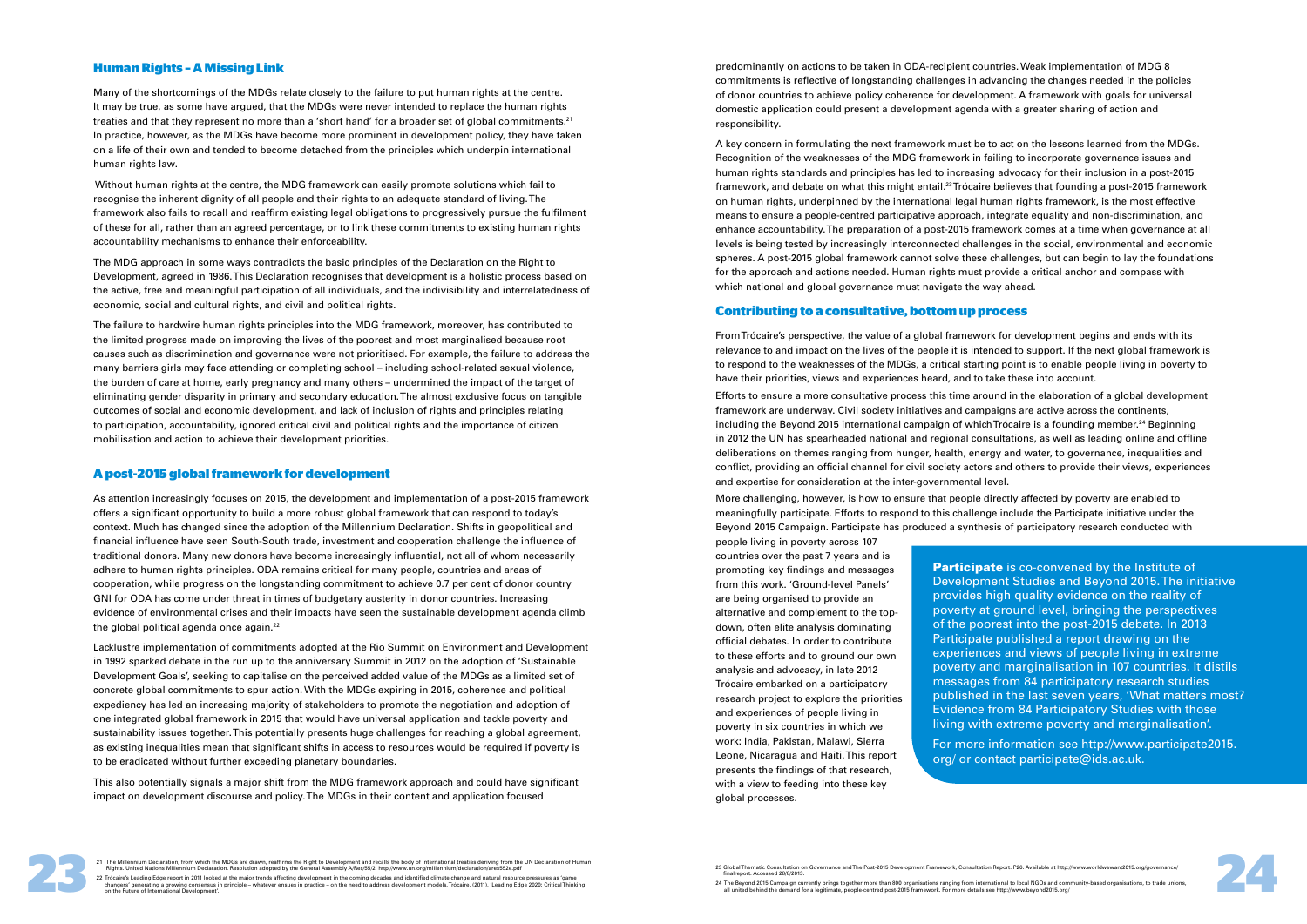#### **Research Tools**

The design and application of the tools sought to ensure the research would be both dialogic and experiential, generating a combination of quantitative and qualitative data. Tools were piloted to ensure applicability in local contexts and a variety of visuals and locally appropriate stories were used to convey key themes. Specific questions and prompts were included to enable information relating to differences in experience between women and men to emerge. A summary of the questionnaire and focus groups can be found in Annex 1.

#### **Qualifiers and Limitations**

The research was designed to provide a snap shot of the experiences of people living in poverty rather than a statistically representative sample to generate universal findings. The selection of countries was aimed at diversity and value was placed on capturing local nuances in recognition of the importance of context in development processes. Asking people what their priority issues were was not intended to inform us directly of the goals that should succeed the MDGs, but provides an important insight into priorities of people living in poverty generated from a bottom-up approach, and to explore people's experiences of being able to access their priorities.

There is a significant amount of research critiquing the MDG framework as a poverty reduction tool, including for its failure to integrate human rights commitments and principles. There is also increasing interest among many governmental, UN and non-governmental stakeholders in ensuring the post-2015 framework responds to the voices, views and experiences of people living in poverty and marginalisation, and incorporates governance issues and rights-based approaches.<sup>27</sup> This research seeks to contribute to this debate, and to provide some insight into how a rights-based approach could be incorporated into a post-2015 framework.

Geographic and community context information was drawn from Trócaire's programmes which are based on primary and secondary literature. Further research was not carried out however to validate participant responses. People's views were purposefully prioritised as the primary data source in line with the aims and ethos of the research. Whilst this will likely have resulted in some discrepancies, including given inevitable different interpretations of questions, we can be confident of messages that emerged consistently in questionnaires and focus groups, including where these resonate with an extensive range of other participatory research studies.

### **Research Contribution**

The experience of the research and the findings that have emerged have contributed significantly to Trócaire's organisational advocacy on a post-2015 agenda, and are being used at local and national levels in the research countries, to support advocacy on a post-2015 framework for development, or to support existing advocacy and programme work. It is envisaged that following this report, further thematic and/or local studies will be undertaken to deepen the key themes identified.

# **2. Methodology**

### **Purpose of Research**

The purpose of the research is not to come up with a new set of universal goals. Rather, the aim of the project is to bring the diverse voices of people directly affected by poverty and injustice into the high level post-2015 process and to allow their lived reality to challenge the dominant thinking. Through carrying out the research in a participatory rights-based approach, a secondary aim is to develop insights into the potential benefits of this approach in a post-2015 framework.

### **Analytical Framework**

27 Global Thematic Consultation on Governance and The Post-2015 Development Framework, Consultation Report. P26. Available at http://www.worldwewant2015.org/go Accessed 28/8/2013.

extion. P. 15 http://www.ohchr.org/Documents/Publications/FAQen.pd<br>.





The research project has been framed in terms of a rights based analysis (Box 2 below), which focuses on understanding how to raise levels of participation and accountability in the development process.

#### **Research Design**

The fieldwork has been carried out in the six countries by one or more of Trócaire's local Partner organisations, with support provided by staff from headquarters. The fieldwork was conducted with 40 participants in each community. Overall, 240 people were involved; 90 women and 90 men over the age of 30, and 30 younger women and 30 younger men. Participants answered questionnaires and took part in focus groups. The questionnaires were anonymous and included a mix of open and closed questions. For data collation purposes participant responses were categorised by gender and by age (younger participants were aged 18-25, older participants were aged 25+ based on recommendations from field offices and local Partner organisations).

A human rights-based approach is a conceptual framework for the process of human development that is normatively based on international human rights standards and operationally directed to promoting and protecting human rights. It seeks to analyse inequalities which lie at the heart of development problems and redress discriminatory practices and unjust distributions of power that impede development progress.

Under a human rights-based approach, the plans, policies and processes of development are anchored in a system of rights and corresponding obligations established by international law. This helps to promote the sustainability of development work, empowering people themselves especially the most marginalised—to participate in policy formulation and hold accountable those who have a duty to act.

While there is no universal recipe for a human rights-based approach, United Nations agencies have agreed a number of essential attributes: i) as development policies and programmes are formulated, the main objective should be to fulfil human rights; ii) rights holders and their entitlements, and duty-bearers and their obligations are identified; iii) interventions works towards strengthening the capacities of rights-holders to make their claims, and of duty-bearers to meet their obligations.<sup>25</sup>

**Box 2:** Definition of a Human Rights Based Approach

Countries were selected to provide a diversity of geographical, cultural, social, economic and political contexts, and based on interest and capacity from Trócaire's local Partners and field staff. Participants in the research came from communities with whom local Partner organisations have a current or past relationship either in terms of support or dialogue.<sup>26</sup> While the numbers were not large enough to be statistically representative, the data collected on the priorities, views and experiences of people from a variety of very particular contexts, provides important insights into how highly vulnerable people and communities experience development supports and services.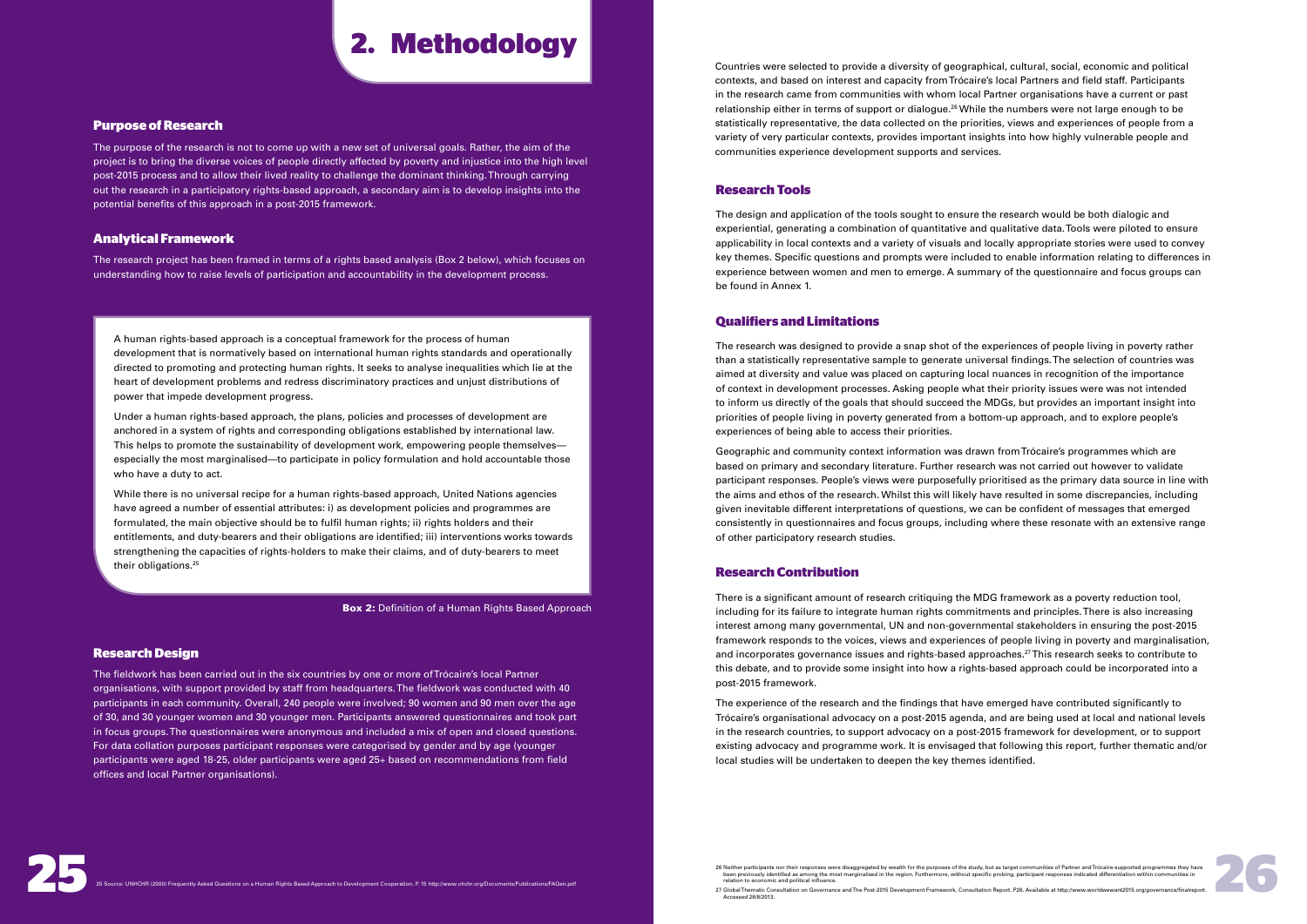

### **Presentation of Findings**

The research findings are divided into two sections. In the section that follows, a summary of key findings are presented as case studies from the different locations. Each case study presents an analysis of findings from focus group discussions and questionnaires around six key themes:

#### **People's priorities and their experience of them**

We asked participants 'What does a person need to feel well and live a good life?' 'What are the three most important things for you to have a reasonable quality of life?' 'Which, if any of these three, would you say you currently have?' 'What, if anything, is stopping you having these three important things?'

#### **Strategies and Supports**

We asked participants, 'Considering your priority issues, how do you manage/ deal with these problems on a day to day basis?' 'Do you receive any help (material or non-material support) in dealing with these problems?'

#### **Peoples' Proposals**

We asked participants 'What service or assistance do you need to be fully satisfied in relation to the three priority issues identified?'

#### **Discrimination**

We asked participants, 'Do you feel you are denied these important things because of you are a man/ woman, or because of your; religion, social origin, ethnicity, health status, or for any other such reason?' 'Do you think your life would be different if you were a man/woman? If so, how?'

#### **Participation**

We asked participants, 'How do you view your ability to participate in decision-making in relation to public services in your community?' (ability to voice opinion; having the necessary information about local government decisions; proposing solutions to leaders about community problems; confidence your solutions will be taken into consideration; participation in decision-making process).

#### **Accountability**

We asked participants, 'How satisfied are you with your Government's performance (local Government) in providing support or assistance?' (ranging from 'very dissatisfied' to 'very satisfied')'When you are not happy with the Government's performance, is there anyone you can tell to make the Government perform better?'

This is followed by an overview of insights emerging from across the case studies. Given the diversity of the case studies and the scale of the research, these overarching statements are presented as insights rather than 'findings'. Finally the report offers an analysis of what can be learnt from this research in light of the post-2015 global framework for development.

#### **Guide to the Visual Data**

The graphs in each chapter visually represent the data per country under each of the section headings. The visual data refers only to data collected via the questionnaires; information from the focus groups is represented in the accompanying narrative.

The graphs reflect the frequency of a given response rather than number of participants. The complexity of certain topics often generated multiple answers. For example, due to the intersecting nature of discrimination, many participants reported a variety of forms of discrimination when accessing their rights. This means that a 15 people may experience discrimination a total of 30 times. The obstacles or barriers people faced in accessing their rights was of a similar nature.

Data categories were derived in part from the qualitative tools used for data collection with further categories generated during the analysis process. This dual process allowed the data itself to generate themes, relevant to participants' personal experiences in accessing their rights, in their own specific context.



# **3. Community Case Studies**

**Koraput District, Southern Odisha, India Umerkot District, Southern Sindh Province, Pakistan Bombali District, Northern Province, Sierra Leone Lilongwe and Dedza Districts, Central Region, Malawi Madriz District, North-Central Region, Nicaragua Gonaïves District, Artibonite Department, Haiti**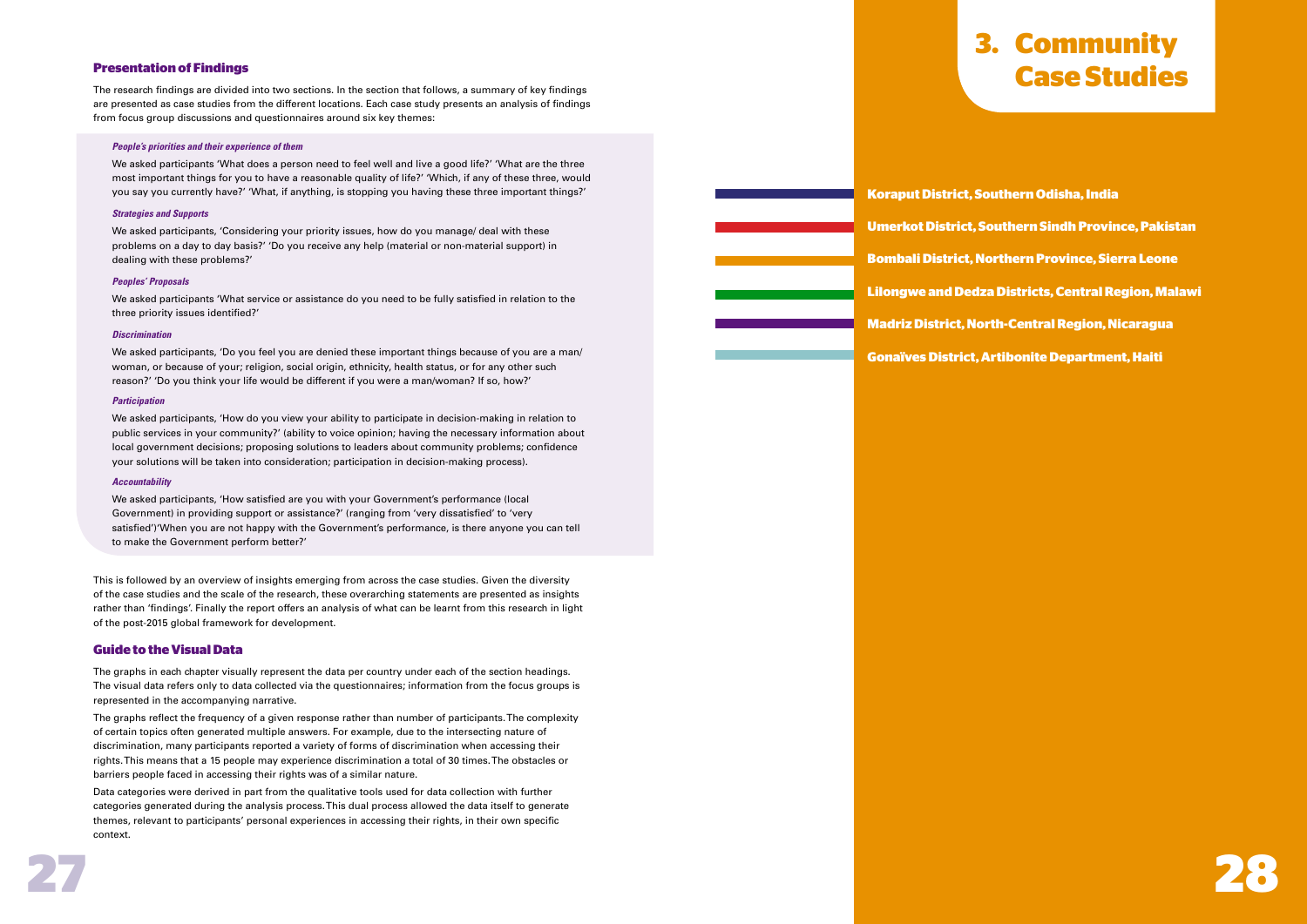

# **Koraput District, Southern Odisha, India**

India is a federal union of 28 states and seven union territories. Ranked 136th of 187 countries in UNDP's Human Development Index (HDI), it has an estimated population of 1.258 billion people, of which only 32 per cent live in urban settings. Trócaire's work in India is located in Odisha, on the east coast of India. Despite its rich natural resources, Odisha remains one of the poorest and most unequal of India's states. The majority of communities in Odisha are tribals and 84 per cent live below the poverty line as determined by the government of India.

Scheduled castes (or Dalits) and tribes are historically disadvantaged groups recognised under the Indian Constitution. Traditionally in India, each Hindu person is born into a caste or a tribe, which determined, inter-alia, what job they can have and whom they can marry. In all Indian states, discrimination on the basis of caste is now illegal and various measures have been introduced to empower disadvantaged groups and give them easier access to opportunities. Despite this, serious challenges still exist for many people from different castes or tribes, particularly in rural areas where 69 per cent of the population live.

The ethnic composition of the population is a distinguishing feature of the State of Odisha. Odisha has one of the largest concentrations of indigenous people in India, with 22 per cent of the population composed of scheduled castes and tribes, compared to the national average of about 8 per cent. The caste system is still highly prevalent in Odisha. There are six million Dalits,

scheduled castes, making up almost 17 per cent of the total population of the state. As with the tribal community, poverty is disproportionately high among these groups.

Female literacy is lowest among tribal and Dalit women. Low levels of female participation in formal employment, poor political representation of women and persistent violence against women are prevailing trends. Dalit women experience intersecting gender and caste-based discrimination and exploitation.

Trócaire has been active in India since the late 1990s and established an office in Odisha in 2008. The organisation currently supports programmes on Sustainable Livelihoods, Gender Equality and Governance and Human Rights. In Odisha, the research was carried out together with Trócaire Partners Pragati Koraput, SOVA, CYSD and WORD in the communities of Jantaput, Katriguda and Majurgula, in Koraput District.

**Pragati Koraput** works to strengthen vibrant peoples' organisations, building local community capacities on rights and entitlements in order to demand accountability from government dutybearers. Pragati advocates for pro-poor governance and bringing women, children, tribals and other marginalised peoples, into the mainstream of the society. The organisation provides livelihood projects, including facilitating community forest management, rights of forest dwellers over forest lands and resources and a district-level initiative for scaling up the System of Rice Intensification (SRI) to enhance food and income security of small and marginal farmers. http://www.pragatikoraput.org

**CYSD** (Centre for Youth and Social Development) is an NGO working in Odisha to enable marginalised women, men and children to improve their quality of life. CYSD works to ensure transparent, gendersensitive, accountable and democratic governance, by advocating for pro-poor and rights-based policies through its large-scale issue-based research. CYSD has also been involving people and organisations in participatory planning, building their capacities to engage in such processes. http:// www.cysd.org

**SOVA** (South Orissa Voluntary Action) is an NGO working to empower communities, in particular women and children, the most disadvantaged members of society in Odisha, to better their own lives through healthcare, education, governance, livelihoods and disaster relief. Through participatory process SOVA seeks to motivate tribals to work together to fight poverty, exploitation and discrimination, strengthening Village Development Committees and supporting women's Self Help Groups to access government schemes. SOVA also works to reduce distress migration in Koraput through a consolidated network of fourteen civil-society organisations, in collaboration with the District Administration. http://www.sovakoraput.org

**WORD** (Women's Organisation for Rural Development) is a women-led grassroots development organisation striving for a just and equitable society. WORD works among marginalised tribal communities to address food security through mobilising tribal communities to access their entitlements, supporting the development of sustainable livelihoods, and raising awareness on the laws relating to land, water and forests among civil society groups.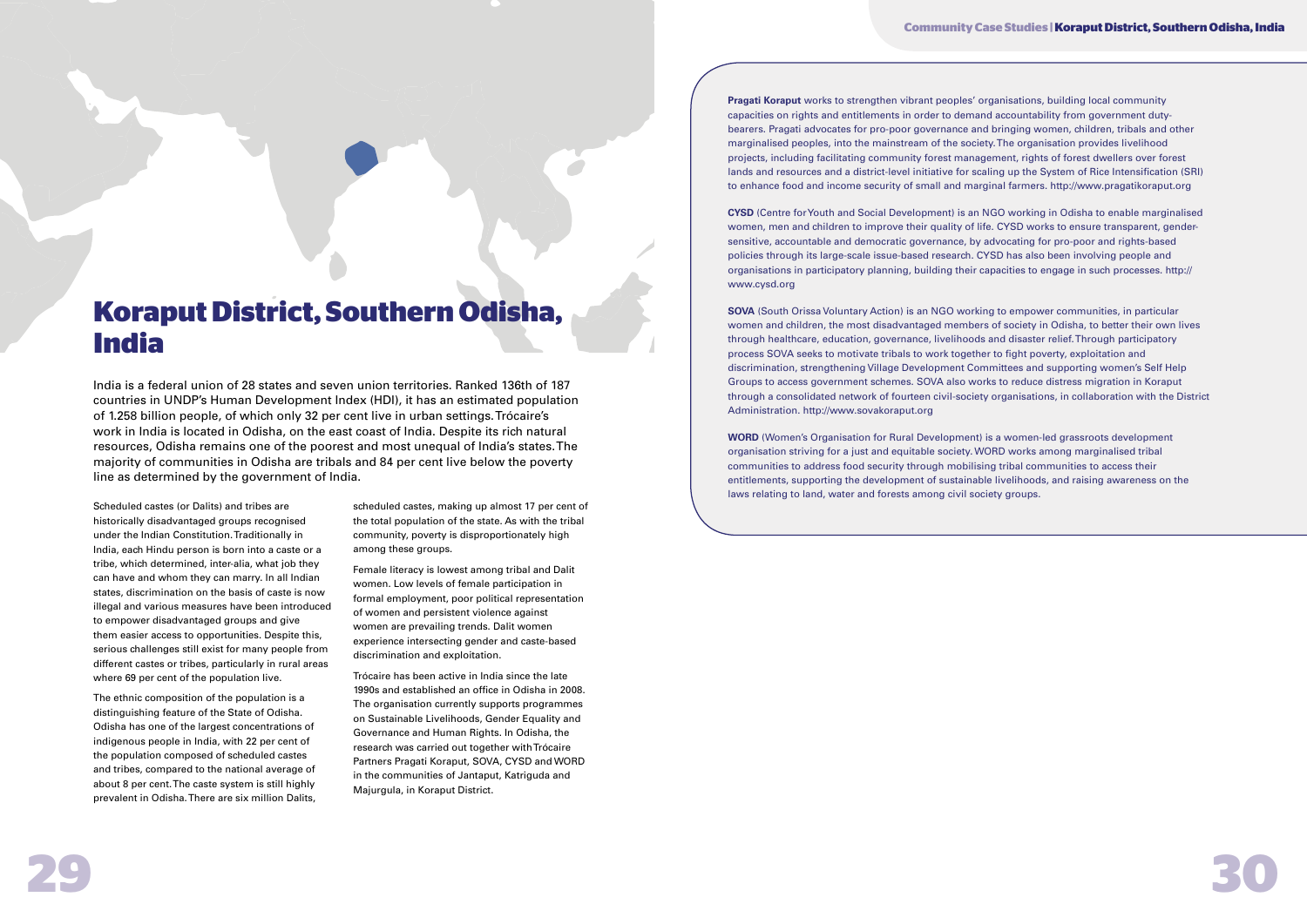

When asked what their priorities were for a person to live well, the issues emerging from community members in Koraput were access to sufficient nutritious food; secure, quality housing; secure land tenure, agricultural production capacity, and a livelihood or cash income. The vast majority of the research participants said that while they had some level of access to these, that this was generally inadequate. Houses, for example, were of poor quality and vulnerable to the weather. They had sufficient food at times during the year, but inadequate throughout the whole year. Work was available for short periods during the year, ranging from one to three months, but not all year round.

# **Figure 1: Accessing Support, Koraput, India**



When asked what strategies they pursued to secure their priorities, participants reported relying mostly on the family and friends to assist them, followed by the Church and NGOs. Communitybased support, via Village Development Committees, Self-Help Groups and community-based grain banks were also noted as providing emergency relief during food shortages. The local Panchayat, the self-government at a local village or town level, was cited as important. However the Government was reported as the least likely to provide assistance.

# **"The panchayat is not performing properly, so we don't get labour."** (India, female)

 The existence of government supports was noted by the majority of participants, such as subsidised rice and free housing, however participants viewed services as inadequate and undermined by corruption. While more than half received some governmental assistance, one third received none at all and most said they did not know how to access them. The majority of participants said they were 'very dissatisfied' with government support and services in relation to at least one of their priority needs.

Self-reliance and innovation were the primary means of coping. Informal loans, of both cash and food, and daily waged-labour were noted as strategies, and responses indicated high levels of dependence on wild or natural resources including for food and firewood.

**"I survive by collection, consumption, and selling of forest produce (kanadi, kanda, mushrooms and seeds), and maintain my Kucha house by purchasing house building materials like bamboo, rope etc."** (India, female)

**"My family has mud shelter with tin roof."**  (India, female)

# **"I have enough rice and millet for 6 months. "**

(India, male)

**"I get food from land two months of the year."**  (India, female)

**Take any work I can**

# **Figure 2: Coping Strategies, Koraput, India**

**Make do with inadequate shelter**

**Government supports**

**Sell or use forest materials**





**Shared cultivation of land/materials Borrow money**

**Other strategies**

**Education of self/children**

**Rely on family/friends**

**Sell livestock and assets**

**"We weren't included in the list of people qualifying for government assistance and as I have a small baby I can't get work."**

(India, female)

## **Strategies and Supports**

# **People's priorities and their experiences of them**

Eating together in Odisha, India.

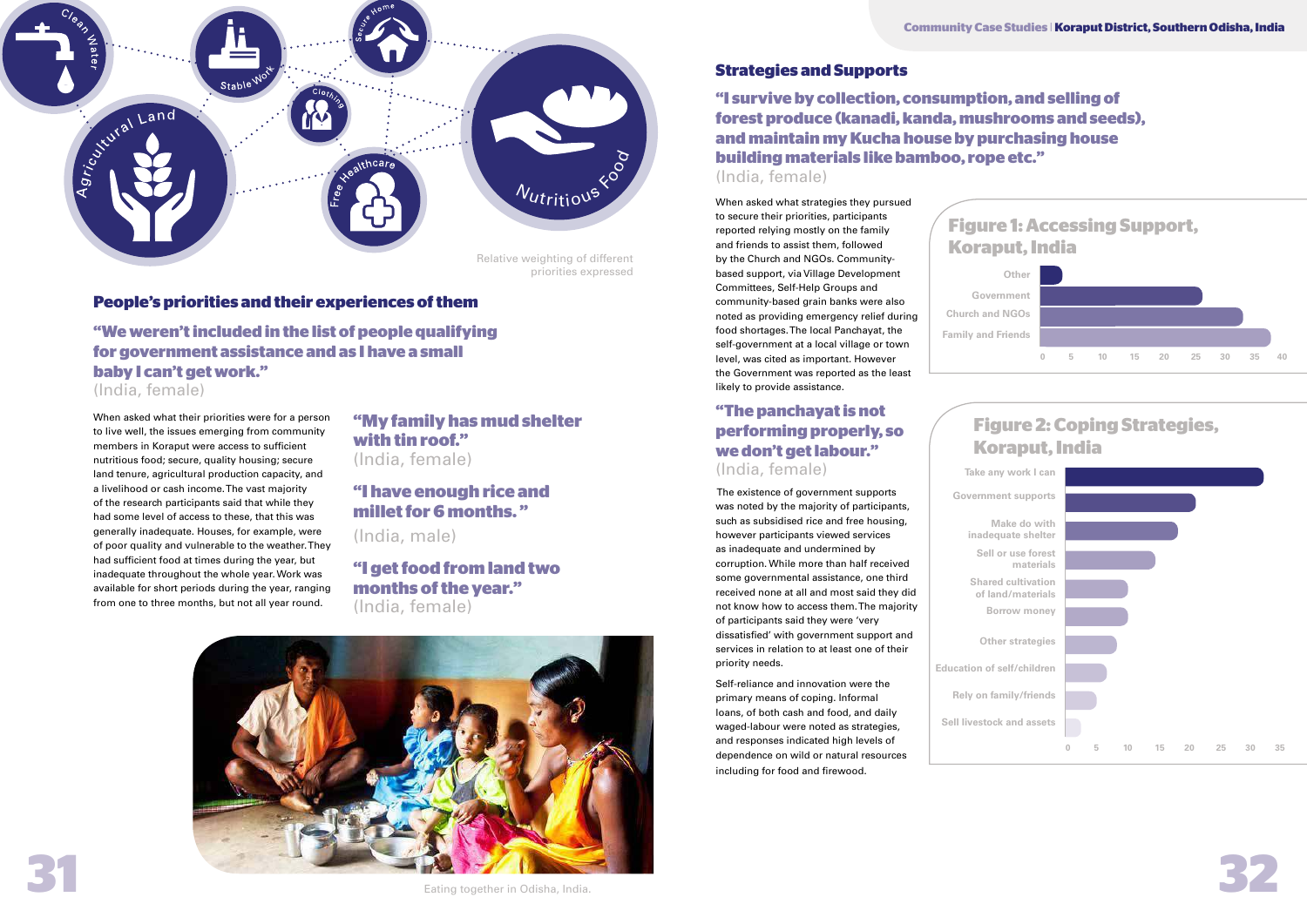**Community Case Studies** | **Koraput District, Southern Odisha, India** 

# **People's Proposals**

# **Discrimination**

Proposals from participants in the communities in Koraput regarding how they could be supported to improve their lives included improving basic services and investing in an enabling environment for secure livelihoods. Free healthcare, ration cards for food and energy, pensions for old age and greater access to quality education for both children and adults were mentioned by a number of participants as among the services that could come from the government.

In relation to livelihoods, provision of land, secure

land tenure and fulfilment of the promises made in the government's rural job scheme came out strongly in people's proposals, with some young women emphasising the need for access to land for women. Increasing access to microcredit was suggested, and a number of participants suggested a guarantee of a few months paid work per year would enable them to reinvest in family businesses and develop their capacity for agricultural production. Government support for accessing water, irrigation and new crop technologies were also put forward as proposals.

> Overall, only 14/40 participants identified discrimination as affecting their ability to secure their priorities for living well and to access and pursue opportunities and supports. This perhaps reflects the deeply rooted nature of existing inequalities and the isolation of these communities from wider society. Among those who felt they experienced discrimination, their tribal status was perceived as the main reason.

**33 34 "Being a tribal, I haven't had education and so don't have information about government schemes."** (India, male)

This was followed by discrimination based on gender. The impacts of discrimination against women included lack of decision-making power at household and local levels and exclusion from local government. Participants also highlighted women's unequal access to land and livelihood opportunities, often resulting in greater food and income insecurity as compared to men. Lack of freedom of movement and domestic violence

experienced by women was noted by a number of mainly female participants.

In the focus group, the impacts of identity-based discrimination were much stronger; discrimination was noted as a greater challenge in accessing education, lack of access to information and ability to access government schemes, as well as increased vulnerability to corruption.

Overlapping, mutually reinforcing forms for discrimination can make determining the basis difficult, as was evident in the different views expressed by a number of participants as to the reasons behind the discriminatory treatment they experience. The idea that they held responsibility for their situation was expressed by at least one participant.



**"I could have gone to school to study and then would have a real job. But being born in a poor, remote, tribal family, I was deprived this."** (India, male)

**"As a female … I can't go to the panchayat alone."**  (India, female)

**"As I was young when I married I had no money or food of my own, and my in laws tortured me."**  (India, female)





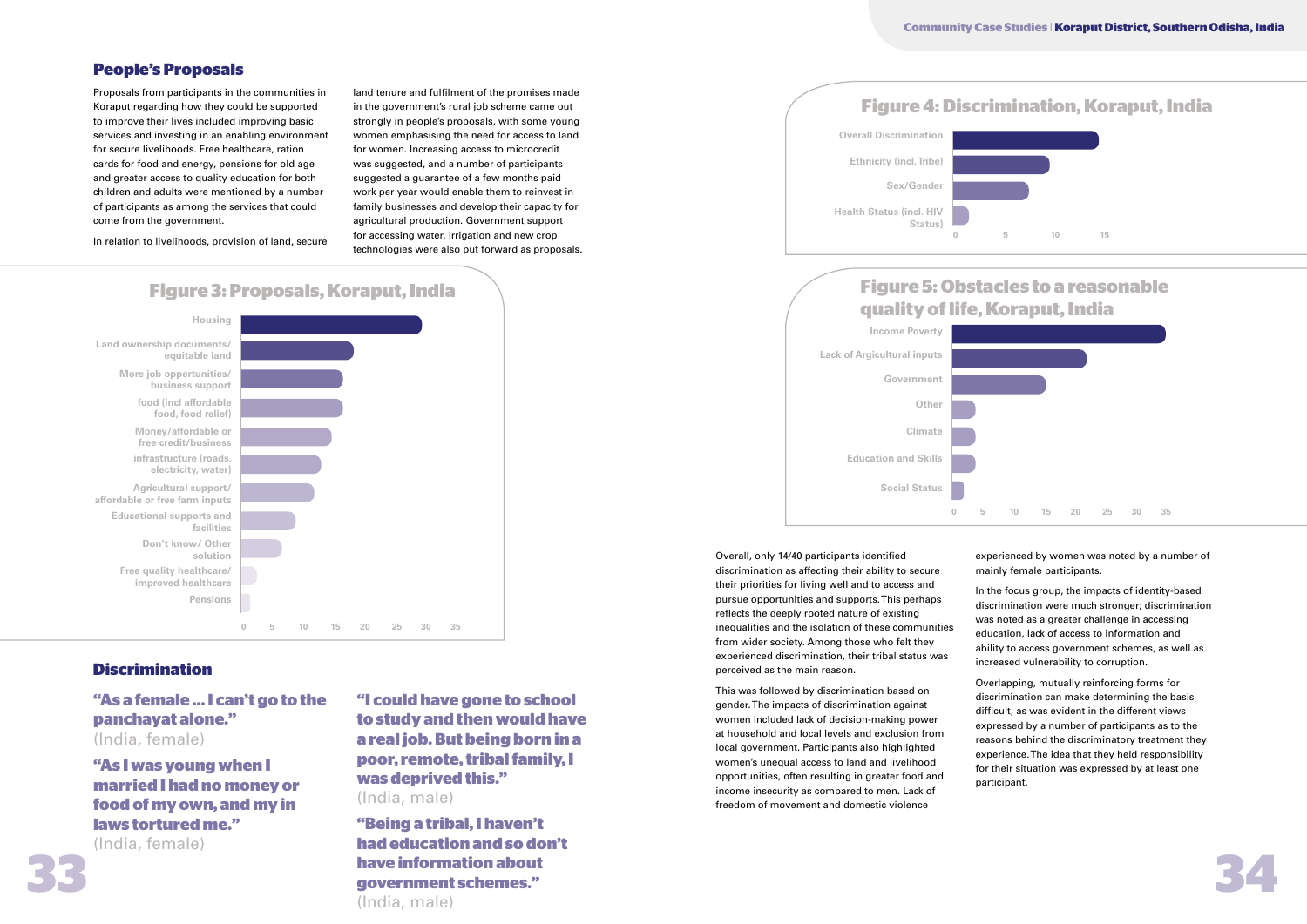

# **Participation**

## **Accountability**

### **Table 1: Participation in decision-making processes, Koraput**

Participants were asked whether they felt they could express their views and ideas in their community, if they were able to access decision makers and decision-making spaces, and if they felt their views were taken into account. Questionnaire responses indicated that while participation opportunities exist, quality is limited. While a majority of participants agreed that they could voice their opinions about problems in the community (30) and propose solutions (25), only four people, all of them men, agreed they had all the information necessary to make decisions. Similarly, while half of participants believed they could participate in meetings, only 15/40 agreed that their opinions in such meetings would be taken into account. However, low numbers agreed with statements that they were excluded from participating; indicating that, regardless of issues around quality, there is a general perception of participation.

In focus groups, people referred to attending or sending issues to their local village committee and even to the local government. Participants were unable to cite positive examples of how participation had improved their situation in the past, citing typical examples of attending meetings to agree a housing priority list, and a week later it has been changed. As a result they had little confidence that their participation leads to better outcomes.

Women reported that women were invited only to discuss issues perceived as 'women's issues', while meetings are often held in the evening, when women work. Other barriers listed by participants included travel costs, as affecting their ability to participate in official meetings and access government representatives. There was a sense that remote villages were of less interest.

# **"We ask the Sarpanch about it. Every time he asks 20/30 Rupees and says that he has sent the form to the BDO. But nothing happens."**

(India, mixed focus group)

lack of education as undermining their ability to seek accountability, those who had a greater sense of official responsibilities suggested change was impossible, and that seeking it risked access to existing services.



**"We can talk to the duty bearers or give them in writing about a particular demand/complaint. But, we have no idea what to do if the duty bearers do not respond to our complaints."**

(India, mixed focus group)

|                                                                            | <b>Agree</b> | <b>Disagree</b> | <b>No response</b> | schemes will be cancelled."                                                                            |
|----------------------------------------------------------------------------|--------------|-----------------|--------------------|--------------------------------------------------------------------------------------------------------|
| If you think there is a problem in your community you can voice $\vert$ 30 |              |                 |                    | (India, male)                                                                                          |
| your opinion                                                               |              |                 |                    | The majority of participants were able to indicate                                                     |
| You have all the necessary information about the decisions                 |              | 15              | 21                 | who they could report experiences or grievances                                                        |
| taken by local government                                                  |              |                 |                    | to, with most pointing to the village leadership or                                                    |
| You can propose solutions to the leaders about community                   | 25           | 8               |                    | local government officials. In focus groups people                                                     |
| problems                                                                   |              |                 |                    | referred to visiting local ministers and officials                                                     |
| You feel confident your solutions will be taken into                       | 15           | 9               | 16                 | with specific grievances. However, while it was                                                        |
| consideration by the leaders                                               |              |                 |                    | clear that people had a strong sense of when rules<br>were being broken, the concept of accountability |
| You feel the leaders allow you to participate in decision-making           | 20           | 10              | 10                 | Commu<br>was largely unfamiliar to them. While some saw                                                |
| process, such as through meetings or discussions.                          |              |                 |                    | lack of education as undermining                                                                       |
| You are only told what leaders have already decided and you                | 17           | 15              | 8                  | <b>Figure 5:</b><br>their ability to seek accountability,                                              |
| have no input to the decision-making                                       |              |                 |                    | those who had a greater sense of                                                                       |
| You are not told about decisions made in your community                    | 14           | 23              |                    | Koraput,<br>official responsibilities suggested                                                        |
| You are not asked your opinion about decisions made in your                | 12           | 25              |                    | that pervasive corruption meant that<br>l can go to a                                                  |
| community                                                                  |              |                 |                    | change was impossible, and that<br>government official                                                 |
|                                                                            |              |                 |                    | seeking it risked access to existing<br>I tall local chiefe/                                           |

# **Figure 5: Demanding Accountability, Koraput, India**

**I can tell a local organisation**



 **"We have discussed it, but we haven't done anything about it because we fear that we will not get anything in future. All our applications for diferent schemes will be cancelled."**  (India, male)

# **Reflections**

In Koraput, participants' responses, views and experiences indicate highly vulnerable livelihoods with inadequate and insecure access to priority basic needs such as food, shelter and an income. While there are indications that supports and services are available, access appears to be a major issue with a variety of direct and indirect barriers encountered by participants. These include corruption and the continued experience of discriminatory social norms relating to caste and tribal peoples. Discrimination also affects women in particular, resulting in additional barriers and vulnerabilities. While there appears to be a general perception of participation, the lack of accountability highlighted appears to influence participants' views on the value and impact of their participation in governance processes.



Community members attending a meeting in Odisha.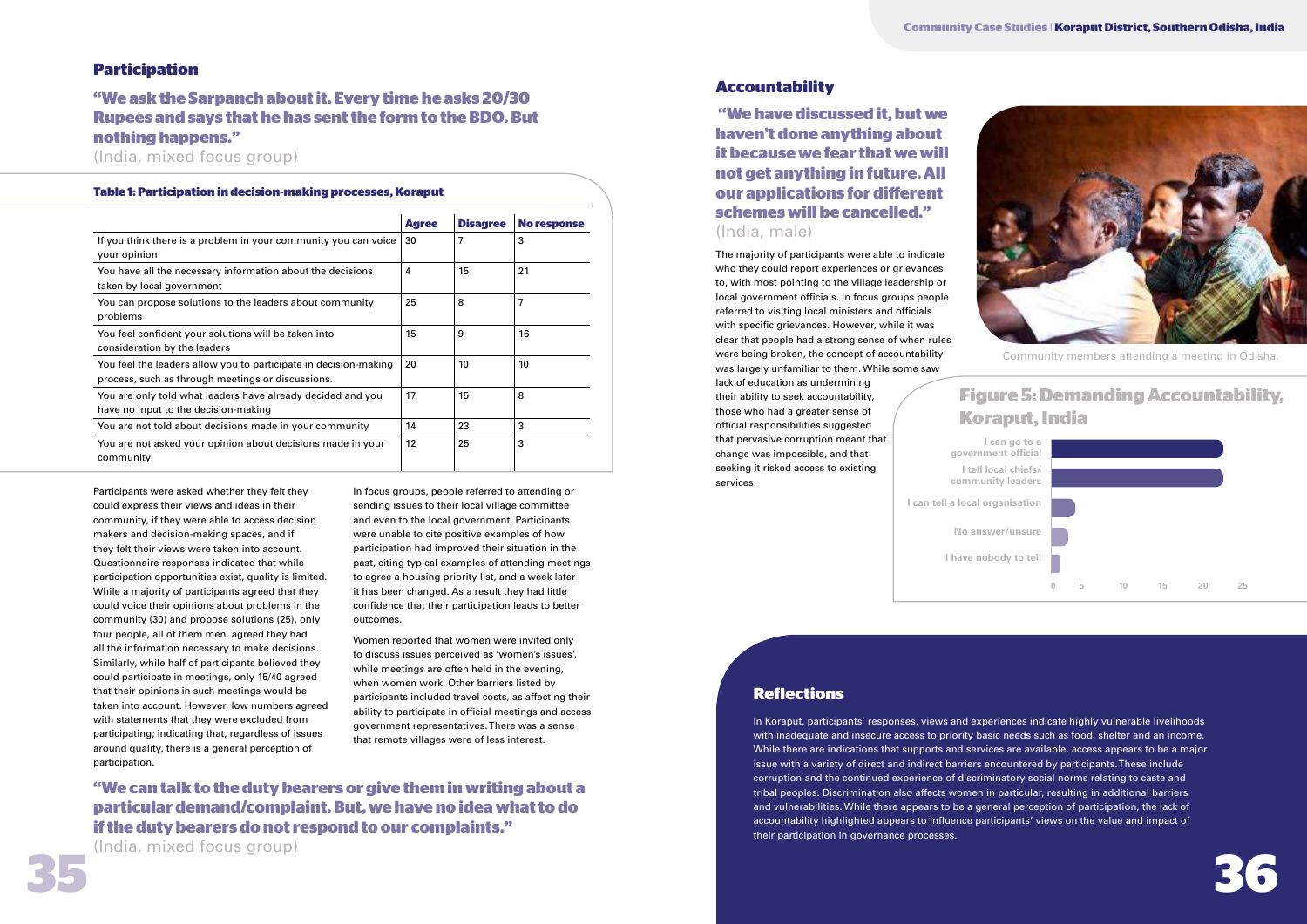### **Community Case Studies | Umerkot District, Southern Sindh Province, Pakistan**

# **Umerkot District, Southern Sindh Province, Pakistan**

Pakistan is ranked 146th of 187 countries in UNDP's HDI. It has an estimated population of almost 180 million people, of which 37 per cent live in urban settings. In Pakistan a small number of powerful families have been able to dominate local and regional politics, and extend their dominance to national levels. This political power is rooted in their control over land and the associated social and economic privilege that accompanies it.

Although outlawed through the Bonded Labour System (Abolition) Act of 1992, the practice of bonded labour is still prevalent in Pakistan. Bonded labour occurs when powerful feudal lords subcontract land to tenants. The tenants are forced to take loans from their landlord in order to meet their basic daily needs. Recent figures from the International Labour Organisation estimate that over 1.7 million people remain in bondage in Pakistan. Many observers consider these figures to vastly underestimate the real number which do not include the many women and children also working as bonded labourers to supplement the wages of the male head of family.

Inequality is entrenched in Pakistan. Gender-based inequality is the most pervasive form at every level resulting in disproportionate income poverty, lack of independence and decision-making power. In the Sindh province, feudal based power structures, chronic poverty and vulnerability to flooding result in particular inequality dynamics.

**Pakistan Institute of Labour Education and Research (PILER)** is a non-governmental organisation based in Karachi, dedicated to research, advocacy, and awareness raising in the areas of labour rights and labour legislation, social justice, and regional stability and solidarity. Their work to build up the capacity and organisation of trade unions has formed a core part of Trócaire's work on bonded labour in Pakistan. They are the foremost organisation in Pakistan in advocating for the rights of workers at local and national levels. http://www.piler.org.pk/

Trócaire has worked in Pakistan since 1973, establishing an office there in 2007, and currently supports programmes on Sustainable Livelihoods, Environmental Justice, Gender Equality, Disaster Risk Reduction and Governance and Human Rights.

The research was carried out with Trócaire Partners, the Pakistan Institute of Labour Education and Research (PILER) and the Green Rural Development Organisation (GRDO) in the communities of Paaru Malh Bheel, Choudhry Javed, Abdul Hakim Nohrio, and Haji Allah Rakhio in the Umerkot district, a subtropical region of the Sindh province. The communities that took part in the research were lower caste Hindus and bonded labourers. While agriculture and cattle rearing are the main sources of livelihood, traditional livelihood sources are rapidly depleting due to acute water shortages, with women in religious minority groups feeling the worst effects.

**37 38 "Government stops us accessing facilities. Our elected representatives would never want our lives to improve because if our lives are improved who will serve them and be a bonded labourer?"** (Pakistan, male)



**Green Rural Development Organisation (GRDO)** is a human rights organisation based in Hyderbad, Southern Sindh province. The population of Southern Sindh is one of the groups most vulnerable to bonded labour in Pakistan, and GRDO's work has focused in particular on the needs of those living in conditions of bonded labour. GRDO carries out two streams of work, supporting individuals and communities to free themselves from bonded labour, and enabling those who have been freed from bonded labour to build a secure livelihood, so that they do not fall back into forced labour.

**http://greenrural.net**

When asked what a person needs to live a good life the priorities highlighted by participants in Umerkot were having access to secure quality shelter, free quality education, land tenure, and a livelihood and/or cash income. Women broadly shared the same priorities are men, but placed a higher priority on livelihood opportunities.

The vast majority of participants said that they did not currently have access to any of their priority issues. Those who said they had some access, for example to basic shelter or use of land for food and income, emphasised that this was insecure because these were not theirs and belonged to the landlord for whom they worked. All but one participant indicated they were very dissatisfied with government support in relation to their access to their priority needs.

**"Morally, we are still one community even though we cannot support one another materially."**  (Pakistan, female)

# **People's priorities and their experiences of them**



priorities expressed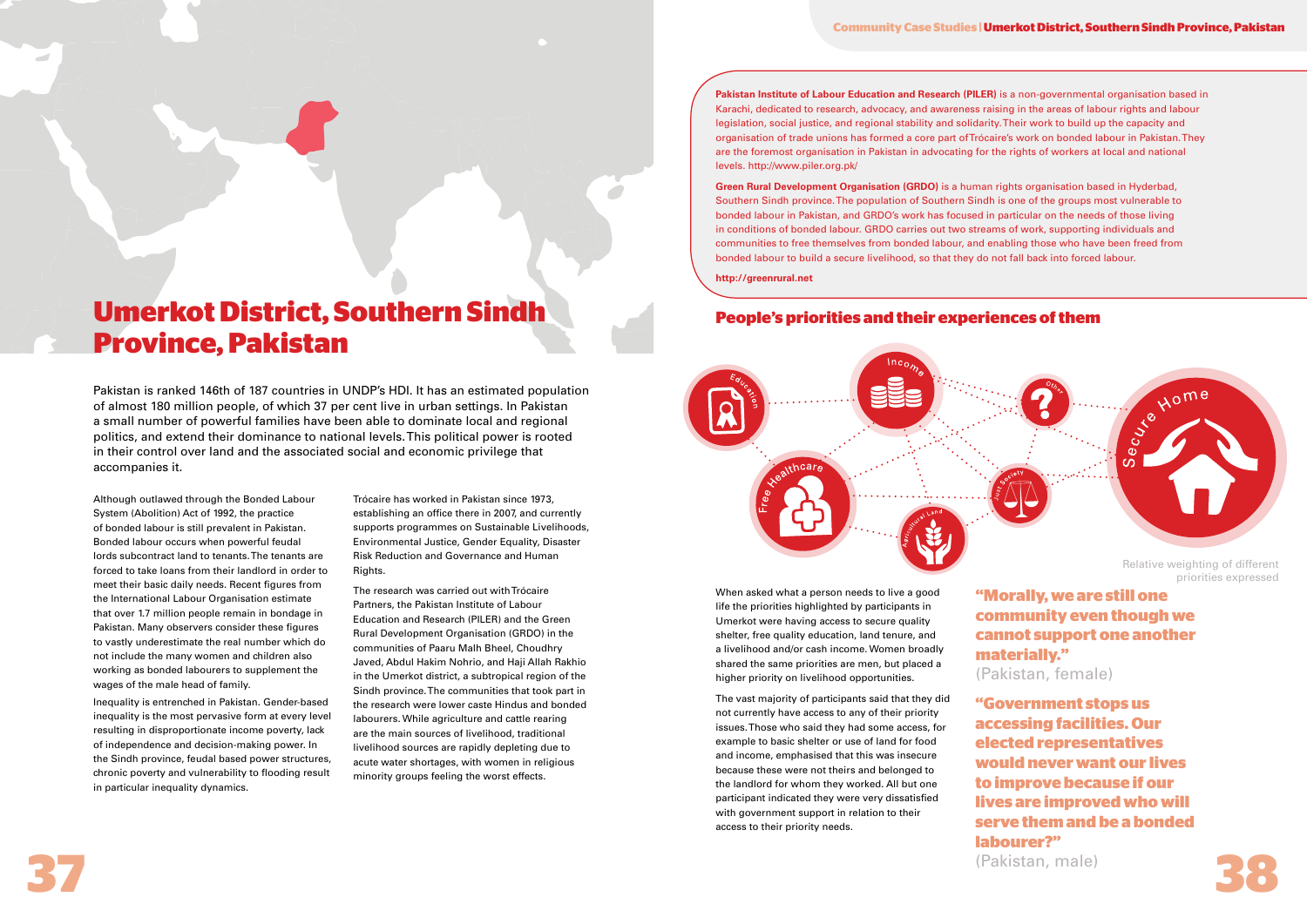

When asked how they coped and what strategies they pursued to try to secure their priorities 33 participants said they had no coping mechanisms for at least one of their priority needs and even more, 27 out of 40, said they received no support. Of the small number who identified external sources of support, most were adult men, who said that NGOs, and in emergencies relatives,

provided support. Limited capacity to offer support within the community was indicated by a number of participants.

A significant number of participants (18/40) linked the lack of support they receive to political exclusion and a lack of intent or desire to see change on the part of those in power.





# **Figure 9: Peoples' Proposals, Umerkot, Pakistan**







# **Figure 8: Coping Strategies, Umerkot, Pakistan**



# **Strategies and Supports**

# **People's Proposals**

Participants were clear, however, on what they saw as necessary to improve their situation.

The most common proposals put forward were for materials and assistance to improve their homes, and documentation to prevent their eviction from the land. A number of participants proposed that the Government should actively redistribute land between landless farmers. For their children's education, many highlighted the need for a school

building and reliable teachers.

While many of the priorities and proposals from participants in Umerkot were similar to those from the communities in other countries, the emphasis placed on the need for ownership of land and shelter by participants underscores the level of constant insecurity with which these bonded labourers live.

### **Community Case Studies | Umerkot District, Southern Sindh Province, Pakistan**

Meeting in Sindh.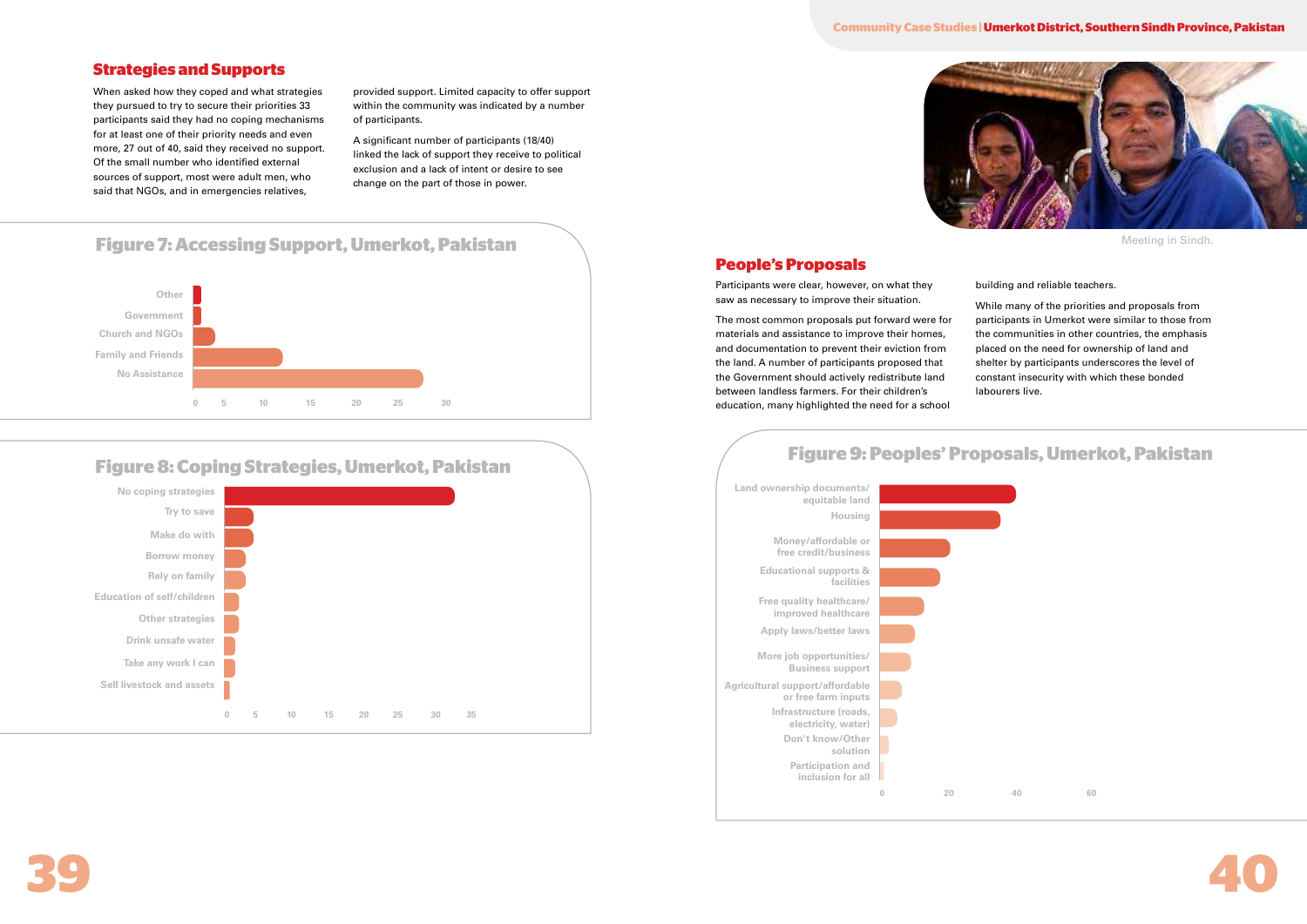

## **Discrimination**

In Umerkot, it was clear that research participants felt that discrimination was the overriding factor preventing them from improving their lives. The vast majority of participants (34/40) perceived themselves as discriminated against. Religion was the most frequently cited reason for discrimination, followed closely by caste. Caste and religion were cited together in almost half of cases indicating the extent to which these

identities are perceived as intertwined.

In focus groups, participants said the discrimination they experience sees them routinely overlooked by the Government in the provision of land, irrigation and other productive assets, and so they are forced to continue working their landlord's land. They repeatedly referred to how their status as Hindus, lower-caste Hindus, and/or 'low-status bonded labourers' meant that

they were mistreated at the hands of government and service providers. Participants said they are routinely ignored by doctors in hospitals and teachers in schools.

Lack of attention and investment in the public health and education sectors was noted as affecting poor people disproportionately as they are the only ones using these services. Discrimination against Hindu children in schools was seen as a deterrent from sending children to school, with a number of parents reporting that they send them to work instead because of this. They said their religion also led to physical persecution and kidnappings with impunity, in particular of women.

Socio-economic status was also cited as a basis for the discrimination they experience by almost half of participants, in particular by women. A small

number of people said the real reason behind the discrimination they experience was poverty rather than caste or religion. They referred to upper caste Hindus who occupy reserved seats for minorities in the Parliament, and do not work as bonded labourers and therefore do not experience the discrimination that they do, indicating that both multiple forms and layers of identity-based discrimination are experienced.

When asked, the majority of participants (30/40) said they believed their life would be different if they were the opposite sex, including 19/20 women and 11/20 men. The biggest differences women saw in a man's life were their greater level of general freedom, including freedom of movement and opportunities to earn an income. A number of women said that if they were a man, they could do more to improve their families' fortunes.

**"Our poverty and lower social status is responsible. If we were bit self-reliant people, with own resources and sources of income, everyone would have listened to us and resolved our issues whatever they might be."** (Pakistan, female)



# **Figure 11: Obstacles to a reasonable quality of life Umerkot, Pakistan**



# **"Our economic status is lower than others and so no one supports us, no one listens to our problems, even other Hindus."**

(Pakistan, female)

# **Participation**

**"If I were a man, I would have played a role to reform the entire society."**  (Pakistan, female)

**"If government wants we can prosper and live a better life, but it seems it won't do that, because government and its institutions have taken us for granted that we do have political voice and we won't be able to make dent in their power."** (Pakistan, male)

**"Every facility is for rich men or politicians, they spend very lavish life. While poor people are going under debts day by day. "**  (Pakistan, male). **"Government knows well about our situation, so why** 

**should I tell anyone? Simple answer is that it is doing nothing for poor people like us."** 

(Pakistan, male)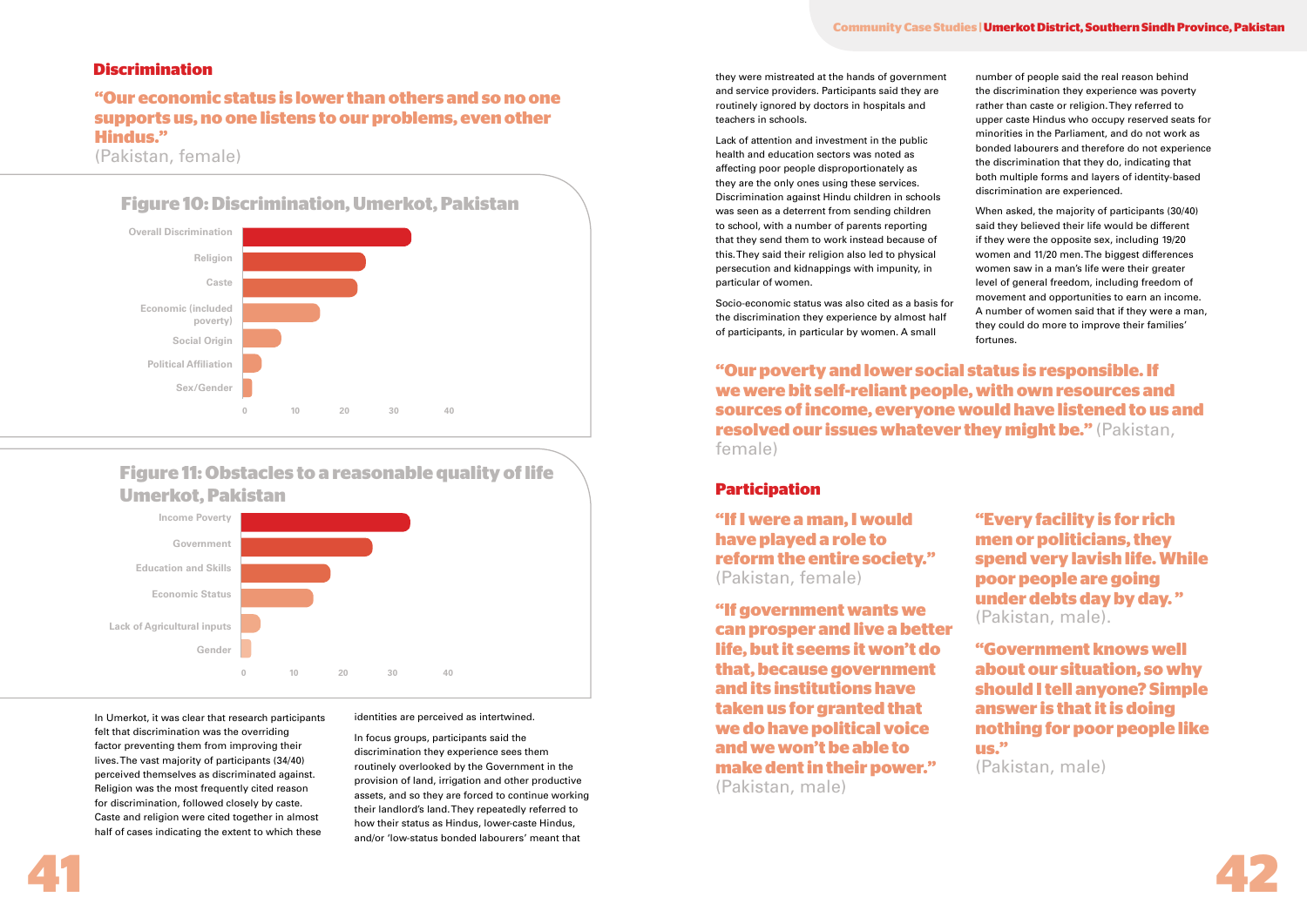# **Accountability**

Participants were asked whether they felt they could express their views and ideas in their community, if they were able to access decision makers and decision-making spaces, and if they felt their views were taken into account. More than half of all participants felt they could voice their opinion when there was a problem in the community (26/40), though women and in particular youth were less likely to feel this way. More than half also felt they could propose ideas to the community leaders (25/40). Fewer however, less than half (17), felt that they could influence decisions taken.

Focus group discussions indicated that it is elder males who are taking decisions at the household and community level. One woman said that while they are often spoken to by their husbands in confidence about the decision-making, they have no right or expectation of that. On the other hand a small number of women highlighted their desire to play a more active role and contribute to change.

Critically, participants indicated that decisions in relation to health, education, land and housing issues at the community level are often made by landlords. The landlord's decision is mostly seen as final and beyond challenge. Participants said that in some cases even government officers cannot influence the decisions of the landlords, indicating their political power. In focus group discussions participants said their lack of ability to shape decisions is compounded by being forced to vote according to their landlords' preferences, due to fear of punishment or increased prices for rent or cost of seeds. While participants felt that increasing their ability to influence decision making would be beneficial, many considered it impossible because of the influence of landlords and their deliberate exclusion by the Government.

**43 44 "We can get some rights if police and courts do justice, but as we know that police never help us or any other duty bearer is not willing to listen us we avoid approaching them and live our life with the circumstances."** (Pakistan, male)

The majority of participants in the communities said that there was no one for them to go to in order to convey their grievances. While participants were aware of those holding responsibilities, such as politicians and landlords, in many cases, landlords are also elected politicians meaning many people are effectively 'bonded in debt' to their duty-bearer.

Many participants appeared to have limited understanding of official accountability. While some were aware of the role of the police and the judiciary, they considered themselves excluded from this avenue for seeking justice.

Despite a strong sense of the injustices they endure, fear of the consequences – including fear

of death – prevent many from approaching the Government. Many also suggested that soliciting the Government was futile as they are well aware of their situation. The Government was viewed as unable and/or unwilling to change the situation, in which many officials and political representatives are complicit.

A small number of participants suggested that NGOs could be approached to put pressure on the Government. Reference was made to an example of NGO support that mobilised people to challenge their landlords, as a result of which there have been less attacks on bonded labourers. Media is also increasingly recognised as a way to 'shame' and threaten landlords who mistreat labourers.



**"All government, politicians and all departments are corrupt, no expectation from them, no one monitors them, and if someone does this he would be killed."**  (Pakistan, male)

### **Community Case Studies | Umerkot District, Southern Sindh Province, Pakistan**

# **Reflections**

Participant responses, views and experiences in Umerkot throw light on the impacts and implications of the continuation of the bonded labour system in practice, the continued vulnerability of individuals facing multiple inequalities, and the impact on their access to a wide variety of their rights. Participants' access to their priorities was inadequate, with security of tenure seen as a major priority. External support was extremely limited and government support non-existent. Caste and socioeconomic discrimination compound the situation, undermining access and quality of public services. A number of participants expressed clear views on the injustice of their situation, while others indicated a sense of resignation. There was a clear sense from the majority of participants that change is seen as impossible, or highly unlikely at best. The impacts of the economic and political power imbalances entrenched through bonded labour are seen as structural barriers to participants' ability to participate in key decisions that affect them, to seek accountability for the actions of those in authority, and thus to achieve change in their situation.





### **Table 2: Participation in decision-making processes, Umerkot**

|                                                                                                                       | <b>Agree</b> | <b>Disagree</b> | <b>No response</b> |
|-----------------------------------------------------------------------------------------------------------------------|--------------|-----------------|--------------------|
| If you think there is a problem in your community you can voice<br>your opinion                                       | 26           | 10              | 4                  |
| You have all the necessary information about the decisions<br>taken by local government                               | 5            | 31              | 4                  |
| You can propose solutions to the leaders about community<br>problems                                                  | 25           | 14              | 11                 |
| You feel confident your solutions will be taken into<br>consideration by the leaders                                  | 17           | 13              | 10                 |
| You feel the leaders allow you to participate in decision-making<br>process, such as through meetings or discussions. | 17           | 21              | $\mathbf{2}$       |
| You are only told what leaders have already decided and you<br>have no input to the decision-making                   | 7            | 27              | 6                  |
| You are not told about decisions made in your community                                                               | 5            | 31              | 4                  |
| You are not asked your opinion about decisions made in your<br>community                                              | 8            | 32              | 0                  |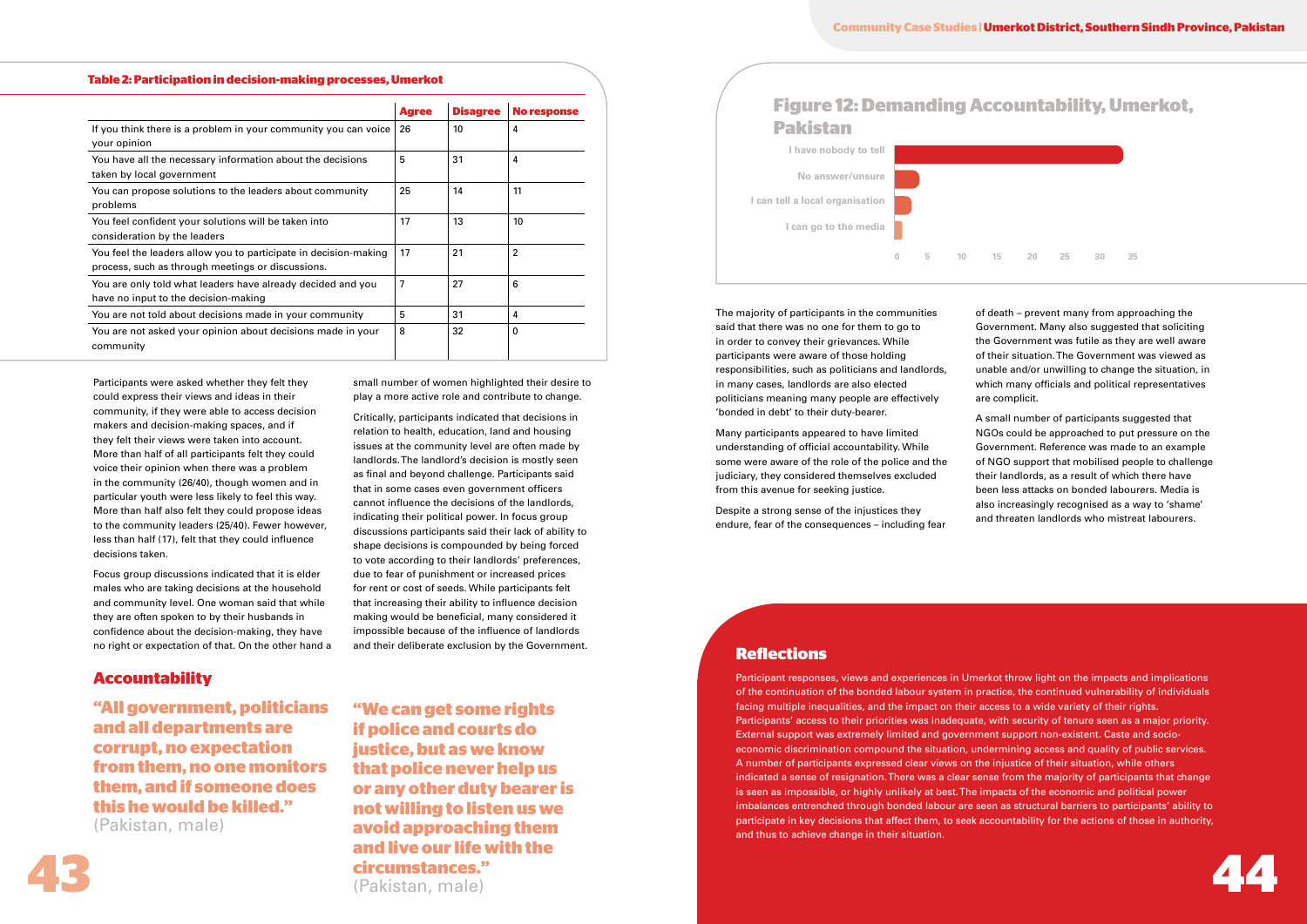

# **Bombali District, Northern Province, Sierra Leone**

Sierra Leone is ranked 177th of 187 countries in UNDP's HDI. It is a small country similar in size to Ireland and has an estimated population of 6 million people, of which around 60 per cent live in rural areas. The majority of the population in Sierra Leone live in extreme poverty. Life expectancy is very low at 48 years and most adults have only spent approximately three years in education. Sierra Leone experienced a brutal eleven-year civil war that ended in 2002 which has affected levels of human and economic development, which are behind regional averages. The rebuilding of a social contract, in particular with the country's youth, remains a challenge as 70,000 former combatants struggle to find a new life post-conflict.

The mainstays of the national economy are agriculture and mining. Sierra Leone is richly endowed with natural resources, including minerals and diamonds, and fertile land is available for agriculture for much of the year. Following significant internal displacement during the war there are challenges in relation to land access and ownership. A high and growing proportion of youth in society are unemployed and socially alienated and there are challenges in encouraging and enabling young people to engage in farming. Traditional authorities control access to land, which often results in inequitable access, in particular for women and young people. Women are subject to discrimination both in law and in practice in Sierra Leone and traditional attitudes towards and treatment of women remain largely unchallenged, resulting in abuse and exploitation at various levels. It is estimated that up to 250,000 women and girls experienced

gender-based violence as part of the conflict. Under the Truth and Reconciliation Commission, it was recommended that the government issue an unequivocal apology to women for the violence they suffered during the conflict, and the impunity with which it was met. An apology was issued in 2010, but a number of other recommendations from the Commission related to violence against women have not been implemented.

Trócaire has worked in Sierra Leone for over twenty years and established an office there in 2007. At present, programmes are focused on Governance and Human Rights, Sustainable Livelihoods, and Gender Equality. In Sierra Leone the research was carried out with Trócaire's Partner, The University of Makeni (UNIMAK), in the communities of Mabanta, Masuba, Makarie and Central Makeni in district Bombali, Northern Province, Sierra Leone.

**The University of Makeni (UNIMAK)** is a part of the University of Sierra Leone and is independent and non-partisan. It was founded in Makeni, Bombali District, Northern Province of Sierra Leone. The university's Governance Programme's research department that supported this study was established in 2012 following a successful community based governance programme that lasted seven years. The Governance Programme offers a new dimension to UNIMAK's work and aims to facilitate the process of government decentralisation from a human rights based approach. **http://universityofmakeni.com**

### **Community Case Studies** | **Bombali District, Northern Province, Sierra Leone**



Free

When asked what a person needs to feel well and have a good life, the priorities emerging from the communities in Bombali were having a livelihood and/or cash income, having an adequate house and having access to quality education. Women were marginally more concerned with health and housing and men focused more upon education and food security. The views of younger participants were similar to the adults, but they placed a higher priority on access to education.

Financial security was a major priority as it was viewed as the main enabler to accessing other priorities; almost all participants touched on the importance of financial security, whether via crop production, having a business, and/or a waged income.

Almost half of participants the majority of whom were women felt they did not currently have sufficient access to any of their priorities.

# **People's priorities and their experiences of them**

**"Our parents want us to attend school in big towns when we enter secondary level but we have to stay away from them, they can only manage to pay the fees sometimes and we have to meet other school expenses such as lunch, buying pamphlets, paying lesson fees; where can we get the money?"**

# (Sierra Leone, mixed focus group)



Relative weighting of different priorities expressed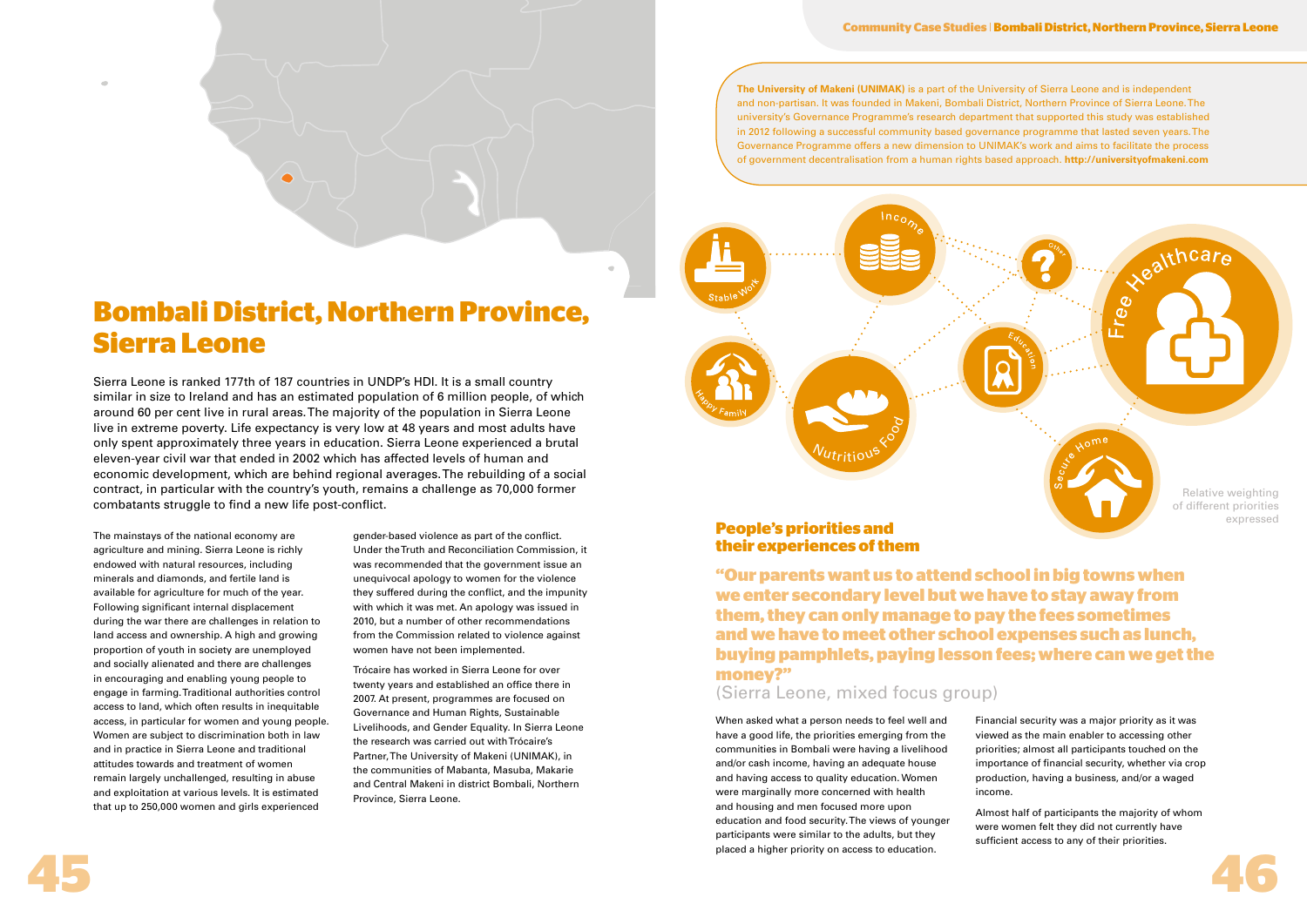

When asked what strategies they pursued to secure their priorities, what support they receive and how they coped during times of difficulty more than half of participants (21/40) said they received support from family members such as cash, food and accommodation. More than half (22/40) were willing to take any kind of work including farmwork, housework, labouring and trading to meet their food and health needs, and to generate an income to pay for education and

other services. Selling accumulated assets was the next most popular strategy, contributing to the vulnerability felt in times of need.

A small number were receiving support from the Church or NGOs (6/40), or from the Government (10) for at least one of their priority needs. The few participants who were receiving support were almost exclusively men. Participants were very dissatisfied with government performance in relation to at least one of their priorities.





## **Strategies and Supports**



**"We would like to meet with our councillor, ward committee members and the education committee to have them know our concerns and make improvement in terms of education for young people in the country."** (Youth focus group)

# **"Lack of adequate income prevents me getting suficient food for my family."**

(Sierra Leone, male)

**"Sometimes lack of money can stop me from attending school and gaining access to health services."**  (Sierra Leone, female)

# **People's Proposals**

Participants had clear ideas on what was needed to improve their access to what they need to live well. Improving income and employment opportunities was a clear priority. People proposed investment in local employment opportunities, affordable micro-credit facilities and improved management of land distribution.

All participants (40) identified the need for public

services which are currently absent or ineffective. In particular educational supports and facilities were seen as a means to improve peoples' situations in both the short and long-term.

There was also a strong conviction among both women and young people that increased participation in decision-making could result in an improvement in their lives and in the community.



Selling food in the Northern Province.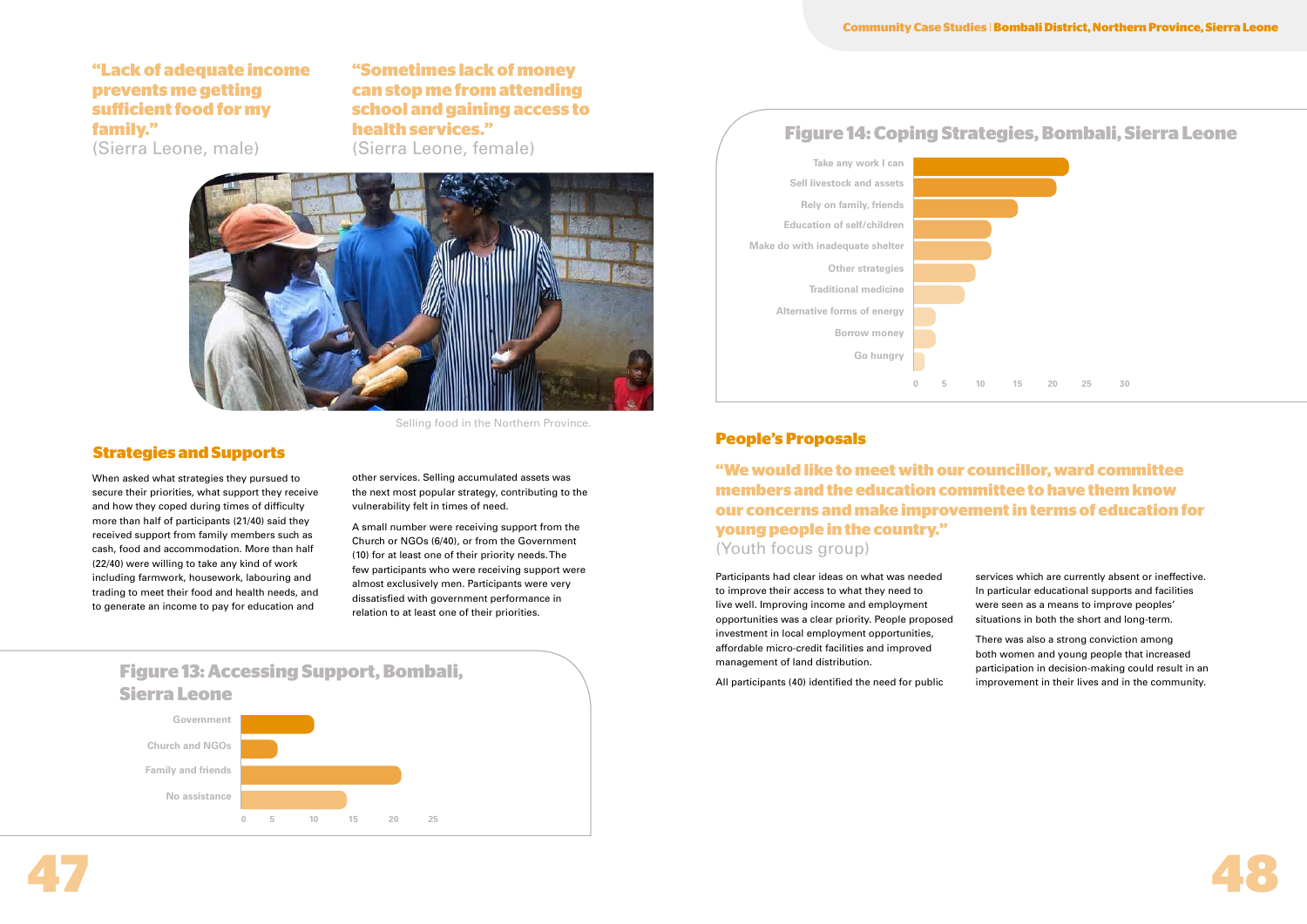# **Discrimination**

Out of the participants who felt they experienced discrimination in accessing their rights, social origin was identified as the primary basis. A majority also highlighted income poverty as the primary barrier in accessing their priorities.

Gender was the other basis for discrimination identified. In focus group discussions many examples of gender-based discrimination emerged, with many women preferring to discuss their experiences in the second person.

**49 50** At the same time, some women from a peri-urban area noted that being a woman was advantageous in terms of accessing certain economic opportunities. Petty trading is traditionally a female occupation and was noted as among the few income generating options for many in periurban areas.



Women's focus groups noted that women have less access to resources. They referred to their lack of land and property rights, specifically in cases of inheritance and linked this to food insecurity, lack of income, and consequently, the inability to access other priorities such as health, education and adequate housing.

In focus groups discussions, most men recognised the disproportionate exclusion and discrimination faced by women in relation to economic and decision-making power. One woman noted that women only benefit from initiatives specifically targeted at women, and that even then beneficiaries are selected among the female relatives of community leaders and economic and/or political elites. According to both men and women participants, the significance of political power is limited for women as even female leaders must be subservient to their male counterparts.

Participants' responses suggested that experiences of corruption and discrimination overlap and interact. The limited capacity of households with very low income levels to pay bribes results in an additional barrier and indirect form of discrimination, affecting women in particular. Younger participants spoke of the tendency of girls to drop-out of school, due to forced marriage by family, as well as unplanned pregnancy due after girls are forced into prostitution in order to pay both formal and 'informal' school fees.



# **"I am denied assistance as they see me as lazy and**

# **poor."** (Sierra Leone, female)

# **"Culturally being a woman you are always set behind."**

(Sierra Leone, female focus group)

**"If you are a woman and you don't have money you are nothing in the eyes of leaders in our community."**  (Sierra Leone, female focus group)

# **"I cannot access farm land in this community. Men own all of the lands."** (Sierra Leone, female)







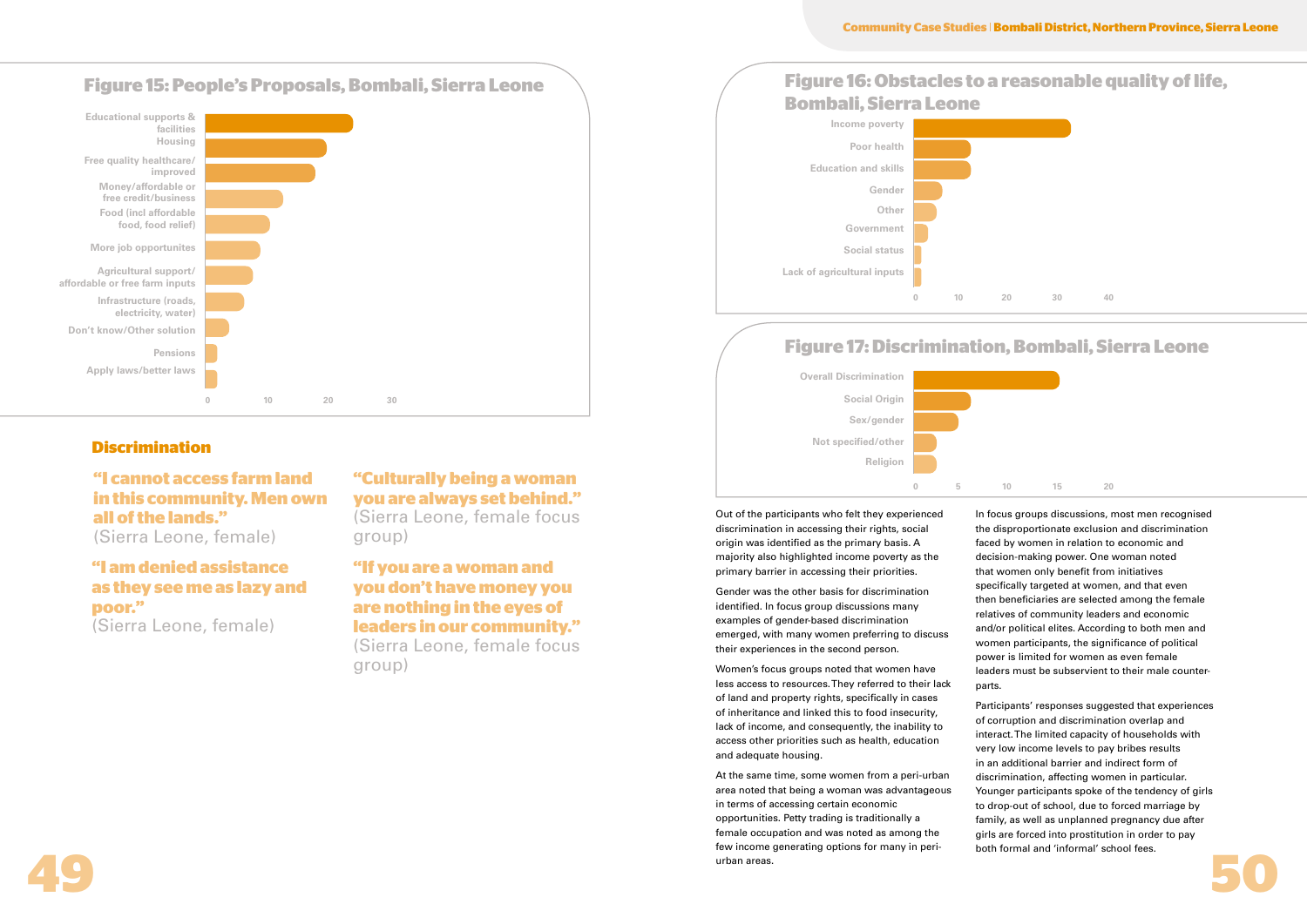

# **Participation**

**Accountability** 

When asked if they felt they could express their views and ideas in their community, around half of participants said that they could not voice their opinion in relation to problems in their community. A similar proportion felt they could not propose their ideas for solutions to leaders.

With regard to accessing community meetings,

around half, mostly men, felt they would be permitted by leaders to participate. However, most felt that they would be unable to actively input in decision-making processes and were mainly informed of decisions once made. The majority said they did not have access to decision-makers, even at local level, and the few experiences of participation reported were limited to meetings

# **"If you are a poor man you are not being listen to whatever you would say."** .

(Sierra Leone, male focus group)

**"Men are better involved in community decision making than the women, for women are only involved in the field work, household chores, as men take the lead in household decision making and even in the community."**

(Sierra Leone, male focus group)

**'If they want us to vote them in, they have to listen to us and act upon our concerns. With this we hope things will change for the better. And especially if we are involved we think we can talk of our needs of education and plans will be made to consider our development needs in the community."** (Sierra Leone, youth focus group)

| Table 3: Participation in decision-making processes, Bombali                                                          |              |                 |                    |  |
|-----------------------------------------------------------------------------------------------------------------------|--------------|-----------------|--------------------|--|
|                                                                                                                       | <b>Agree</b> | <b>Disagree</b> | <b>No response</b> |  |
| If you think there is a problem in your community you can voice<br>your opinion                                       | 18           | 20              | $\overline{2}$     |  |
| You have all the necessary information about the decisions<br>taken by local government                               | 14           | 24              | $\overline{2}$     |  |
| You can propose solutions to the leaders about community<br>problems                                                  | 13           | 20              | 7                  |  |
| You feel confident your solutions will be taken into<br>consideration by the leaders                                  | 11           | 22              | 17                 |  |
| You feel the leaders allow you to participate in decision-making<br>process, such as through meetings or discussions. | 19           | 16              | 5                  |  |
| You are only told what leaders have already decided and you<br>have no input to the decision-making                   | 21           | 14              | 5                  |  |
| You are not told about decisions made in your community                                                               | 19           | 17              | 4                  |  |
| You are not asked your opinion about decisions made in your<br>community                                              | 23           | 14              | 3                  |  |

organising labour or material inputs from community members. Across all gender and age groups participants referred to local political and economic elites as having exclusive influence over decision-making.

In focus groups discussions it was noted that women's participation is largely limited to labour or financial contributions. One woman noted that there was no one to represent women and their concerns in their community. According to both men and women, the influence of some women

who are able to access decision-making is limited,

as even female leaders are subservient to their male counter-parts. Young participants felt completely excluded from decision-making. As noted above however, a number of young people, as well as women, expressed conviction that increased participation in decision-making could result in an improvement in their lives and the community. Some youth hoped that reaching voting age would mean their views would have more influence over leaders.

**"We reported those people to the elders in the village but we were told not to pursue the matter any further. As you try to push further you will be risking facing harm and hatred from those who are involved in corruption and the leaders who are behind them."** (Sierra Leone, male focus group)

**"We are shy to ask duty bearers, and being that we are illiterate we do not know who to meet and ask to account for anything that we find going wrong in our community."**  (Sierra Leone, female focus group)

# **"All these things happened to women in our community but we have nowhere to take our case because of the culture of silence."**

(Sierra Leone, female focus group)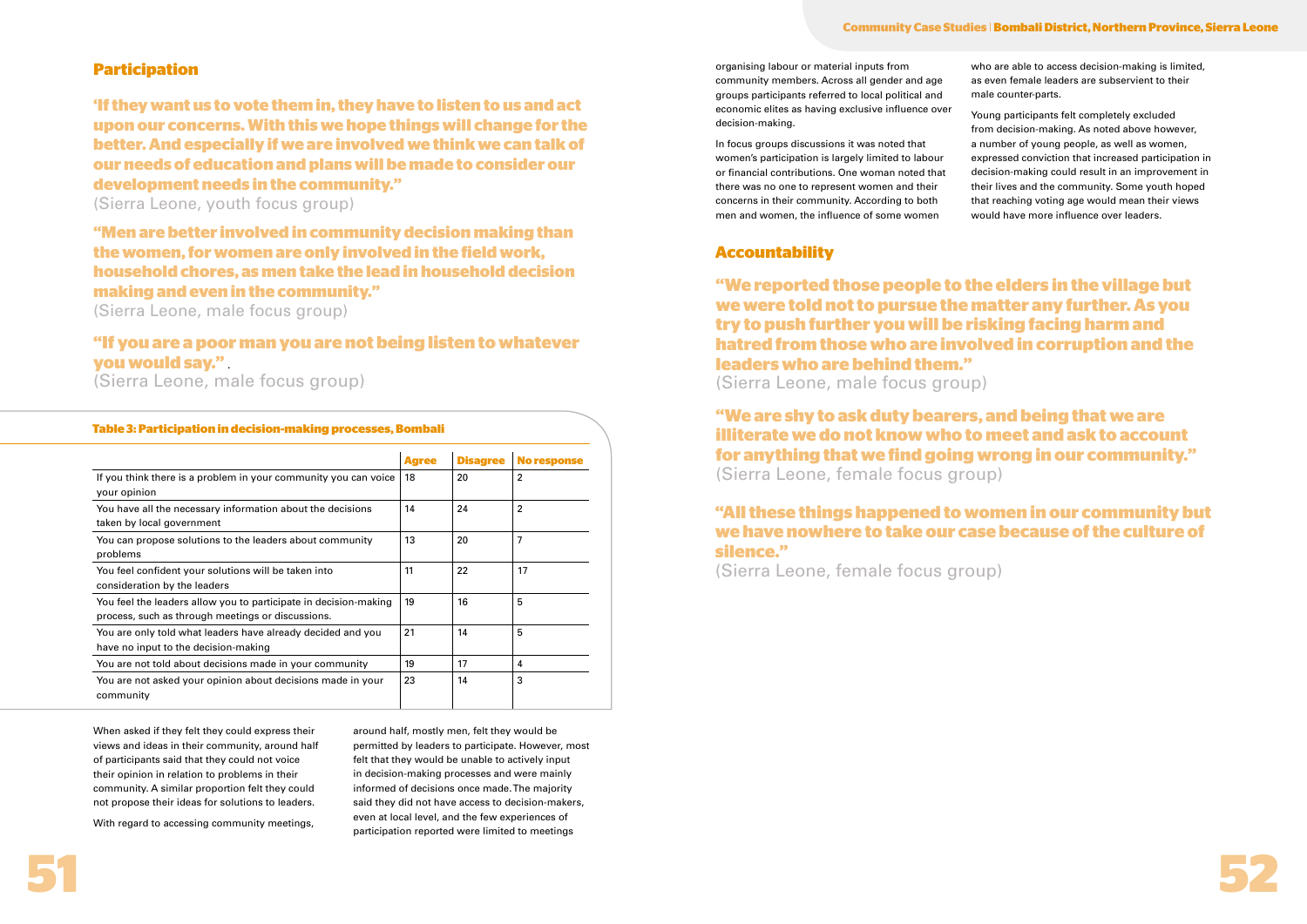

**Community Case Studies** | **Bombali District, Northern Province, Sierra Leone** 

In Bombali, responses, views and experiences shared indicated the precarious livelihoods situation of participants, and limited external support. Responses highlighted the impacts of pervasive corruption on people's access to their priorities. They also indicated the challenges experienced by the poorest people, and women in particular, in accessing resources, supports and services. Entrenched views on the role of women affect their vulnerability and the opportunities open to them at all levels. Participation appears particularly limited, with power imbalances and corruption undermining people's ability to access or influence decision-making, or to seek accountability.

## **Reflections**

More than half of participants (26/40) felt they did not have anyone to report their experiences and grievances to. Those who felt they did have people they could approach were mainly adult men (11/14), nine of whom said they would approach a local government representative, either directly or indirectly through community groups. Hesitation among women and youth to seek accountability emerged in focus groups. Other channels identified by participants included the local radio and newspapers as channels for highlighting problems.

A small number of cases where participants had sought accountability were identified during discussions, including the case of a local elite

who took private ownership of governmentsponsored agricultural machinery meant for the community, and in relation to cases of bribery in schools. However, in all cases they said that their efforts resulted in no positive change in relation to the situation. Participants noted that some accountability mechanisms exist, but are ineffective.

In focus groups some participants suggested that the power of elites was absolute. Fear of punishment for speaking out, and a sense of powerlessness particularly among illiterate people, were also cited a number of times as reasons for not demanding accountability.



# **"Young people in this community have no place or someone to tell when our duty bearers failed to deliver what we want, we always keep silent."**

(Sierra Leone, youth focus group)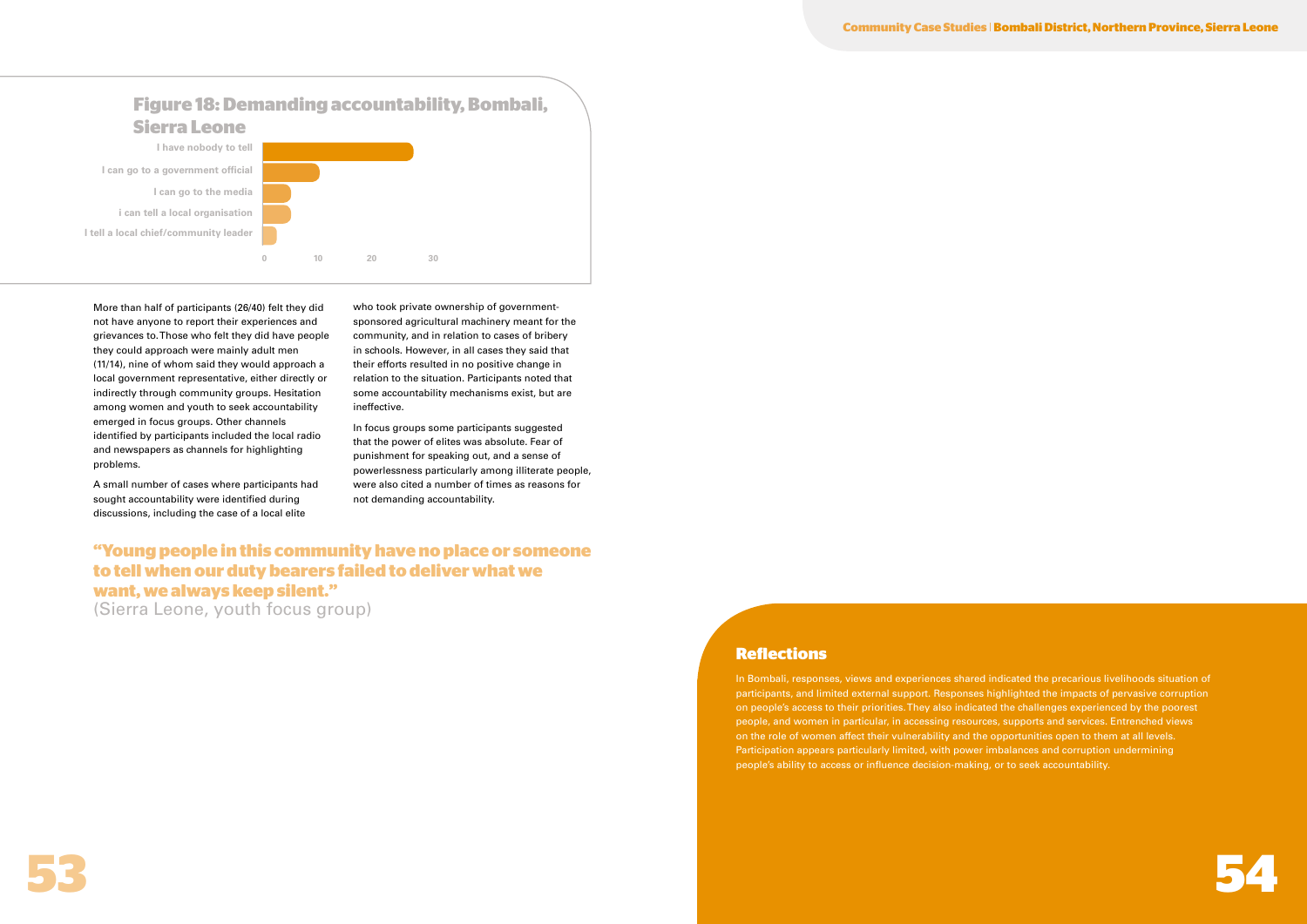# **Lilongwe and Dedza Districts, Central Region, Malawi**

Malawi is ranked 170th of 187 countries in UNDP's HDI. It has an estimated population of 15 million people, of which more than 80 per cent live in rural areas. While Malawi has had one of the fastest growing economies in Africa in recent years, this has come under threat as high fuel and food prices in the global market exacerbate internal economic issues. Human development indicators remain low. Life expectancy is 54.8 years and although children now are expected to attend school for over ten years, most adults have completed only four years in education.

Agriculture is the main livelihood of approximately 80 per cent of the population. Agriculture is largely rain-fed and particularly vulnerable to climate variability and change. Unreliable weather patterns and droughts and floods have increased in frequency and intensity over recent decades, negatively impacting on food security and livelihoods.

Malawi has one of the highest national HIV rates in the world. The current prevalence rate is 11 per cent but varies across regions and by age and gender. The HIV prevalence rate for women between the ages of 15-19 is nine times higher than that for men, while women in the 20-24 age group have a prevalence rate 3.4 times higher than men of a similar age.

Women constitute 52 per cent of the population, but remain marginalised in many social and economic spheres. Efforts to reduce poverty among women in Malawi are challenged by entrenched cultural norms and traditions, particularly in rural areas. Women are largely excluded from economic decision-making and experience unequal access

**55 56 "The fertiliser income subsidy scheme is helpful, my family receives it but not in suficient an amount. Instead of 1 recipient, a bag of fertiliser is shared by 4 families, not the way it should be. It is not fairly distributed, some get more than others."** (Malawi, male)

to education, health care and reproductive healthcare.

# **"Water is a big problem. I do not have enough to feed my family. Farm inputs are out of reach - too expensive."** (Malawi, male)

Trócaire has been working in Malawi since the late 1990s and opened an in-country office in 2007. Programmes are focused on Sustainable Livelihoods, Gender Equality, HIV and AIDS and Governance and Human Rights. In Malawi the research was conducted by Trócaire's Partner, Centre for Social Concern, in Kasiya Village in Lilongwe Rural and Mayani Village in Dedza Rural. The communities were approached as they participate in the rural 'Basic Needs Basket' data collection exercises, conducted on a regular basis by the Centre for Social Concern.

# **Figure 19: Accessing support, Lilongwe & Dedza, Malawi**

**Government Family & Friends Church & NGOs No Assistance**



**The Centre for Social Concern** seeks to promote justice and peace and interfaith dialogue in Malawi. The Centre conducts action-oriented research to inform and advocate for a pro-poor focus in national policies, mainstreaming gender, HIV and Aids and a concern for the environment in its work.

**http://www.cfscmalawi.org**

Petty trading in the Central Region.



# **People's priorities and their experiences of them**

Agricultural Land

Among participants in Lilongwe and Dedza Districts priorities for living well, having sufficient food came out particularly strongly, indicating the pervasiveness of food insecurity in the communities. A number of people (5) made explicit reference to the negative effects of climate change on their food security. Other priorities included access to clean water, adequate housing, and in relation to livelihoods a facilitative environment for improved agricultural production, access to land and other agricultural inputs. While the majority of participants (35/40) felt that they currently had some access to at least one of their priorities, all participants felt they had an inadequate level of access to them. Men were more likely to feel they had access to their priority needs.

**"Erratic rains mean it is dificult to produce food."** (Malawi, female)



# **"I have a house, but it is small and not protected from rain and water."** (Malawi, male)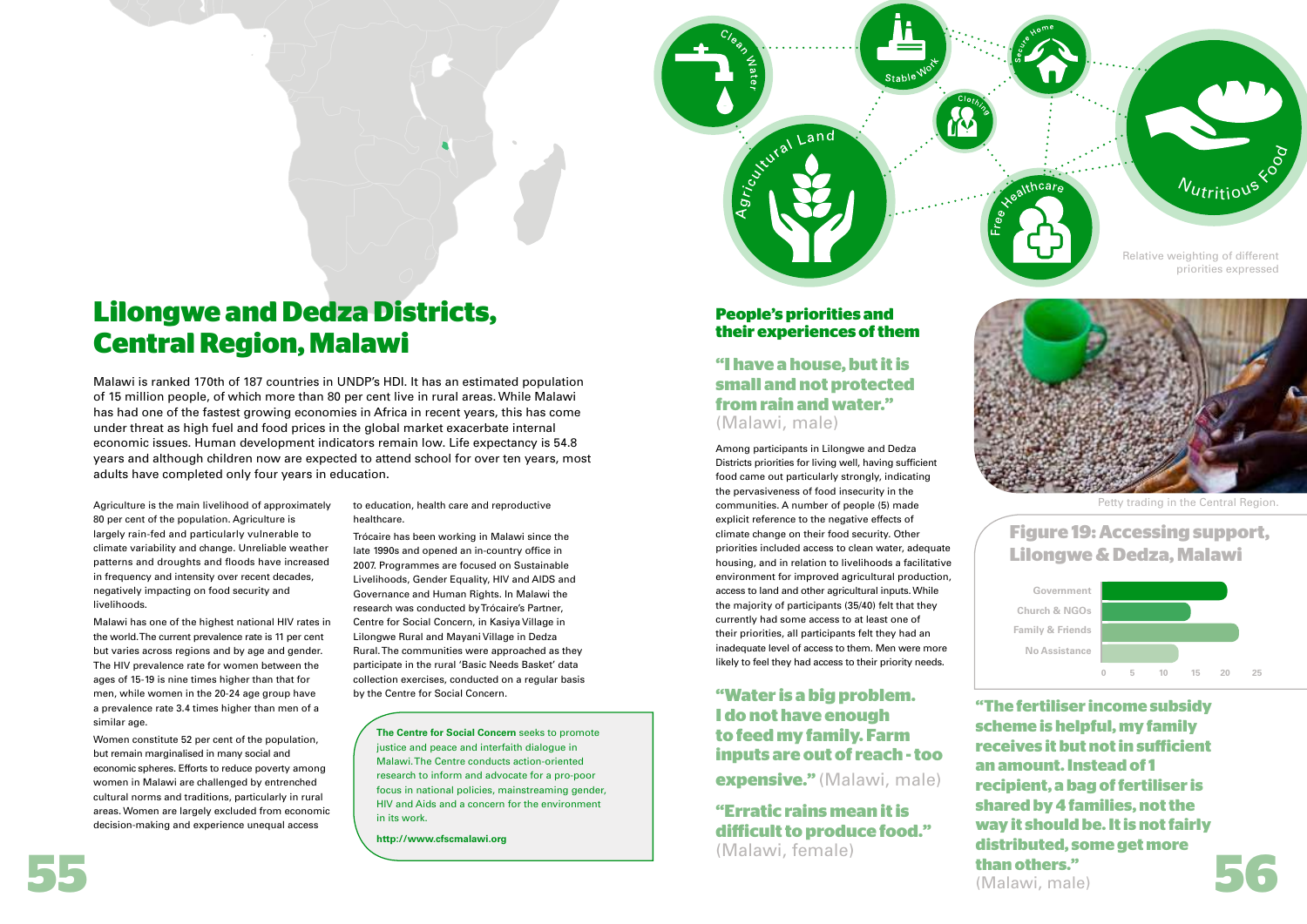# **Strategies and Supports People's proposals**

Over half of participants (28/40) said they had received some form of support in the past, the majority of whom were men or younger people. Among them, around half had received support from the Government, and others from NGOs. In both cases the support was considered inadequate. Almost all participants (38) said they were 'very dissatisfied' with the Government's performance in supporting them in relation to at least one of their priority issues. Across all focus groups participants also expressed dissatisfaction with local government and public service providers. Traditional authorities were believed to work hard at times but were often considered unable to influence government.

In focus group discussions reference was made to the politicisation of supports, and corruption was identified as a major issue. Many participants pointed to corrupt practices in relation to the distribution of fertilizer coupons, bribes for medical care and accessing job opportunities, and land grabs. A male participant suggested

that because their local member of parliament was from the Government opposition, they were unlikely to be able to bring benefits to their area.

When asked what strategies they pursued to secure their priorities, what supports they receive and how they coped during times of difficulty most participants indicated being heavily dependent upon casual labour for incomegeneration to pay for food, health and education needs. A significant number of people (14) stated they had no coping strategies, leaving them particularly vulnerable.

such as the fertiliser subsidy scheme, indicated help with household chores and 'food searching In the questionnaire responses, almost half of participants (15/40) said they felt discriminated against. Those who did were almost exclusively women (12/15) and socio-economic status, or poverty, was seen the main basis for discrimination. Examples given were mainly of indirect discrimination in that poorer households could not afford school fees, medical care, or the surety needed for micro-credit. Illiteracy and lack of education were also cited as a basis for exclusion from decision-making at community level. References to unequal access to supports such as the fertiliser subsidy scheme, indicated

Women were more likely to receive support from family and friends in Liliongwe and Dedza. In focus groups it was acknowledged that women were disproportionately affected by food shortages, with coping strategies including skipping meals to allow men to eat, and incidences of forced early marriage. One man noted the additional challenges facing women, noting that if he was a woman he would probably have to resort to sex work to get food.

In Lilongwe and Dedza Districts, participants' proposals for how they could be supported included increased support for agricultural production, investment in infrastructure and in income opportunities, including affordable microcredit facilities. One participant also noted the need for roads to be maintained so that transport is possible.

All participants identified the need for public services which are currently absent or ineffective

A small number of participants suggested development partners accompany the Government to improve service delivery, and at least one participant made explicit reference to the need to tackle corruption.

> that direct discrimination, including in the context of corruption, are also experienced.

In some responses, particularly among a number of young people, perceptions of discrimination on the basis of being poor was described in terms of an inability to move out of poverty.

The other basis for discrimination identified was gender. Many examples of the differences in the opportunities open to women were given in focus groups. In women's focus groups participants said that girls were expected to stay at home to help with household chores and 'food searching



# **Figure 20: Coping Strategies, Lilongwe & Dedza, Malawi**

# **Take any work I can No coping stratagies Drink unsafe water Be respectful of others Make do with inadequate shelter Agricultural creativity Other strategies Sell livestock and assets Rely on family, friends Go hungry Traditional medicine Borrow money Try to save Government supports 0 5 10 15 20 25 30**

# **Figure 21: People's Proposals, Lilongwe & Dedza, Malawi**



| $\overline{0}$ | $10\,$ | 20 | 30 | $40\,$ |  |
|----------------|--------|----|----|--------|--|

## **Discrimination**



Building a reservoir in the Central Region.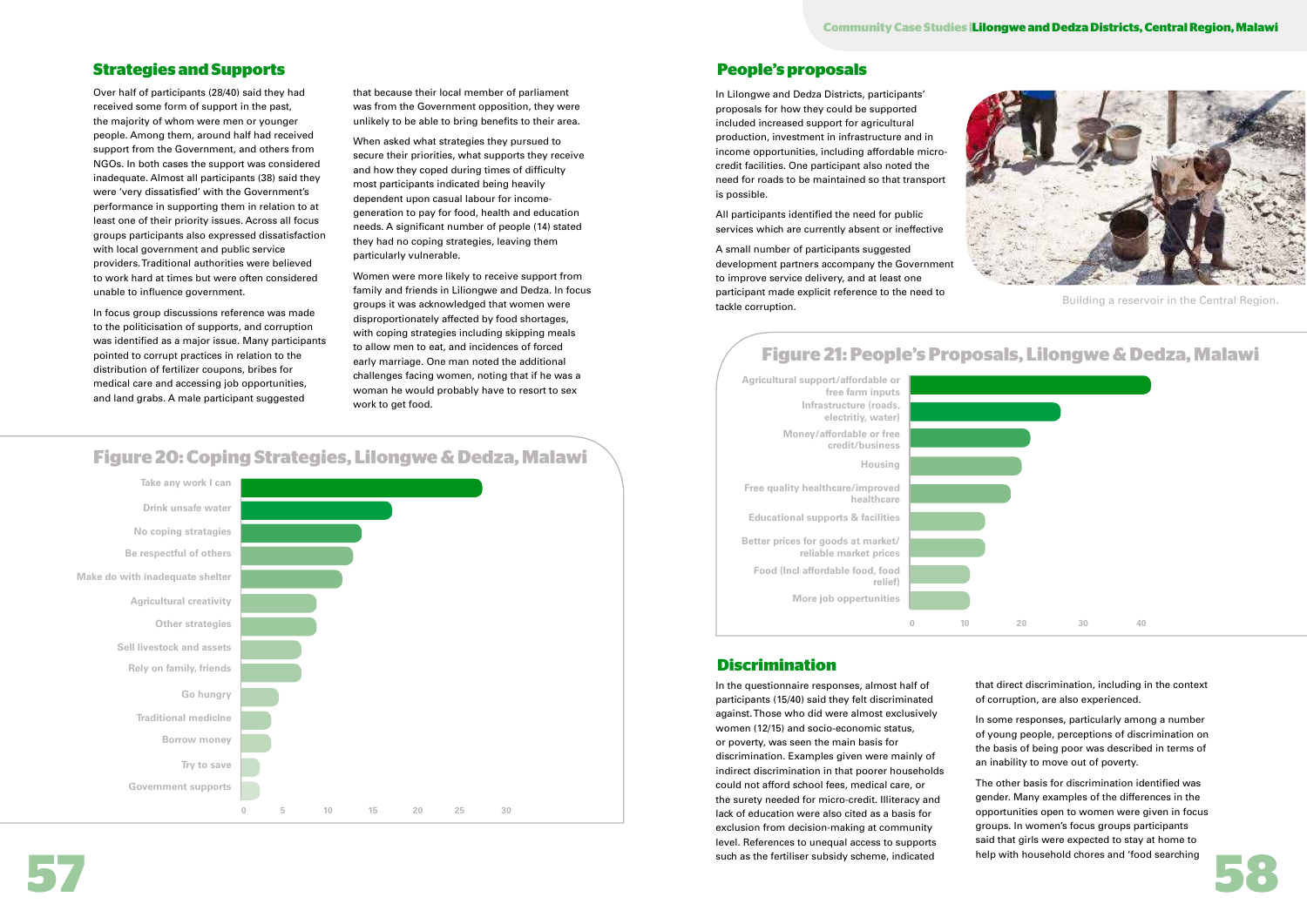**"It's because I was born from a poor family and it is dificult to come out of poverty."** (Malawi, male)

**"My family, community and the country are poor. We have a bad foundation. It's dificult to prosper or live a good life when you are born in poverty."** (Malawi, male)

> When asked whether they agreed or disagreed with a number of statements related to their experiences of participation, the majority of participants (35) felt they could voice their opinion in relation to problems in their community, but fewer felt that they could propose solutions to leaders (18). Around half of participants, both men and women, felt they would be permitted by leaders to participate in meetings but most (24/40) felt they would not be able to influence decisions. In men's focus groups participants said that the existence of elites in the community and the traditional leadership system, meant that some community members were privileged in decisionmaking.

Among female participants, while some referred to their involvement in discussions on food issues, others said they were excluded from decision-

#### making.



In focus group discussion with young participants, they said they were not involved in any decisionmaking. While some adult participants expressed the view that the youth were not included because they could not make meaningful contributions, others noted that there were some discussions that affect the youth in which they should be included. All groups felt that increased and inclusive participation would lead to greater shared ownership of development efforts. A significant number (28) felt they did not

**59 60 "It's not just physical power, but how they control things in the community."** 

have adequate access to information related to government decisions. Physical distance and lack of access were noted by a number of participants as affecting their ability to engage with officials and political representatives.

**"Not all are involved in decision-making. Those close to leaders are at the forefront of decision-making. If you are a relation to the chief, from a political party or an elite."**  (Malawi, male focus group)

endeavours', whilst boys went to school, while in times of food shortage women were more likely to go hungry. Limited access to income generation opportunities was highlighted due to cultural norms around appropriate forms of work for women. One woman noted that women were not able to access loans, and that it was more difficult for them to access the fertiliser subsidy programme. Another woman noted that women were generally looked down on, and a number noted the particular treatment of women and the difficulty they experience in shaping their own lives and influencing life within the community.

Other groups were identified as experiencing discrimination in accessing services and supports, including old people, people suffering from physical or mentally illness, orphans, and people living with disabilities.

# **Figure 22: Discrimination, Lilongwe & Dedza, Malawi**





**Figure 23: Obstacles to a reasonable quality of life, Lilongwe & Dedza, Malawi**



(Malawi, female)

**"There are no rules but masculinity is very exploitative- they mistreat us women. There is a lot of abuse spearheaded by men."** (Malawi, female focus group)

# **Participation**

### **Table 4: Participation in decision-making processes, Lilongwe and Dedza**

|                                                                                                                       | <b>Agree</b> | <b>Disagree</b> | <b>No response</b> |  |
|-----------------------------------------------------------------------------------------------------------------------|--------------|-----------------|--------------------|--|
| If you think there is a problem in your community you can voice<br>your opinion                                       | 35           | 4               | 1                  |  |
| You have all the necessary information about the decisions<br>taken by local government                               | 6            | 28              | 6                  |  |
| You can propose solutions to the leaders about community<br>problems                                                  | 18           | 22              | $\mathbf 0$        |  |
| You feel confident your solutions will be taken into<br>consideration by the leaders                                  | 11           | 29              | $\mathbf 0$        |  |
| You feel the leaders allow you to participate in decision-making<br>process, such as through meetings or discussions. | 20           | 18              | $\overline{2}$     |  |
| You are only told what leaders have already decided and you<br>have no input to the decision-making                   | 24           | 15              | 1                  |  |
| You are not told about decisions made in your community                                                               | 25           | 12              | 3                  |  |
| You are not asked your opinion about decisions made in your<br>community                                              | 32           | 7               | 1                  |  |

**"It would be better if all are involved, for then it is taken with seriousness , for all are participants in decision-making process and take responsibility for the outcomes."** (Malawi, female focus group)

**"They don't allow us to participate. This is why we are afraid to ask our husbands on the decisions made."**  (Malawi, female focus group)

Community meeting in the Central Region.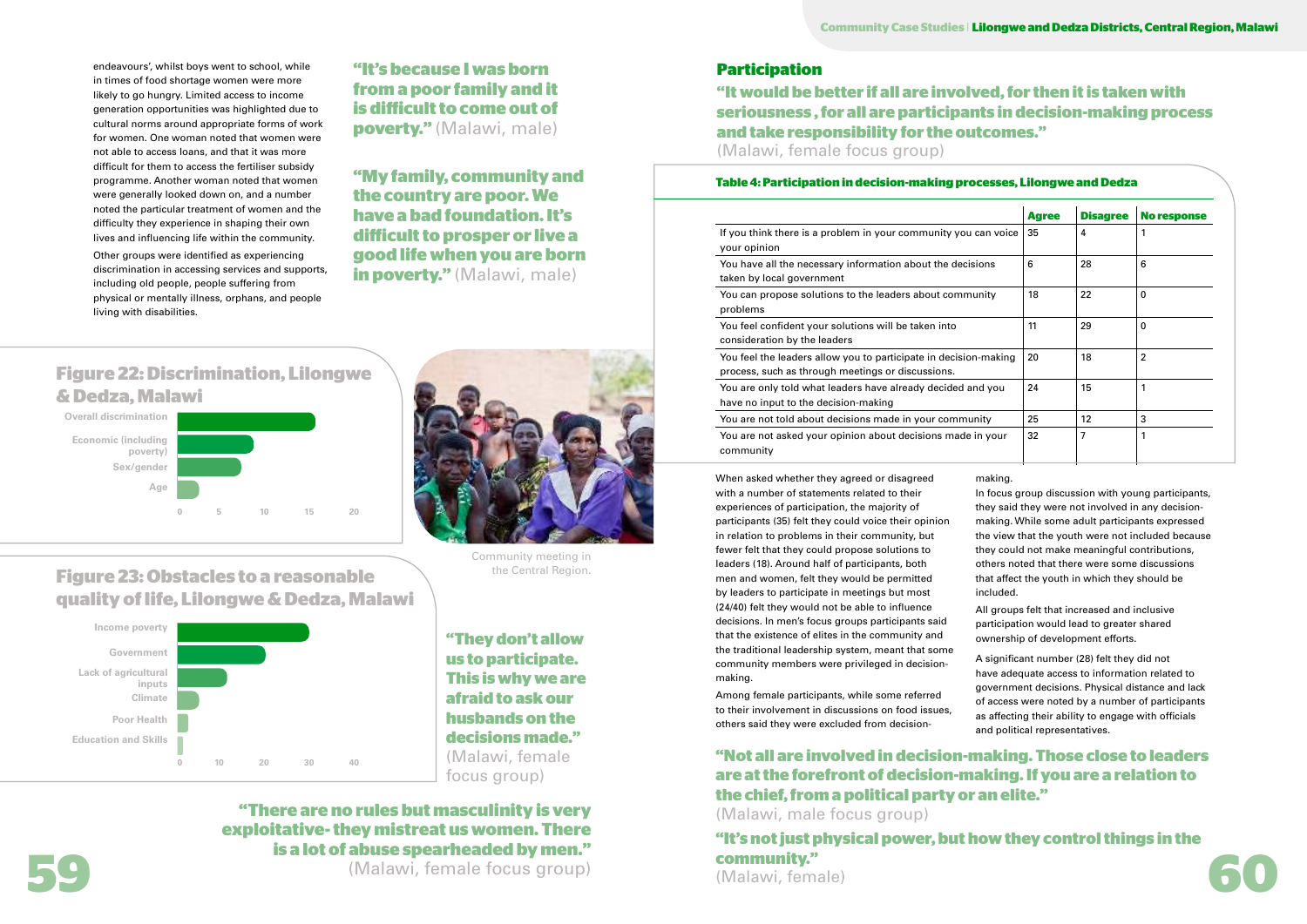

# **Accountability**

While across all focus groups participants expressed dissatisfaction with local government and public service providers, 16 felt they did not have anyone to go to approach about it. Of those who did feel they had somewhere to complain, the majority of these were adults, who identified their member of parliament, chief or village headman as someone with whom they could discuss their problems. As noted above however, difficulties were described in accessing political representatives.

Participants said that rules and accountability mechanisms existed in theory but were not

implemented in practice, with corruption identified as a major issue. In one focus group men said awareness of laws, rights and entitlements in relation to public services was essential to demanding accountability, and felt that lack of knowledge on the part of some people was exploited. Women and youth, in particular, were reported as less likely to attempt to seek accountability.

At the same time, there was a sense from a number of participants that if effective redress mechanisms existed this would enhance accountability.

# **"If these people knew there would be consequences, this would enhance their accountability."**  (Malawi, female focus

group)



**"There is nothing we can do. We remain put, we have nowhere to go. Even our chiefs are corrupt. We do not speak to them. We do not have the opportunities to do so. If we spoke to them it would not make a diference."** 

(Malawi, female focus group)

# **"In theory it's the MP but in practice, they live in town. I can request but in fact they do not hear or respond."**

(Malawi, female)

# **"Rules are there but we are afraid to approach and renounce the leaders."**

(Malawi, female focus group)

# **Reflections**

The responses, views and experiences shared in Lilongwe and Dedza districts in Malawi give an insight into the precarious livelihoods situation of participants, in particular the continued challenge of food insecurity. Government support is seen as inadequate and unfairly distributed, and support for an enabling environment for agricultural production and other income opportunities lacking. Participants' dependence on the weather and natural resources for survival highlight their vulnerability to shocks and stressors such as climate change. Entrenched gender norms limit the opportunities open to women, result in disproportionate impacts during times of stress, and prevent them from expressing their views and influencing decision-making in their communities. At local levels participation and influence is seen to be the remit of those with political or economic influence, and access to other decision-makers is limited.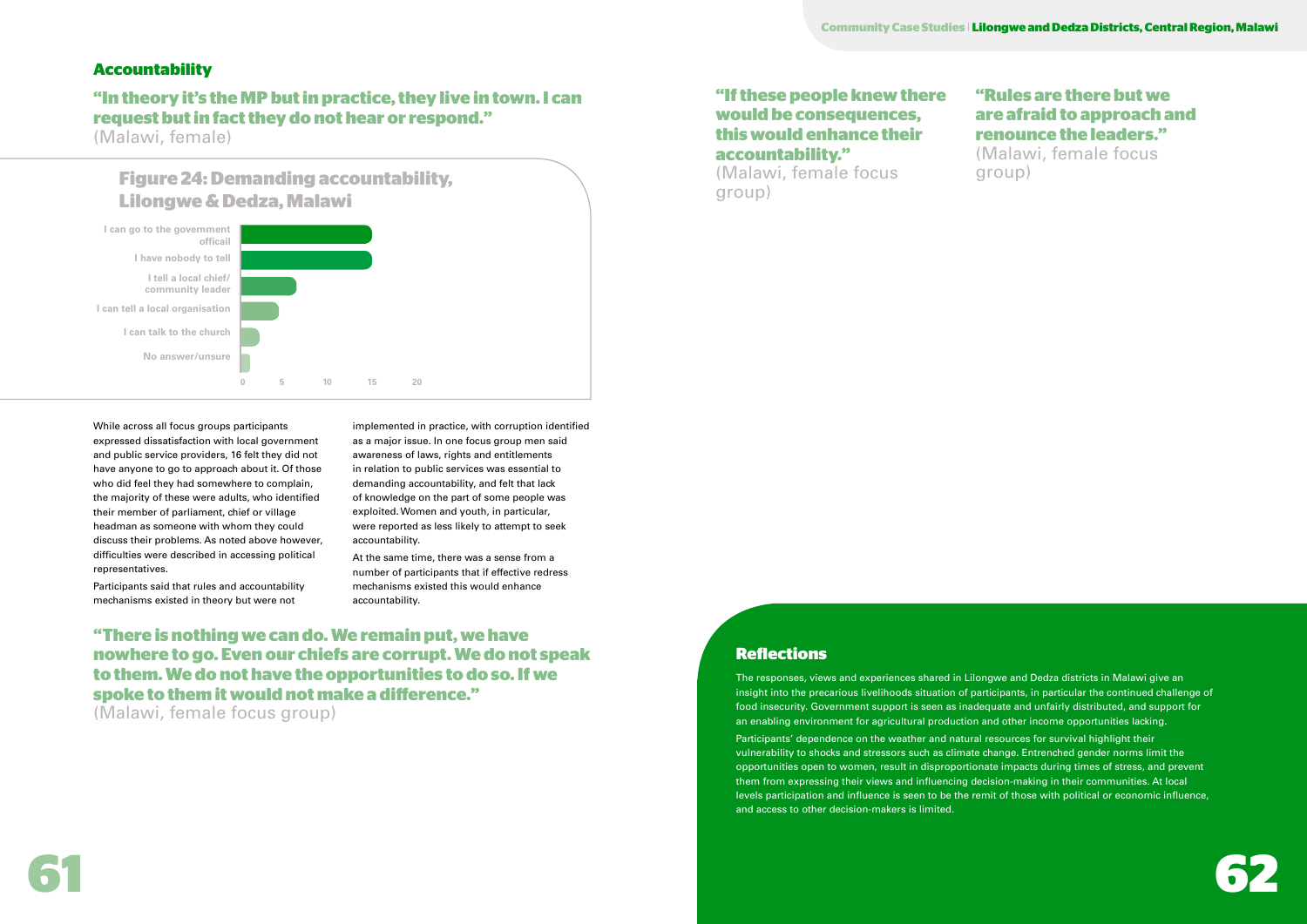

Socie

# **Madriz District, North-Central Region, Nicaragua**

Nicaragua is the second poorest country in Central America and ranks 129th of 187 countries in UNDP's Human Development Index (HDI). It has an estimated population of almost six million people, of which 57 per cent live in urban areas. While there are pockets of poverty in the capital Managua and in other urban areas, poverty is largely a rural problem in Nicaragua. Over 30 per cent of Nicaraguans in urban areas live in conditions of poverty; in rural areas the number more than doubles to 70 per cent. The most disadvantaged groups in rural Nicaragua are households headed by women, child-headed households and indigenous people.

Young people in Nicaragua face many challenges. More than half are not in education and 60 per cent of younger people of economically active age (15-24) are unemployed. For women, high rates of teenage pregnancy present additional challenges. On average women in Nicaragua attain higher educational levels in both primary and secondary schools than their male counterparts but their access to opportunities and resources remains restricted due to continued patriarchal attitudes in social, economic and political affairs. Political representation of women is limited; about one fifth of rural households are managed by women but only 15 per cent of women hold title to land under their own names, and access to credit for women is limited.

**63 64 "I cannot find stable employment because I do not have the financial resources to go look for work in another region."** (Nicaragua, male)



Trócaire has worked in Nicaragua for over fifteen years and established an office there in 2004; supporting programmes on Disaster Preparedness and Prevention, Sustainable Livelihoods, Gender-Based Violence Prevention and Governance and Human Rights. The villages are in locations suitable for the cultivation of coffee, staple grains and the farming of cattle. This region contributes

significantly to the national economy, yet 77 per cent of the population live in poverty and 37 per cent in extreme poverty. In Nicaragua the research was carried out together with Trócaire's partner OCTUPAN, in the communities of Jocote Arriba, Los Rodeos del Bramadero, Plan de Grama, El Hato, Daraylì and Urban Condega in the Palacaguina municipality of the Madriz District, in the north-central region of Nicaragua.

**OCTUPAN** is a NGO working to strengthen communities' organisational capacity from an active citizenship perspective and a rights-based approach that includes issues of governance and food security. Within this strategy advocacy processes have been developed with women and men from rural areas and young people. Communities define the problems and proposals they want to present to the municipal authorities, including a wide array of issues such as monitoring municipal plans, budgeting and auctioning, the implementation of a municipal gender policy, and managing community development projects.

Family stall at market in the North-Central Region.

Relative weighting of different priorities expressed



# **People's priorities and their experiences of them**

When asked what people in their society need to live well, the priority issues emerging in the communities in Madriz were health and healthcare, and dignified and stable employment. Livelihood issues were most important for young people. People said inadequate employment opportunities and difficulties in accessing credit, resulted in a lack of financial security which is seen as a key enabler in pursuing other priorities.

Peace and security were also highlighted as priority issues, particularly by adults. Among many participants in Madriz, there was a particular awareness of the fact that many of their priority issues relate to rights, and many noted the ability to access one's rights as a priority for living well.

Around half of participants felt they had some access to their priority needs (23), while a few felt they did not have access to any of their priorities (9).

**"Children cannot continue their education because the economic resources to continue do not exist. This is what limits their access to a better education."**  (Nicaragua, male)



**"I do not have money to buy medicine, and in the health centres and hospitals they only give you a prescription."**  (Nicaragua, male)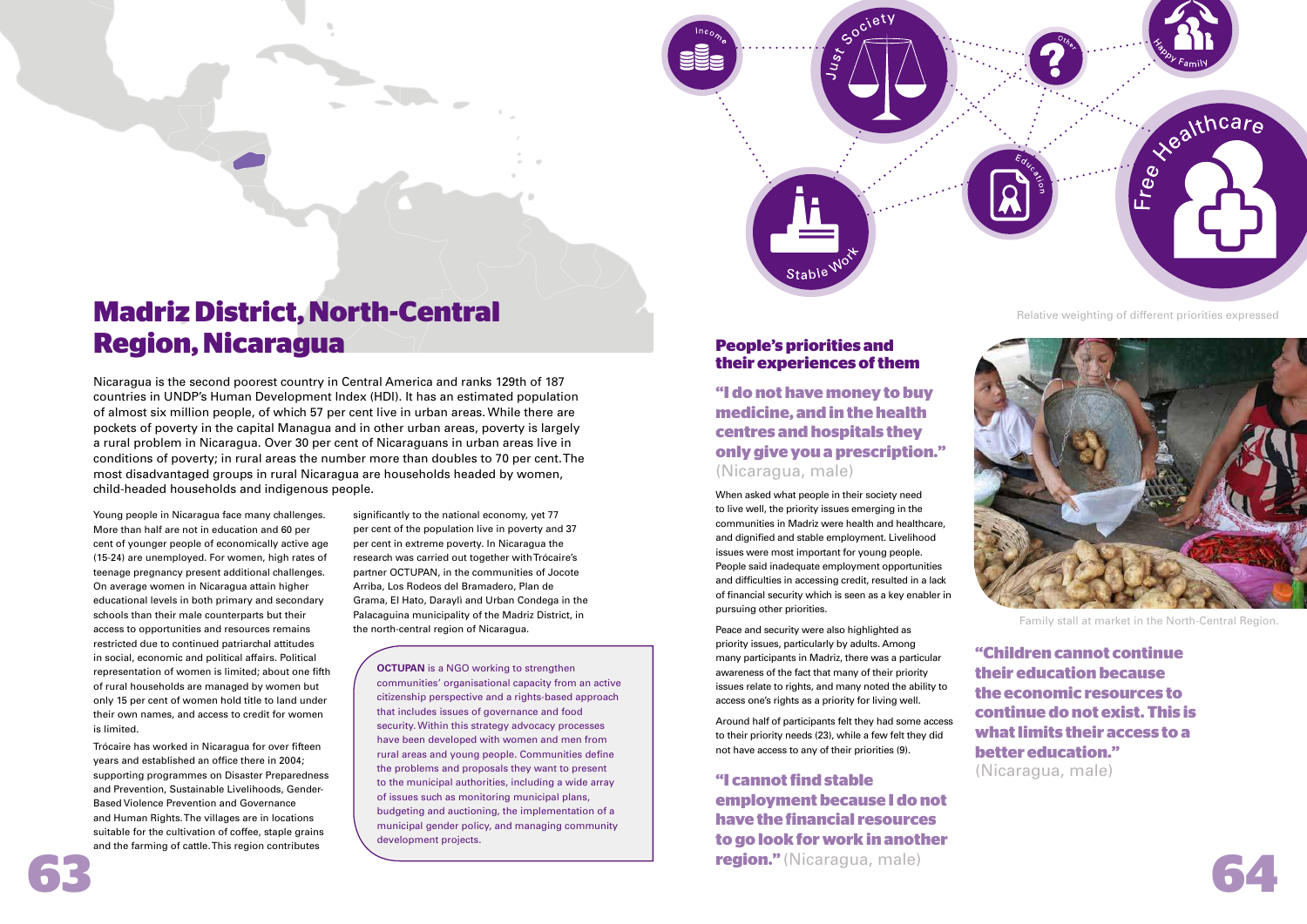# **Strategies and supports People's proposals**

When asked what strategies they pursued to secure their priorities, what supports they receive and how they coped during times of difficulty, only a relatively small number of participants, mainly men, indicated that they received no support. Assistance and support provided by community-based organisations and the Church was highlighted as particularly significant for more than half of participants (26/40). Support

from the government was received by a quarter of participants (10), including an equal number of men and women.

The majority of people (36/40) were 'very dissatisfied' with the government's performance in supporting access to at least one of their priorities.

Examples of coping strategies during financial difficulties included selling possessions, and use of wild herbs as medicine.

**form of that they can continue."**<br>(Nicaragua, male) **"It is very expensive for our children to receive a good education. As a father, I make sacrifices in order that my children can go to school even though I don't have the financial resources to do so. Sometimes I sell belongings that I have at home in order that they can continue."**  (Nicaragua, male)

In their proposals for how access to their priorities could be improved, most participants (37) highlighted the need for public services, in particular healthcare (30) and law enforcement for a just society (12), which were seen as currently absent, inadequate or ineffective. Many people (17) also suggested that improved opportunities for stable and dignified employment, access to credit and a better price for goods sold at market would contribute significantly to improving their quality of life.

One woman called for support for land reform and the provision of land to women who do not have it.

A number of participants (14) from across women, men and youth, also felt that standardised access to decision-making processes and channels in which their voices could be heard would see improvements.



# **Figure 26: Coping Strategies, Madriz, Nicaragua**



# **Figure 27: People's Proposals, Madriz, Nicaragua**







# **"Organisations should support land reform in order that women that do not have land have the resources to farm the land. We can work, but we need resources and opportunities."**

(Nicaragua, female focus group)

Family stall at market in the North-Central Region.

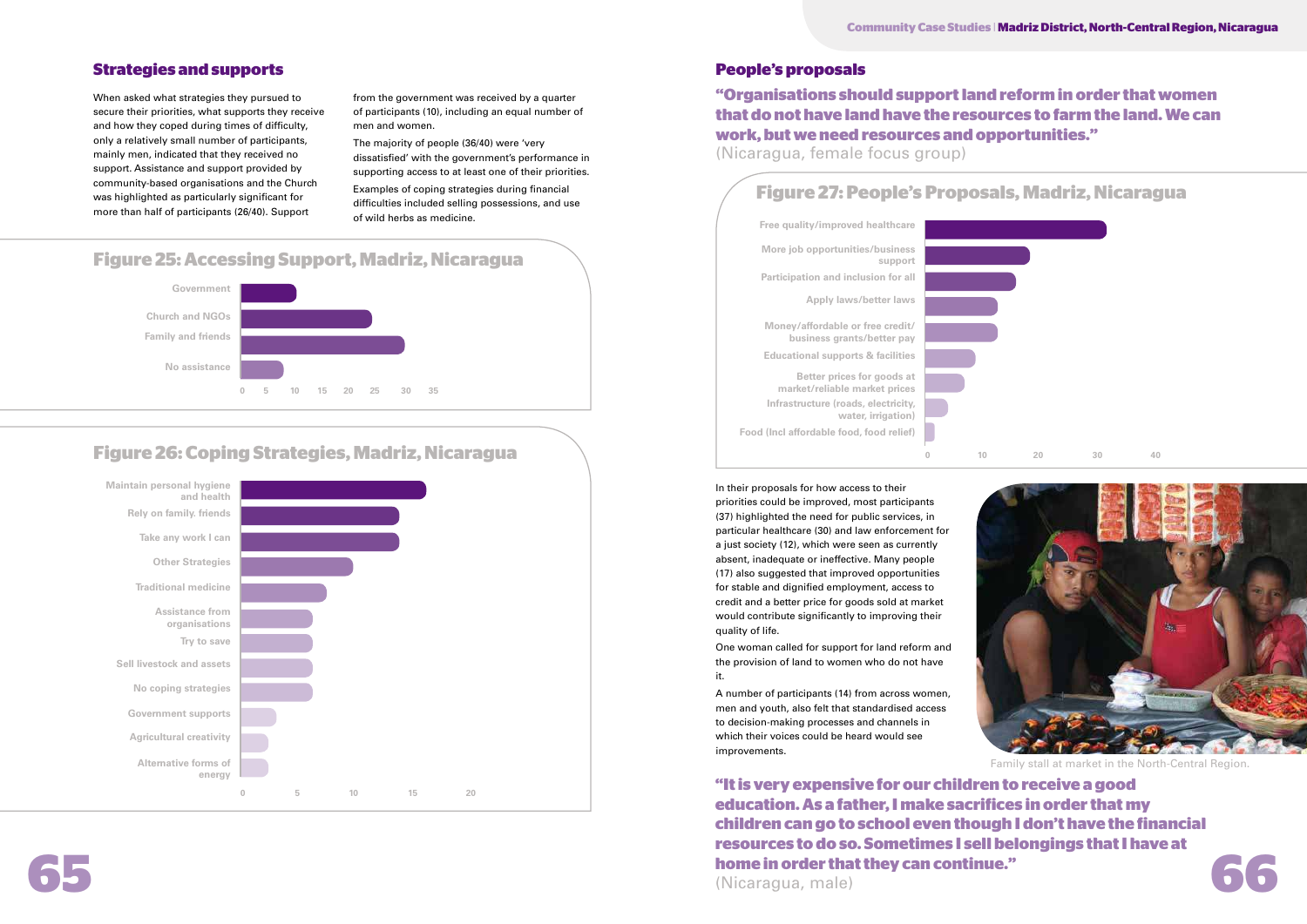

### **Community Case Studies** | **Madriz District, North-Central Region, Nicaragua**

More than half of participants (23) felt discrimination was affecting their ability to access their priorities, the majority of whom were women and young people. Discrimination based on political affiliation was the most common and pervasive form of identity-based discrimination noted by participants in the communities in Madriz (18); who cited many examples of how access to opportunities, resources, supports and influence were affected by political affiliation based on which parties were in power and their ability to influence access to services, supports and decision-making at various levels.

A small number of people (5) also perceived themselves as discriminated against on the basis of their socio-economic status, affecting how they

are treated and their access to services. The lived experience of being from a rural area, as well as being poor, was associated by participants with a particular social identity.

While gender was only cited by a small number of participants (4) in the questionnaire as a basis for discrimination, in focus groups different experiences of women as compared to men came out clearly. Greater challenges experienced by women in accessing job and income opportunities and accessing and owning land were among the issues highlighted.

Those responding to the question of whether their lives would be different if they were the opposite sex had mixed views. While a few men believed women were better off because of supports and

services targeted specifically at them, a number of both women and men believed women had access to fewer benefits, and that poorly educated women were particularly vulnerable. A number of both male and female participants acknowledged the greater challenges experienced by women in accessing jobs however, and the problem of gender-based violence.

**"The CPC (Citizen Power Committee) structure is politicised, and the municipal government also prioritises people afiliated with its political party in distributing benefits to the communities."**  (Nicaragua, youth focus group)

**"The government does not provide opportunities to those that do not sympathise with their party. If I do not have political backing, I cannot get a job. We do not have just representation, because the will of the people is not respected. There is an authoritarian system. The people are told who they are going to vote for. There is no democracy, nor are there free elections."**

(Nicaragua, female)

**"People that come from the most rural communities are discriminated against because of their appearance."** (Nicaragua, female focus group)

**"Municipal authorities provide attention based on your social status. When you arrive at an institution and they see that you are a campesino (peasant farmer), they leave you sitting there. They make you wait, and sometimes they don't meet with you."** (Nicaragua, male)

**"These (programmes) do not benefit the majority of the population. In many cases, they are politicised, and benefits are provided to people that don't have the capacity to receive them. They are also used to manipulate the vote. They buy the people."**  (Nicaragua, female focus group)

**"We are often denied employment because we are women. They say that only men can do the work."** (Nicaragua, female)

**"If a woman owns a plot of land, she does not have the money to invest in it to be able to farm."** (Nicaragua, female focus

group)

**"If I were a man I would not sufer from violence. I would also have more job opportunities."**  (Nicaragua, female)

# **Figure 29: Obstacles to a reasonable quality of life, Madriz, Nicaragua**





# **Discrimination**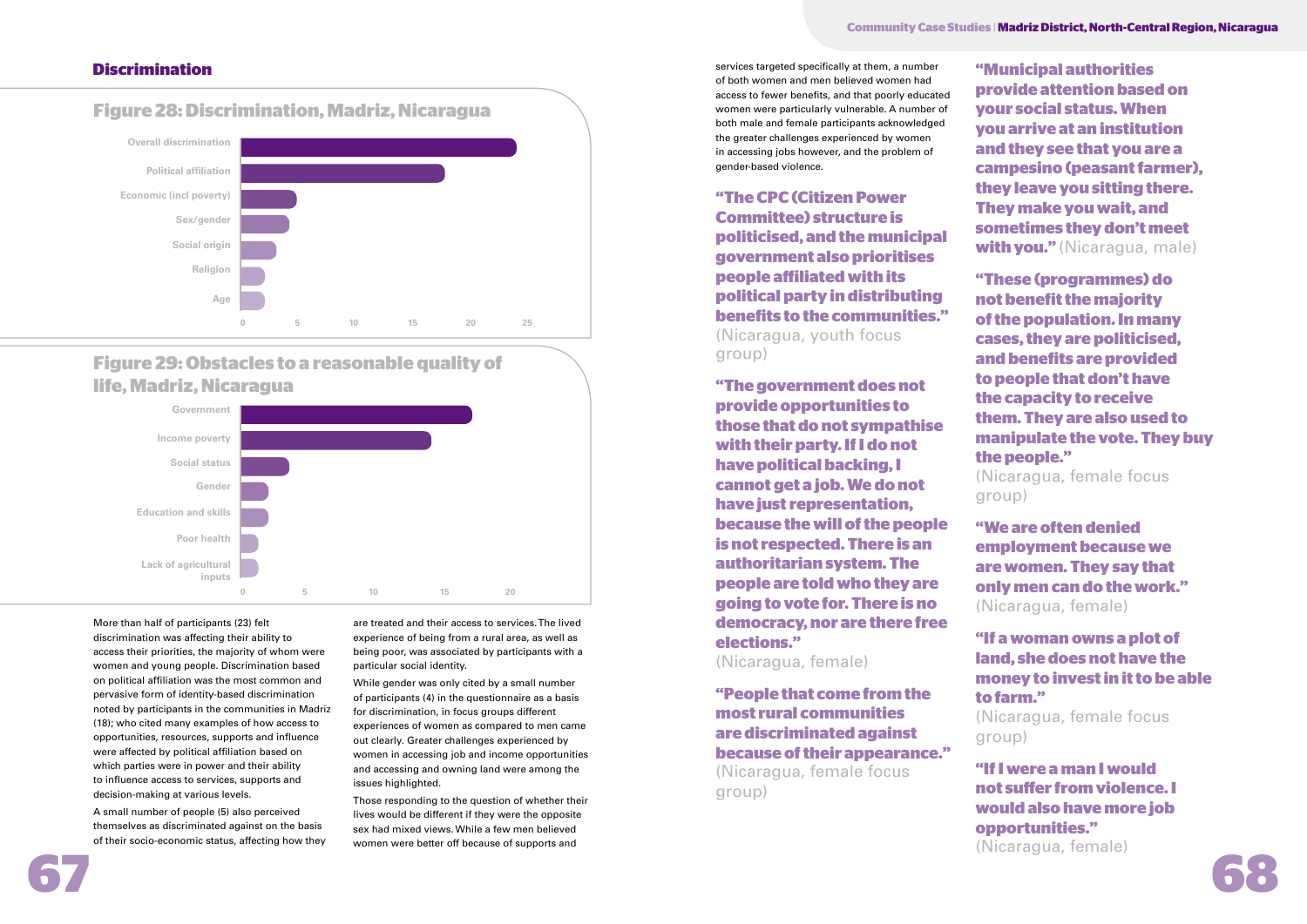

**Community Case Studies** | **Madriz District, North-Central Region, Nicaragua**

## **Participation**

When asked whether they agreed or disagreed with a number of statements related to their experiences of participation, most participants (38) in the communities in Madriz felt that they could voice their opinion in relation to problems in their community. Similarly, most people (36) believed they could propose ideas to leaders in relation to their problems. Less than half of these people, however, felt their ideas were likely to be considered.

Over half of participants felt they were allowed to participate in decision-making processes (22), but the majority believed they were not able to effectively input into decision-making (25). A significant number (23) felt that information on the outcomes of decision-making processes was lacking. Young people were more likely to feel they were unable to participate or influence decision-making. In focus groups, young people said they felt unable to participate in community decision-making processes. It was noted that when young people are excluded they lose interest in community development and can result in them leaving the community to pursue employment elsewhere.

In relation to official decision-making, there was a sense among participants that there were spaces in which they could participate, but felt that this had limited impact on decisions made. It was suggested that new formal structures were not achieving more meaningful participation.

In the communities in Madriz in particular, high levels of political consciousness and commitment were reflected in the desires and proposals expressed in relation to participation in community and public life.

There was also greater evidence of knowledge of rights, with the constitution and other legislation referred to in discussions by a number of participants, and an indication that active efforts to promote knowledge were having an impact.

**"In the communities, the adult leaders decide who to invite and who to include and exclude from community (decision-making) processes."**  (Nicaragua, youth focus group)

**"Adult leaders say that young people don't know anything. In workshops and meetings with representatives, when there are few young people in attendance we are shy about talking, because we don't feel** 

**like we have any support."**  (Nicaragua, youth focus group) **"There are spaces in the community, but we focus on other processes. We have to ask the government and MAGFOR (Ministry of Agriculture and Forestry) for support in planting organic products. Sometimes the Citizen Power Committee (CPC) has meetings, but they don't work well."**  (Nicaragua, mixed focus

group)

**"People are interviewed during the development of the Municipal Investment Plan. However, although some projects are prioritised, most investment goes to infrastructure (latrines, roads…). These are not the priorities of my community, but that's what is prioritised."**  (Nicaragua, female focus group)

**"I would like for there to be dialogue with representatives in my community in which no one is excluded, and for people to come and ask about our needs and find positive solutions to our problems."** (Nicaragua, female)

**"There should not be preferential treatment. Everyone's voice should be heard. There should be equality, and no discrimination based on politics or religion."** (Nicaragua, female)

**"Previously, women did not participate. We did not have the right to vote. The trainings have helped us understand our rights and search for opportunities (to participate), especially around the issue of healthcare."**

(Nicaragua, female focus group)

#### **Table 5: Participation in decision-making processes, Madriz**

|                                                                                                                       | <b>Agree</b> | <b>Disagree</b> | <b>No response</b> |
|-----------------------------------------------------------------------------------------------------------------------|--------------|-----------------|--------------------|
| If you think there is a problem in your community you can voice<br>your opinion                                       | 38           | $\overline{2}$  | 0                  |
| You have all the necessary information about the decisions<br>taken by local government                               | 6            | 28              | 6                  |
| You can propose solutions to the leaders about community<br>problems                                                  | 36           | 3               | 1                  |
| You feel confident your solutions will be taken into<br>consideration by the leaders                                  | 17           | 13              | 10                 |
| You feel the leaders allow you to participate in decision-making<br>process, such as through meetings or discussions. | 22           | 16              | $\mathbf{2}$       |
| You are only told what leaders have already decided and you<br>have no input to the decision-making                   | 25           | 13              | 2                  |
| You are not told about decisions made in your community                                                               | 23           | 14              | 3                  |
| You are not asked your opinion about decisions made in your<br>community                                              | 24           | 12              | 4                  |

# **"We must advocate more in public forums. We need to use the media in order to be heard."**  (Nicaragua, female)

# **"When we are sick and do not have medicine, we cope by drinking teas made of plants and herbs."**

(Nicaragua, female)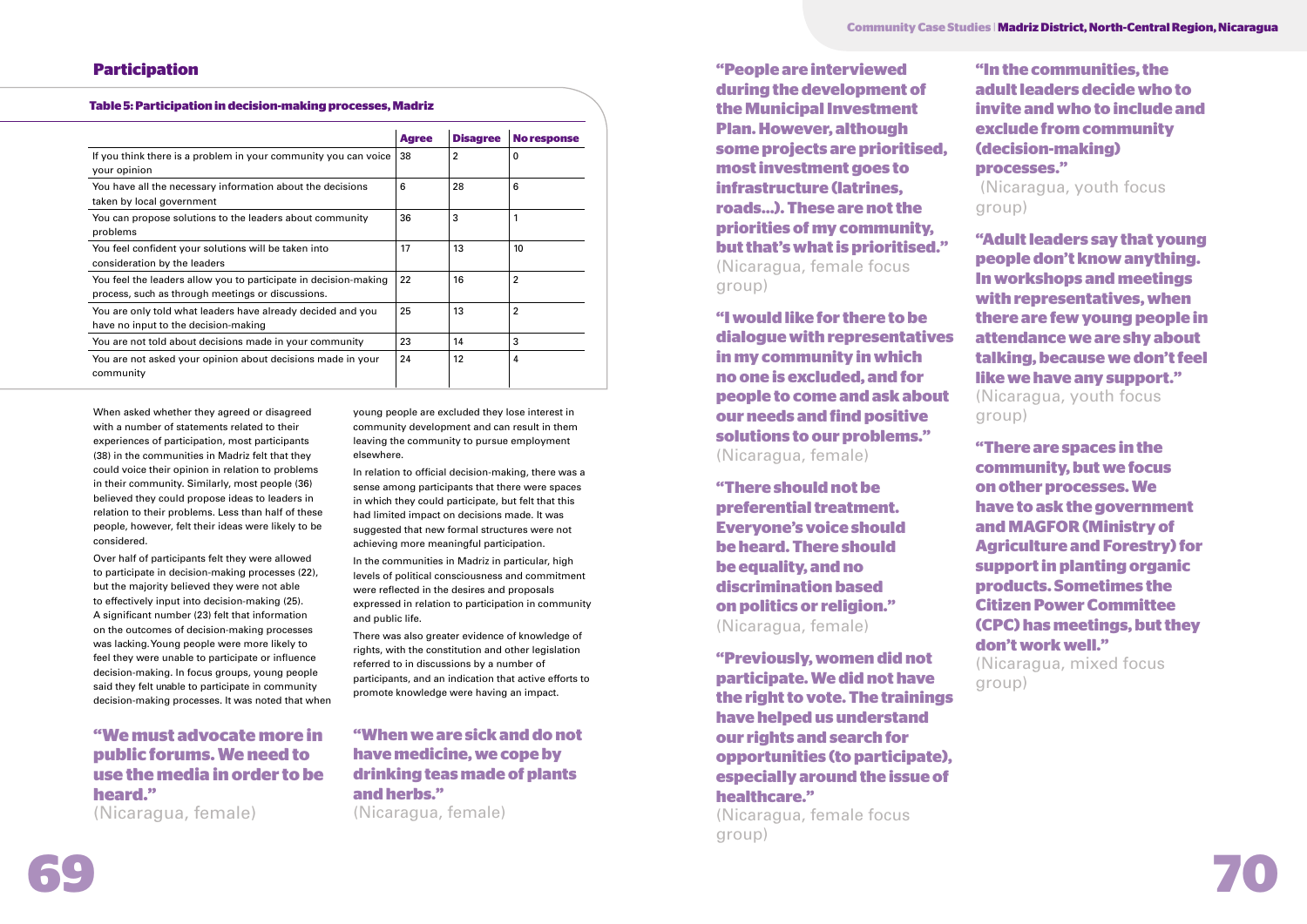

## **Accountability**

The majority of people were 'very dissatisfied' (36/40) with the government's performance on at least one of their three priorities.

Over half the participants (24) felt they had someone to speak to when they were dissatisfied with government performance, with most of these pointing to official government channels to do so. A significant number (16) however felt they had no one to report their experiences to and others (10) expressed frustration that their complaints did not achieve any change. A number of participants also indicated fear of consequences for speaking out.

Access to information was also highlighted as a key enabler for improving people's ability to seek accountability.

Challenges in achieving accountability were also strongly linked to the political discrimination people experience. The common practice of withdrawing officials and replacing them with party-affiliated appointees, and the impact this had on people's access to services and supports was noted numerous times. This was contrasted by one participant with people's inability to remove or replace ineffective officials.

# **"When I request support from the corresponding authorities, I am never given an answer – just false promises."**

(Nicaragua, male)

**"I do not say anything. I avoid expressing my opinion because I am scared that there will be retaliation. Considering the situation, I try to stay quiet."**  (Nicaragua, female)

**"We don't know anything and are not told anything. If there are laws, we should understand them as citizens. They have an obligation to explain the laws."** (Nicaragua, mixed focus group)

# **Figure 30: Demanding accountability, Madriz, Nicaragua**



## **Reflections**

In Madriz high levels of political consciousness and knowledge of rights emerged in participant responses and views. This was set in a context where the primary barrier to participants' ability to access their priorities was seen as discrimination based on political affiliation. The differences in the priorities highlighted by participants in Madriz indicate the importance of context in determining people's priorities, and in influencing their access to their priority needs, whether health/healthcare or income opportunities. The number and variety of challenges experienced by women in accessing resources and income opportunities contrast with the indication by female participants of their ability to express their opinions and propose solutions. While participants have access to decisionmaking spaces these are considered ineffective. Supports and services are politicised, undermining accountability.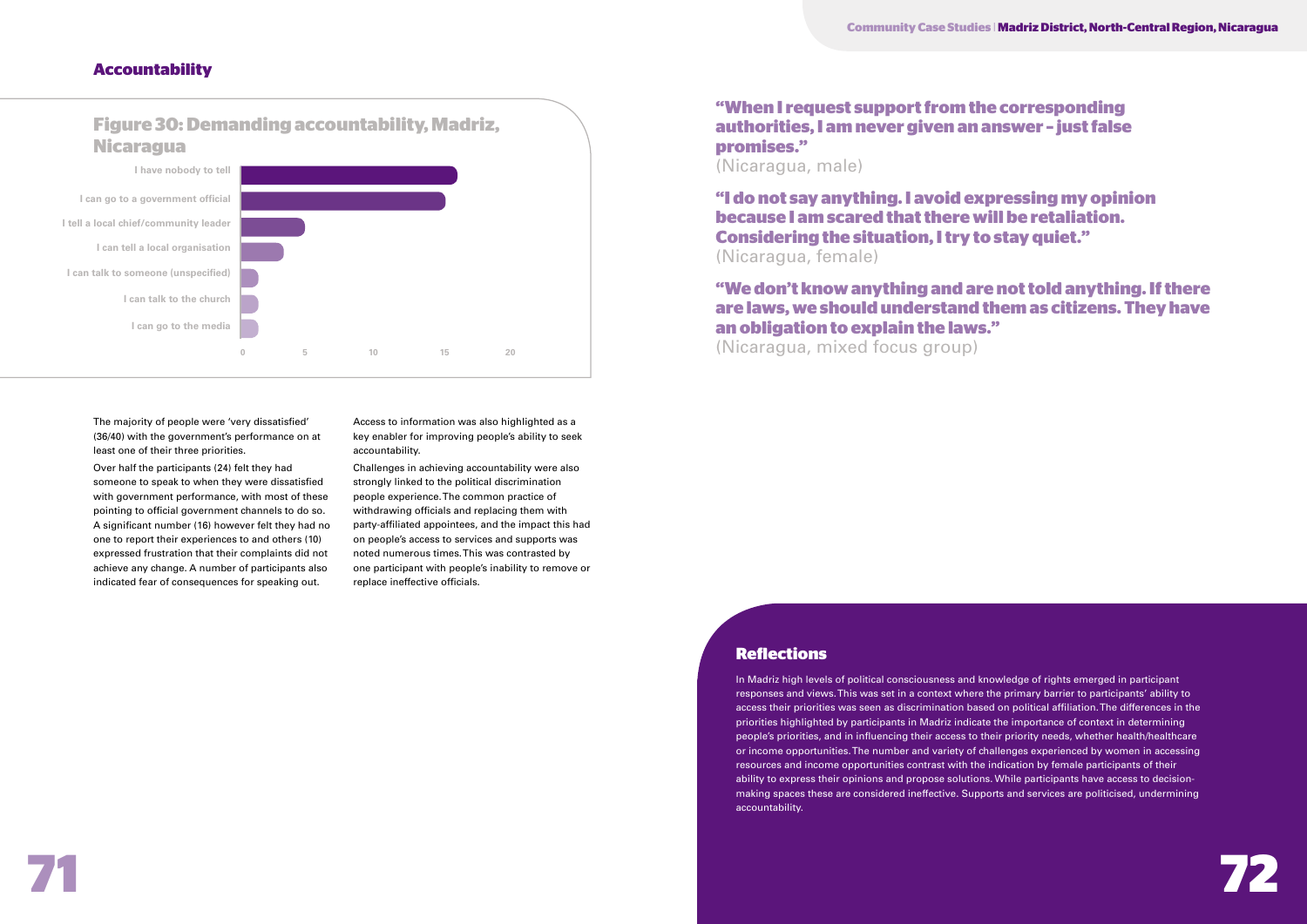# **Gonaïves District, Artibonite Department, Haiti**

Haiti is ranked 161st of 187 countries in UNDP's HDI. It has an estimated population of 10 million people, of which 55 per cent live in urban settings. Long considered the poorest country in the Western Hemisphere, Haiti faces numerous challenges. Low GDP levels are accompanied by chronic unemployment, and the absence of social protection leaves vulnerable populations particularly exposed to risks and shocks. Other challenges include housing deficits, unclear land regulations, weak governance, increased violence and criminality, food insecurity and political instability.

The January 12th 2010 earthquake resulted in substantial damage in terms of lives, livelihoods and infrastructure. Due to its geographic location, Haiti is prone to natural disasters, including hurricanes, flooding, drought, and earthquakes, exacerbated by the effects of climatic change. These conditions are a constant threat to food security. Despite minimal government investment in the sector, agriculture remains the main form of economic activity in Haiti. Virtually no supports are offered to farmers in terms of agricultural inputs or other services and insecurity of land tenure has been an impediment to the development of agriculture in the country. Most lands are managed informally, and farmers generally do not have land titles causing difficulties when applying for credit. Furthermore, land tenure insecurity influences farmers in their decision to adopt sustainable farming practices or protective measures, contributing to Haiti's land degradation. Increasing urbanisation is leading to rising numbers of single-headed households in rural areas.

Conditions in Haiti are particularly challenging for women. Although the Haitian Constitution is not discriminatory in terms of rights to property, in

practice women are systematically disadvantaged. Traditionally women in Haiti rarely hold title to the houses in which they live or of the land they work. Often, only the name of the man appears in the title and in case of separation, their right is challenged. Women face genderspecific threats such as rape and domestic abuse, more constraints in accessing credit than male counterparts, and restrictive cultural norms including responsibility for household tasks and child care, alongside farming activities. Following the 2010 earthquake many women were rendered particularly vulnerable as a result of inadequate protection within tent communities for women and vulnerable groups.

3000

Trócaire has been active in Haiti since 1991. Programmes are currently focused on Governance and Human Rights, Emergency Response, Disaster Risk Reduction and Disaster Preparedness. The research was conducted in the province of Gonaïves with Trócaire's partner, Caritas Haiti. The communities were Bretay 6 and Tarasse where Caritas Gonaïves works. Many of them are victims of Hurricane Jeanne, a deadly hurricane that struck in 2004. These communities do not have access to basic necessities.

**73 74** (Haiti, female focus group)

**"We have a lot of dificulties because we do not have jobs. If we had jobs, we would have electricity; we could send the kids to school and pay rent. If we had jobs we would have a better life."** (Haiti, mixed focus group)



Caritas Haiti **was established by the Bishops Conference of Haiti and is a member of the global Caritas Confederation. Caritas Haiti works for a more just and equal society through programmes on food security and nutrition, education and training, disaster risk reduction, local governance and institutional development, and equality between women and men; engaging in policy as well as overseeing development and humanitarian assistance programmes. Since the earthquake, Caritas Haiti has supported various communities with housing construction.** 



## **People's priorities and their experiences of them**

When asked what a person needs to feel well and live a good life, the priorities that emerged in the communities in Gonaïves were access to free quality healthcare; having a livelihood and/or cash income; having a clean water supply; and electricity. While women and men broadly shared the same priorities, women also highlighted housing. In comparing the responses of older and younger participants, the younger participants placed a high priority on access to quality education.

Participants saw electricity as necessary for children's education, to enable them to study in the evenings. In the female focus group electricity was also linked to security, referring to the threat of violence against women.

More than half of participants (25/40) felt they did not have access to any of their priorities, including equal numbers of women and men. The majority of younger participants felt they had access to at least some of their priorities however.

Access to an income and financial security were viewed as enablers for accessing other priorities such as health and education, while good health was understood as a precondition for food security, education and financial security.

People referred to challenges in their efforts to find work and generate an income. It was noted that even if one is lucky enough to access training opportunities, it is difficult to find the money for tools and other equipment, to make use of it. Current trade policies were also noted as affecting the ability of producers to earn an adequate income from their work.

Younger participants pointed to the distance of public schools from their communities and fees in the education system as undermining their ability to access education. Fees for accessing basic services, including bribes, were noted as barriers to people's ability to access their priorities, with responses suggesting corruption was a pervasive problem.

A strong sense of humiliation and marginalisation came across in participants' descriptions of their situation.

**"We cannot go out in the dark. Electricity is essential because it allows us to go out at night."** 

**"In Haiti it is very dificult to be healthy because to be healthy, one needs a job and proper alimentation to avoid certain diseases. However, we live in a country where we have nothing and we can't even eat."** (Haiti, male focus group)

Construction work in Artibonite.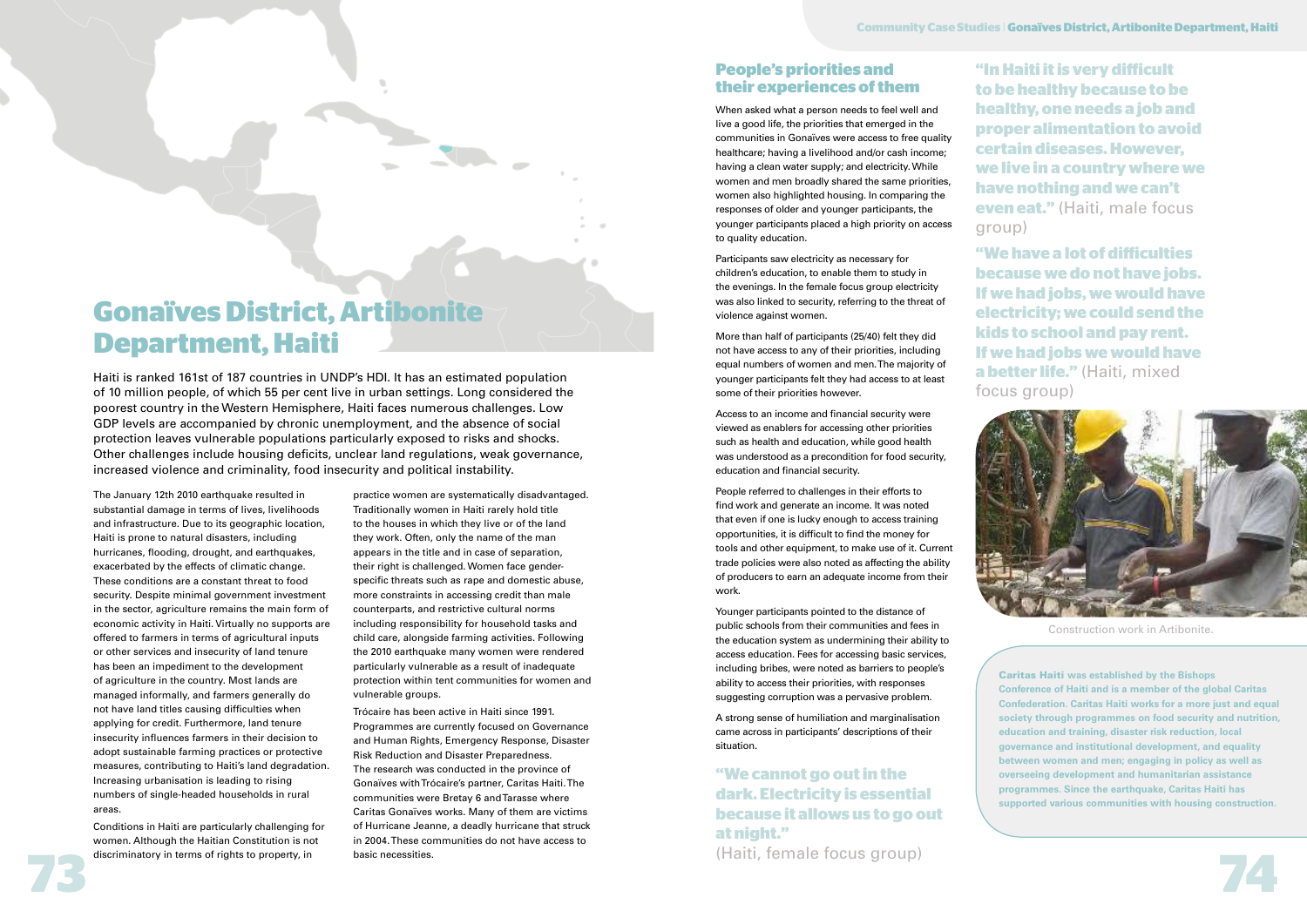

### **Community Case Studies** | **Gonaïves District, Artibonite Department, Haiti**

When asked what strategies they pursued to secure their priorities, what supports they receive and how they coped during times of difficulty, more than half of participants (23/40) referred to autonomous coping strategies. Half of participants (20) said they receive support from family and friends, with women more likely to receive this support in this way (13/20). The majority (34) said they did not receive external support from the Church or community-based organisations, and all but one participant said they received no support from the Government (39).

A significant number of people borrow money to meet their priority needs (14). Examples included informal credit arrangements within local markets for food, and with schools for paying education fees, or borrowing money from friends and neighbours.

#### No formal micro-credit or loan facilities were identified.

Poor government performance was noted by a number of people (15) who said they were very dissatisfied with the support and services they receive in relation to their priority needs.

Importantly, however, more than half of participants (23) felt this question was 'politically sensitive' and declined to respond.



# **Strategies and Supports**

# **Peoples' Proposals**

# **"The decision makers do not provide us or help us with anything."**  (Haiti, male)

When asked what could support them in securing their priorities, a majority of participants (32) highlighted the need for an income, through increased access to employment opportunities (22) or financial assistance (10), reflecting the recurring references to the need to pay fees and bribes for access to services.

All participants (40) also identified the need for improved public provision of services and supports currently seen as absent, inadequate or ineffective.



# **Figure 33: People's Proposals, Gonaïves, Haiti**



| $\circ$ | 5 | $10\,$ |
|---------|---|--------|





# **"We need jobs in the country and everything will be resolved."**  (Haiti, male)

Relative weighting of different priorities expressed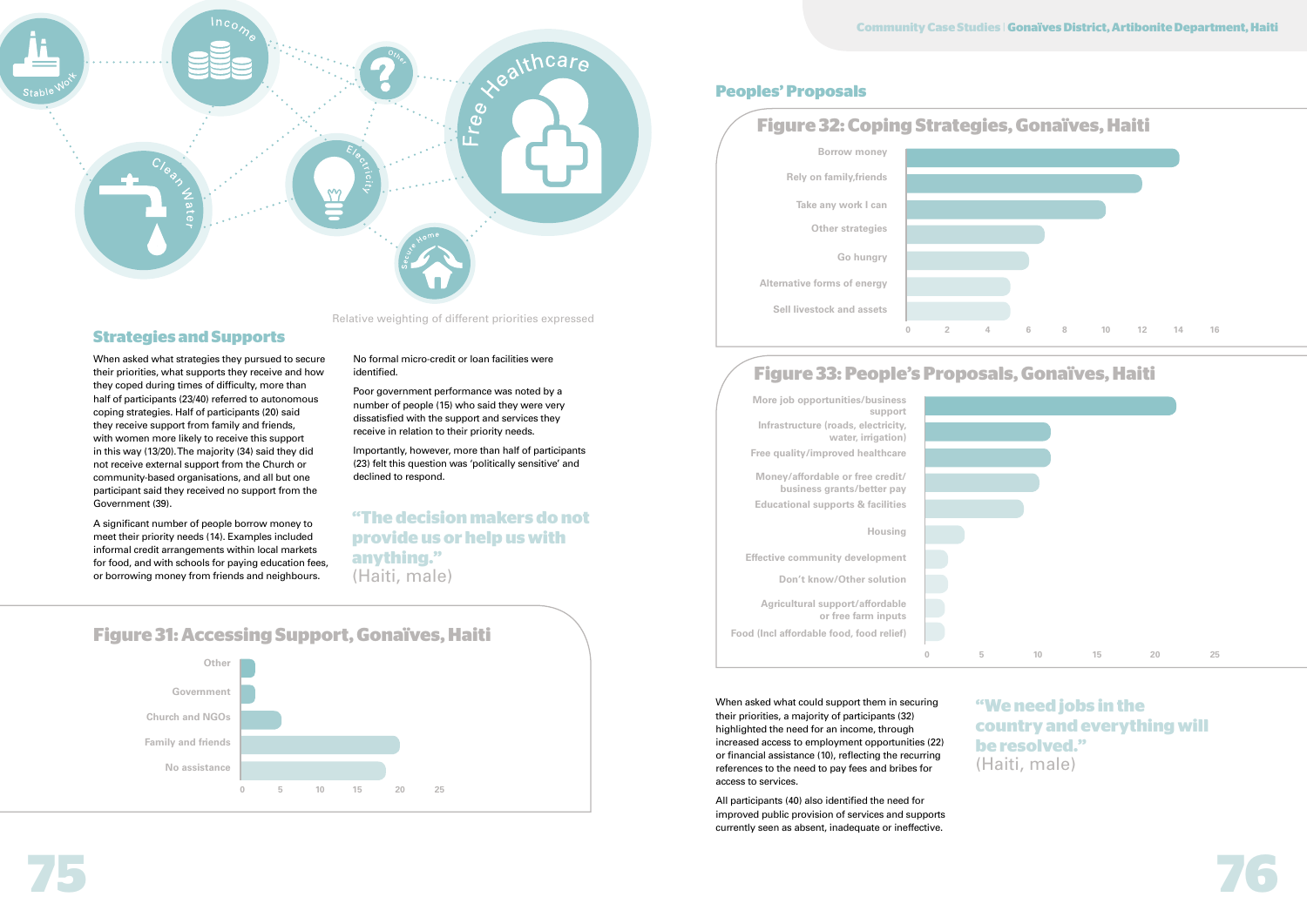

### **Discrimination**

Less than half of participants (14) reported discrimination as affecting their ability to access their priorities; the majority of those who did were women (9).

Among those who did perceive themselves as affected by discrimination, gender, race, religion, age and social origin were noted as the primary bases for discrimination.

More detail on experiences of discrimination emerged in focus groups. Race or religion were not noted again as key issues, but a combination of socio-economic discrimination and geographic isolation came across clearly, as well as their mutually-reinforcing impacts. There was also a strong sense of the humiliation experienced as a result of direct and indirect discrimination, which

results in an inability to access, or exclusion from supports and services.

In relation to gender-based discrimination, the impacts noted by women included greater difficulties in accessing jobs and income opportunities due to traditional gender roles, stereotypes in relation to childrearing and household work, and the need for permission from their husbands for women to work outside the home.

Half of the women surveyed felt their lives would be better as a man. A small number of men (2) felt that life would be easier as a woman, as they can depend on men to provide for them. Other men acknowledged the lack of opportunities open to women, and their exposure to domestic violence.

| "Because I am not white, |
|--------------------------|
| bourgeois or in the      |
| government I am treated  |
| differently."            |
| (Haiti, male)            |

**"If you are not close to the government you won't get anything."**  (Haiti, male)

**"It humiliates people in our community when the authorities do not give us any support or assistance; they have no regards for people who are poor."** 

(Haiti, female focus group)

**"We do not have any health clinics. When we go to town, they humiliate and minimize us. We have no one to represent us. To be cared for at the clinic we need at least 500 gourdes (\$12/€9)."**  (Haiti, female focus group)

**"In this area, when they are distributing food, mosquito nets, we were excluded. They only gave to bigger towns even though we also have needs; we were humiliated."** (Haiti, female focus group)

**"In this country they always say that there are jobs that women can't do."**  (Haiti, female)



**Figure 35: Obstacles to a reasonable quality of life, Gonaïves, Haiti**



**"I would be able to provide for my family alone and have money. Now I have to ask him and wait for him to give me money to survive."** (Haiti, female)

**"My life would be diferent if I was a girl. I think it would have been worse because a woman cannot do all the things that I am currently doing to survive."** (Haiti, male)



Busy street in Artibonite.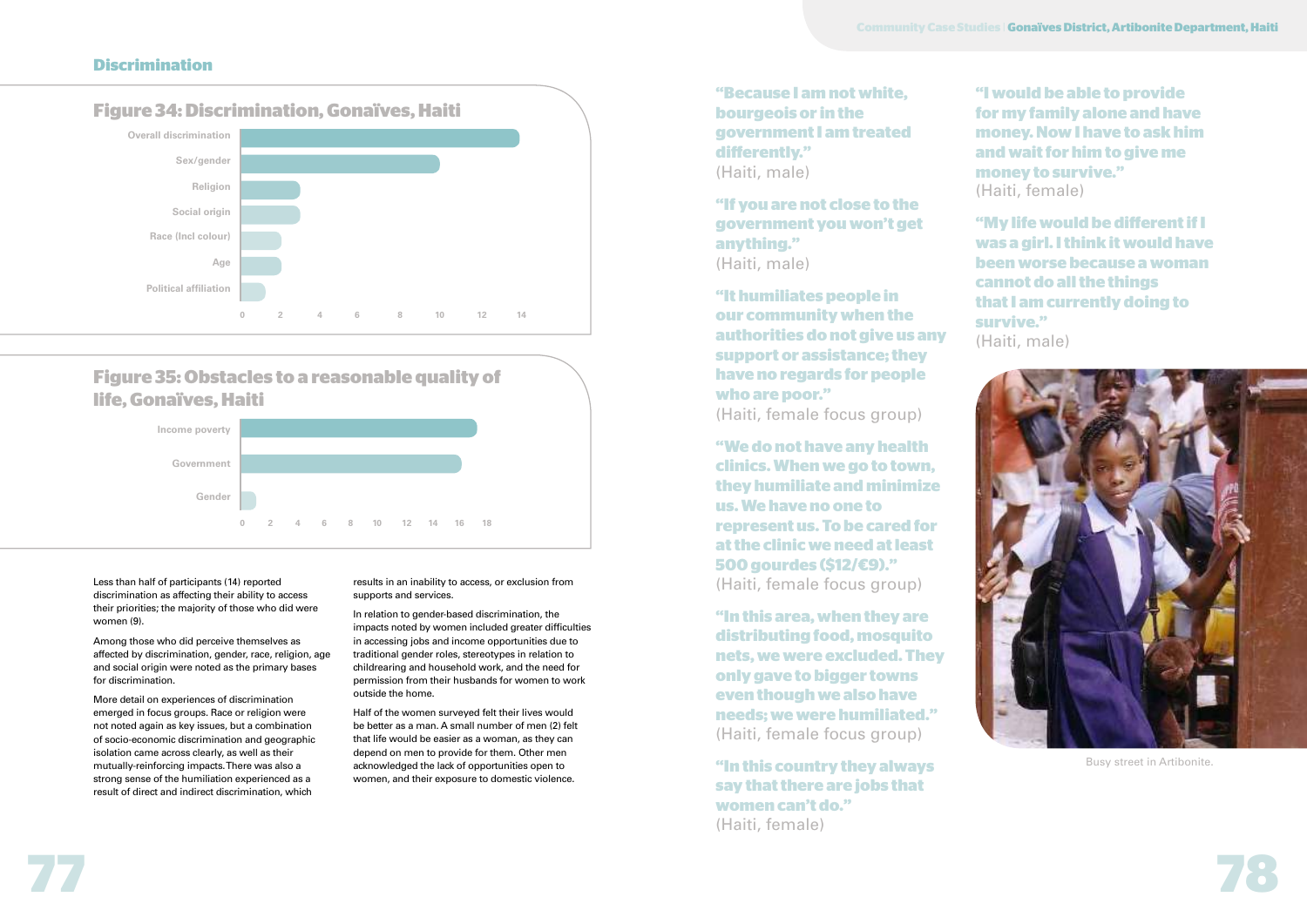## **Accountability**

People were asked whether they agreed or disagreed with a number of statements related to their level and type of participation in decisionmaking. More than half of participants (23) felt they could voice their opinion in relation to problems in their community, the majority of whom were adult men. However few (9), again mainly men, felt they could propose solutions to decision-makers.

Most people (27) did not feel they would be permitted by leaders to participate in community meetings, in particular women and youth. Some youth felt that attempting to be included in decisionmaking spaces would be viewed negatively by local leaders and therefore they would not attempt to do so.

While one man noted that women's participation in decision-making was to be valued by the men, as they brought a different perspective to analysing

community problems, women largely felt they were completely excluded from decision-making processes and that their opinions were not valued.

Discrimination on the basis of socio-economic status, linked particularly to employment by participants in Gonaïves, was also noted as impacting on people's ability to engage in community discussions and associations.

In focus group discussions participants struggled to cite examples of participation in formal decisionmaking structures or processes. A significant majority of people (35) also felt they did not have all the necessary information about decisions taken by government. Discussions indicated that lack of trust in government and experiences of corruption, condition people's perceptions of the value of seeking to engage with political structures.

In Gonaïves only 17 out of 40 participants provided a response to the question relating to satisfaction with government support and services in relation to their priority issues. Of the 17 participants who did respond, 15 were very dissatisfied. When asked who they could approach to register experiences and grievances, 19 participants felt they had no one to approach and more than ten did not answer or were unsure.

Of those who did feel they could express their dissatisfaction (9), a number identified the traditional, community leader, as someone with whom they could raise issues. However these leaders were seen as largely unable to influence the official decision-makers.

**"If we want to meet up with the CASEC [elected local government oficial], we can; but he won't be able to do anything for us because the higher authorities won't let him."**

## (Haiti, male focus group)

Men were more likely to approach local government with problem issues, but said this had no impact.

**"I went to all the government ofices: civil engineering ofice, CNE, but nothing** 

# **worked; the government is absent. We would die if we depended on the government."**  (Haiti, male focus group)

**79 Instituted Society Remains 1980 Institute you."** (Haiti, mixed focus group) **"In the community, those who do not work are considered lazy and the poorest which is a sign of disrespect because you do not have income. This therefore doesn't allow us to participate in any discussion or association. If a family member does not work, he does not have the right to speak. They sometimes humiliate you."** (Haiti, mixed focus group)

Many participants referred to an absent State, claiming that politicians disappeared after election periods, and participants saw no possibility of holding them to account. Women did not feel they could seek accountability from the State and were unable to identify any cases when they had attempted to do so.

Access to information was seen as a prerequisite for demanding accountability, as well as for participating in decision-making, but as noted above the vast majority of people (35/40) felt they did not



have the necessary information about government decisions. Corruption emerged as a key theme in relation to seeking and achieving accountability from official responsibility holders. Participants pointed out that in most cases, the perpetrators of corruption were those in responsibility, who are also the official accountability channel. A number of participants expressed fear of retribution for calling attention to corruption or seeking accountability for absent or inadequate State support or services, even citing the threat of murder. This provided context for why many questionnaire participants declined to answer the questions regarding satisfaction with government performance.

**"If we go ask to be included in the decision-making process, they will say that we are too curious."**

(Haiti, youth focus group)

**"They exclude us and put us to the side. They do not support us; we cannot ask questions or talk about our needs."**

(Haiti, female focus group)



**I tell a local chief/community leader I have nobody to tell I can go to the media I can tell a local organisation No answer/unsure**

# **Participation**

#### **Table 6: Participation in decision-making processes, Gonaïves**

|                                                                                                                       | <b>Agree</b> | <b>Disagree</b> | <b>No response</b> |
|-----------------------------------------------------------------------------------------------------------------------|--------------|-----------------|--------------------|
| If you think there is a problem in your community you can voice<br>your opinion                                       | 23           | 12              | 5                  |
| You have all the necessary information about the decisions<br>taken by local government                               | 2            | 35              | 3                  |
| You can propose solutions to the leaders about community<br>problems                                                  | 9            | 24              | 7                  |
| You feel confident your solutions will be taken into<br>consideration by the leaders                                  | 6            | 28              | 6                  |
| You feel the leaders allow you to participate in decision-making<br>process, such as through meetings or discussions. | 8            | 27              | 5                  |
| You are only told what leaders have already decided and you<br>have no input to the decision-making                   | 17           | 17              | 6                  |
| You are not told about decisions made in your community                                                               | 17           | 17              | 6                  |
| You are not asked your opinion about decisions made in your<br>community                                              | 18           | 20              | $\overline{2}$     |

## **"There is nowhere to go or nobody to talk in regards to the issues we have."** (Haiti, male)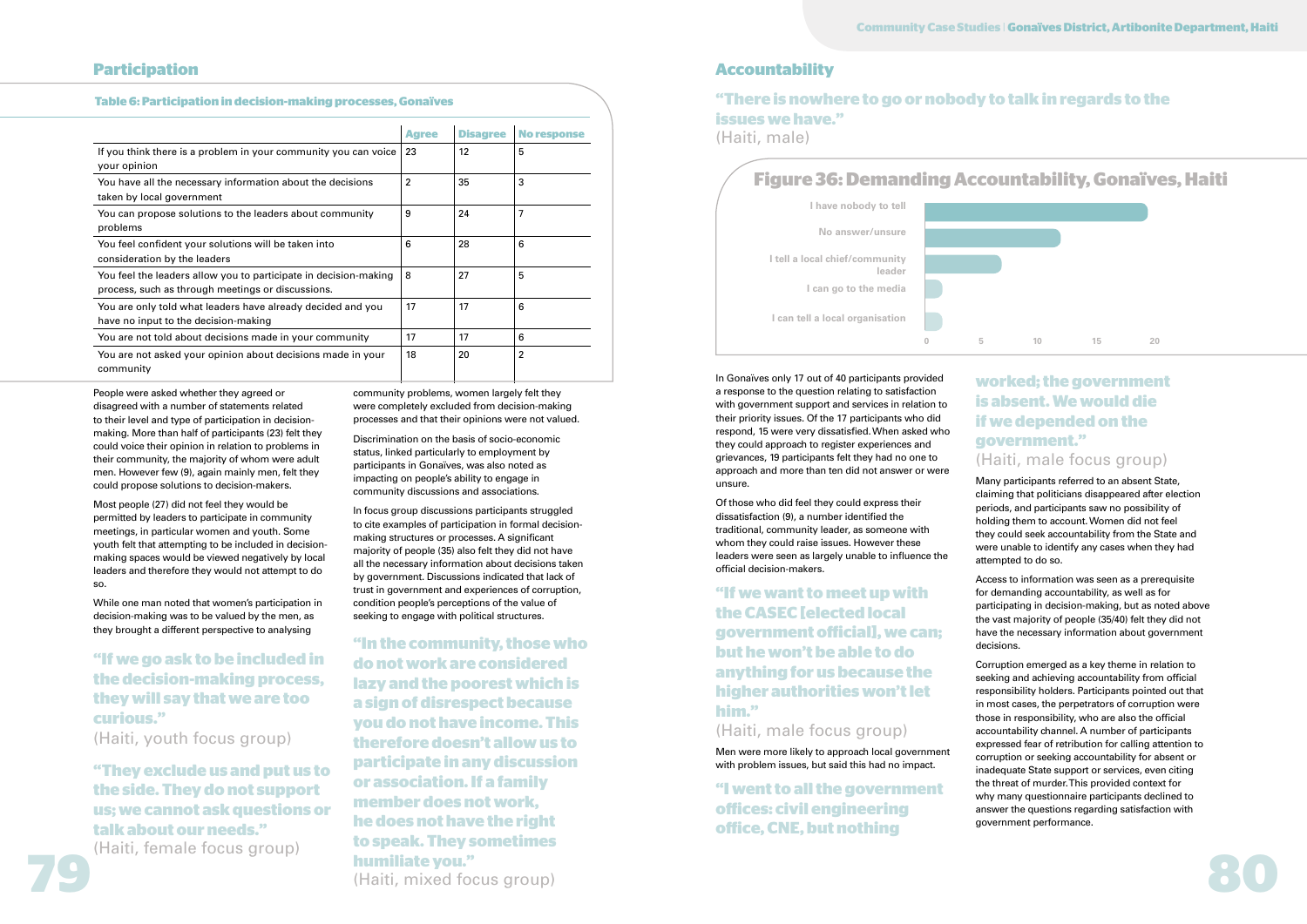supports. Many responses referred to the absence of government and expressed frustration with inadequate services and unjust distribution of supports. Gender-based discrimination was seen as presenting additional barriers for women in accessing opportunities. As in many of the other case studies, the view by a majority that ability to access and influence decision-making, and to be informed in relation to decision-making. Moreover, the reluctance of almost half of participants to answer certain questions seen as politically sensitive, suggests the experience of the State as an institution of repression and arbitrary power, presenting a challenging and even dangerous context within which participants can participate, seek accountability and change in their situation.



**"The government had put in place a programme with private schools but the directors decided to run a scam. One person decided to file a complaint and he lost 2 fingers."**  (Haiti, youth focus group)



**"I would not complain to the authorities because if the manager gets fired, I can be exposed and be killed."**  (Haiti, male focus group)

# **Reflections**

# **4. Insights from the Case Studies**

The primary goal of this research is to amplify the voices of people living in poverty in current debates on a post-2015 development framework. This has been done through soliciting the views and experiences of people living in poverty in six countries, using a rights-based analysis. While the numbers were not large enough to be statistically representative, the data collected on the priorities, views and experiences of people from a variety of very particular contexts, including post-conflict and post-emergency situations, remote communities and highly marginalised groups, provides important insights into how highly vulnerable people and communities experience development supports and services.

# **Figure 37: Relative importance of priority issues for participants in six case studies**

**Sierra Leone**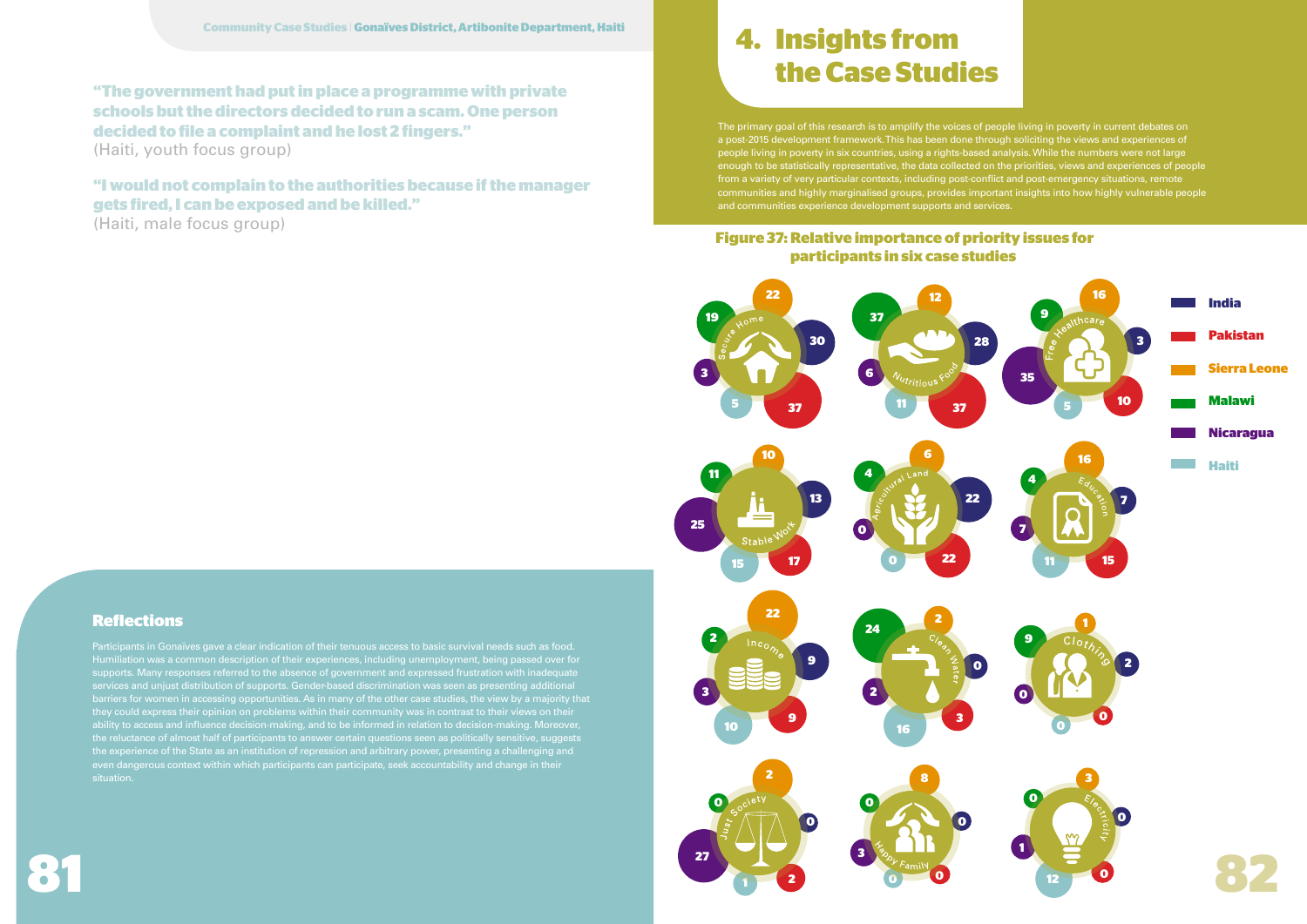

Whilst there is much local specificity in their stories (and that in itself is very relevant), a key question is whether there are any overarching messages or themes relating to people's experiences which can be fed into the post-2015 discussions? In this chapter we will explore a number of insights or themes which emerge from the research that resonate with an extensive range of other participatory research studies with people living in poverty. We believe these should be explored further in the context of the post-2015 framework debates.

The first thing that emerges from the case studies is the mix of priorities which are common to all, and a long list of other priorities which are context specific. Key themes across all of the case studies were the need for a stable income and nutritious food. In all the case studies apart from that of Nicaragua, shelter featured highly.

# **Insight 1**

## **Whilst certain core basic needs are common to all, people's priorities are quite specific and context related.**

Stable Income: Access to adequate, reliable income and income-generation opportunities, were the biggest priority across the case studies. Almost all participants talked about the importance of having financial security, whether through a job, access to land for crop production to sell, or having a small business. Responses across the case studies highlighted how people linked an adequate and reliable income to their ability to access their other priorities, including food, health, education, and materials and inputs for agriculture and housing. All participants considered their current income-generation activities, whether small scale agriculture, petty trading or waged labour, as inadequate to meet their basic needs.

# **"When there is no food at home, it is women who**  suffer the most."

Nutritious Food: The majority of participants do not have reliable access to adequate food. In Haiti and Malawi in particular, hunger was noted by many participants as affecting other priorities such as health, education and income. The incidence and impacts of food insecurity were often worse for women, because of greater challenges in accessing income opportunities or the means for agricultural production such as land or credit.

Adequate Shelter: Access to adequate, secure shelter was also a key priority for just under half of participants. They considered their current access inadequate due to its size, quality and vulnerability. Many participants pointed to the importance of having a title document, linking this to security of tenure for people's homes and land.

Beyond these three priorities, other issues emerged as clear priorities in certain communities, but were less of a priority in others. For example, whilst access to housing emerged as important in most communities, it was not a priority in the communities in Madriz in Nicaragua. In that community, access to healthcare was by far the most important priority. While food did not feature in the participants' top priorities in Pakistan, secure tenure of their homes and land were particularly prominent here.

The main insight from this is the importance of context in shaping people's development priorities. If the priorities of the participants in this project are overlaid on the current MDGs, nearly half of the issues identified in the case studies are not currently MDGs.

(Sierra Leone, women's focus group)

# **"I have small wooden hut on the land of landowner, but nothing else."**  (Pakistan, male)

Shelter, a major issue for half the participants is not on the list of current MDGs. In this very small sample, whilst it was clear that certain basic priorities were more or less common across the case studies, there was more divergence than commonality in overarching priorities. This divergence raises questions about the ability of a narrow set of global goals to respond effectively and appropriately to the priorities of diverse people living in poverty.

The issue of "which goals" and the "right number of goals" has already emerged as a key theme within the post-2015 debate. In response to the criticism of being top-down, many studies and consultations are taking place to inform the next round of goal setting and identify where transformational change can be achieved. Given the rise in issue-based data and advocacy, relating to specific needs and disadvantaged groups (in part as a result of the MDGs), there is already mounting pressure to increase the number of goals dramatically to reflect all their priorities. There is concern amongst interest groups to ensure their issue is not left out – and for good reason. The MDGs, as outlined in the first chapter, matter because they have influenced priority themes of major donors and governments, influencing programmes and funding priorities. The alignment in many cases of the MDGs to programmes and funding is incentivising a sense of competition between priorities.

If global goals are to have any impact in terms of driving global action there is general agreement that they need to be relatively few. Yet, in restricting the number of goals, the risk is that key priorities for people in extreme poverty in diverse locations may be missed altogether. This points to the importance of clarity on the purpose of goals and targets at a global level, and the need to combine these with national commitments to action. A set of global goals can provide an important global compact against which overall progress can be tracked. Mandating the establishment of national level commitments would complement this by providing space for establishing specific and/or additional priorities and appropriate targets at national and sub-national levels. With a view to a global framework with universal application it would also play a critical role in setting out the commitments to which each individual government can be held to account for their contribution to global goals, including in relation to investments in domestic poverty reduction, advances in policy coherence for development and progress against international cooperation targets.

**"Work is the core and basis of everything. Working gives you money which can buy food and all basic necessities."**  (Haiti, mixed focus group)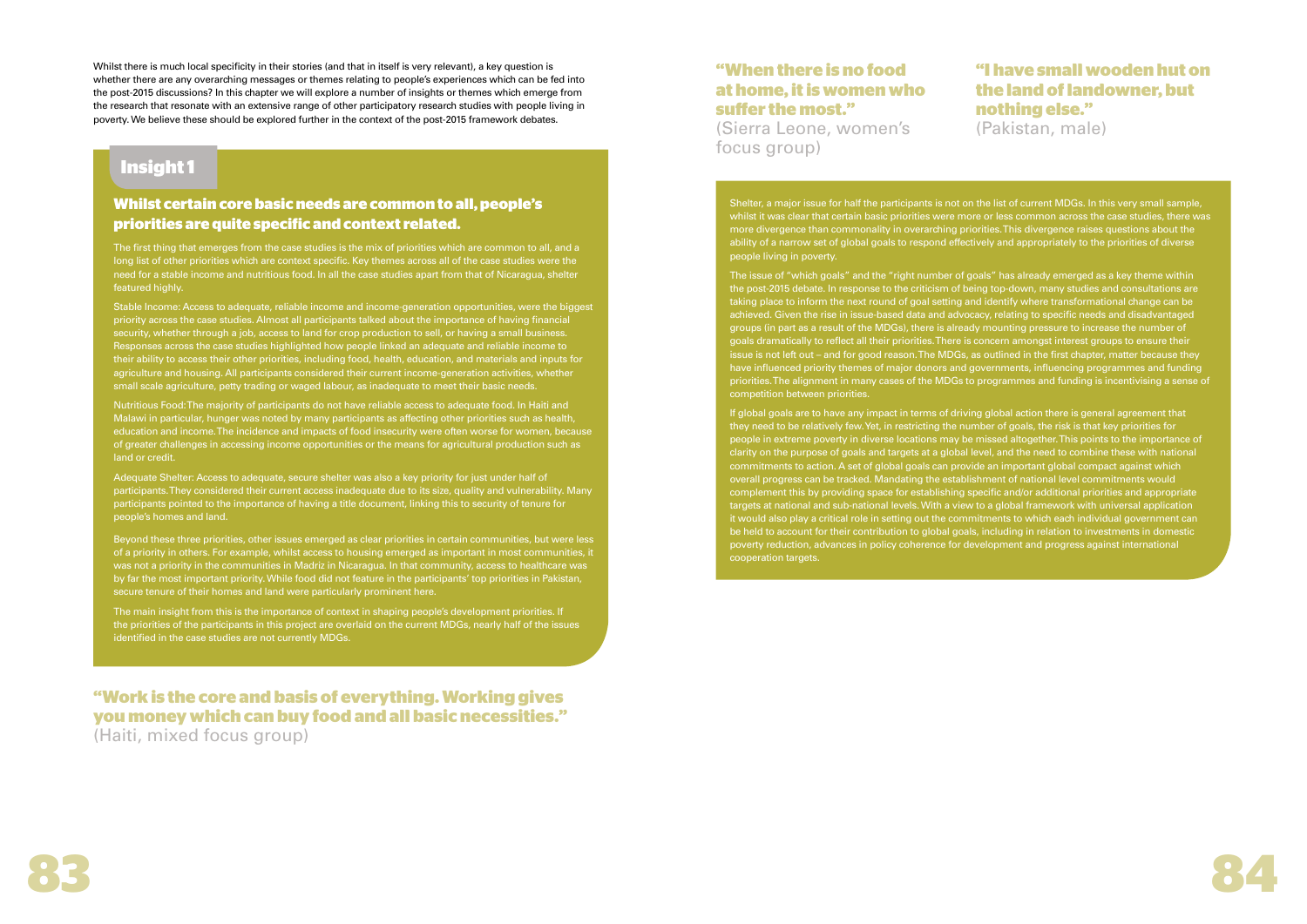# **Insight 2 Insight 3**

### **The interconnections between diferent priorities really matter.**

Whilst there was divergence across the communities relating to what their most important issues were, everyone could point to the interconnected nature of their priorities. Participants' descriptions of access to their priorities often reflected the extent to which each priority was dependent on access to another, an income for food, land for food and income, food for health and education and so on.

This interconnectedness points to the need to address the critique of the MDG framework as promoting a single issue-based approach. Given the global nature of the MDGs and their formulation as thematic goals with narrow parameters, the MDGs have tended to promote top-down application, with each goal being pursued largely in isolation. The synergies between goals were not articulated, resulting in missed opportunities for efficiencies and coordination. For example, addressing gender inequality (MDG3) is essential to an effective HIV response (MDG6). Women, especially in Sub-Saharan Africa, are disproportionately affected by HIV: they are at a higher risk of infection, and they also face greater barriers to access treatment, care and support. They are disproportionately burdened with caring responsibilities for family and community members. National policies on HIV and gender fail to articulate and address the linkages between women's inequality and the HIV response – as do the MDGs $^{28}$ . While the UN in particular has sought to respond to this challenge in recent years, overall there has been inadequate attention to the interdependency of development outcomes sought, or the principles or processes governing their implementation at national and local levels<sup>29</sup>.

Furthermore, as discussed further down, the data highlighted important factors affecting participants' ability across the case studies to secure their priorities, such as discrimination, and their ability to shape and challenge government policy and practice. Across a number of case studies the challenges for women in securing access to land and/or the means to invest in it were highlighted, and at the same time, across the case studies women were more likely to feel unable to express their opinions at local levels, or to access or influence decision-making.

> The proposals put forward by participants in relation to their priorities closely related to their existing coping strategies, suggesting that appropriate additional supports were those that would build on existing capacities and strategies. Participants' proposals were not lists of aspirational demands; they related primarily to the adequate provision of basic services such as health or education, or social protection for the poorest. Notably, participants' proposals also highlight the importance of support to establish a more enabling environment, whether for agricultural production, income and employment opportunities, or other activities. This resonates with findings from the Participate synthesis report which emphasises the importance of building on local knowledge, capacities, assets and networks if change is to be sustainable.<sup>31</sup>

The experience of people in this research, however, tends to support an approach in which interconnections between their priorities are addressed in a holistic, integrated way tailored to their context. People experiencing poverty need to be allowed to be the primary agents in defining and articulating solutions to their problems if they are to be addressed effectively. Incorporating and actively promoting a sense of interconnectedness of priorities into a new framework is central. This poses a significant challenge to the articulation of new global development goals. Not only does it need to reflect specific priorities; if it is to be effective it also needs to facilitate integrated approaches to addressing any combination of these priorities, in particular as they are experienced by people living in poverty at local levels.

> **"Erratic rains mean it is dificult to produce food. Small farm land so insuficient space to grow crops even if rains were good."**

(Malawi, female)

28 Trócaire (2012), "Mind the Gap – Women's Vulnerability to the HIV Epidemic.<br>29 Centre for Economic and Social Rights (2012), A matter of justice; securing human rights in the post 2015 sustainable development agenda. P. 30 Leavy J, and Howard J, (2013), 'What matters most? Evidence from 84 Participatory Studies with those living with extreme poverty and marginalisation'. The Participate Initiative, Institute for Development Studies.P11. 31 Leavy J, and Howard J, (2013), 'What matters most? Evidence from 84 Participatory Studies with those living with extreme poverty and marginalisation'.The Participate Initiative,<br>Institute for Development Studies. Ps15,



# **Reliance on family, friends and local community is a central coping strategy.**

The self-reliance of the communities in this research in the face of extreme poverty is reflected in the diverse range of coping strategies they have developed. Nearly a third of the people in the research reported having to get by on their own without assistance from anyone. Overall, family and friends remain the most important source of help, followed by Church and NGOs. Under 30 per cent of participants reported receiving any level of Government support in relation to their priority issues.

Commonly cited coping mechanisms included borrowing to make ends meet, support (material and nonmaterial) from family, and neighbours, and in some cases schools and local markets. Seeking day-labour and selling of assets were noted in a few cases.

Women and girls were more frequently associated with coping mechanisms such as reducing food consumed, being removed from school to work or search for food, and in the case of Malawi even forced early marriage or prostitution.

Most participants across the case studies are heavily dependent upon natural resources for income generation activities, food, and in some cases medicine to get by. The case studies also revealed how fragile some of these strategies are in the face of environmental changes and shocks such as the weather.

The Participate synthesis report highlights the ingenuity displayed by people living in poverty to cope with their situation<sup>30</sup>, as well as the increasing uncertainty, insecurity and volatility characterising the experience of poverty for many people due to macro-level shocks such as climate change. The findings note that people living in poverty are continually having to make difficult trade-offs to manage short-term needs, resulting in some cases in negative long-term consequences, as reflected in this study, such as when children are withdrawn from school to work, as referred to in the communities in Haiti, Pakistan or Sierra Leone.

If the post-2015 framework is to support communities to become more self-reliant and resilient, it needs to build on their existing capacities and strategies, placing far greater focus on development processes as well as outcomes, and on empowering people as the active agents of their own development. This would mean stepping away from a predominantly outcome focused approach, underscoring once again the importance of determining action and assessing progress from the bottom-up.

**"It is very expensive for our children to receive a good education. As a father, I make sacrifices in order that my children can go to school even though I don't have the financial resources to do so. Sometimes I sell belongings that I have at home in order that they can continue."** (Nicaragua, male)

**"We have a lot of dificulties because we do not have jobs. If we had jobs, we would have electricity; we could send the kids to school and pay rent. If we had jobs we would have a better life."** 

(Haiti, mixed focus group)

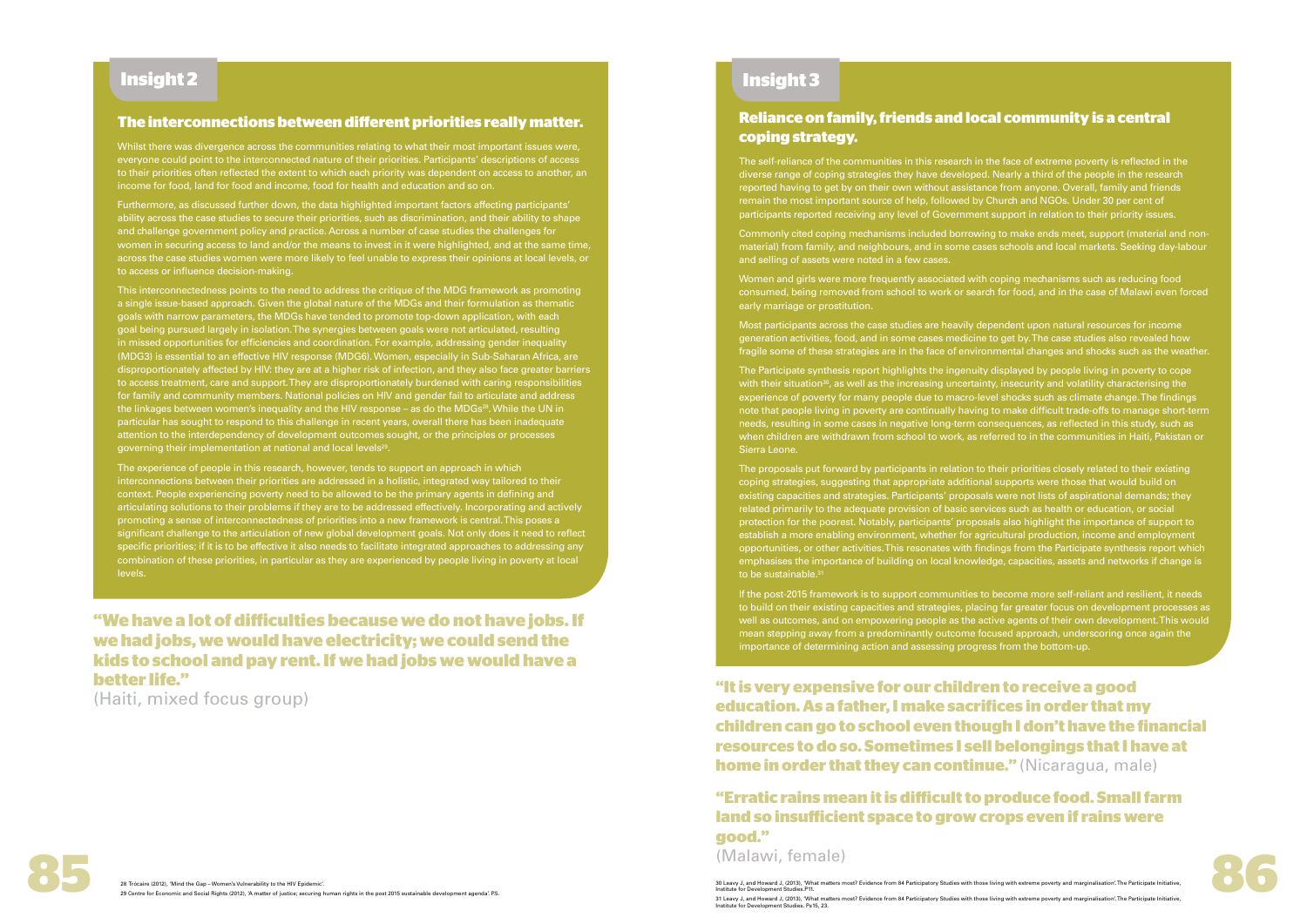# **Insight 4 Insight 5**

 **"They speak about free schooling and then in the middle of the year they ask parents to pay the school."** (Haiti, youth)

 **"Where we live in the country side, it is hard to get medicine. Only aspirin is available."** 

(Nicaragua, male focus group)

**"Being a tribal, I haven't had education and so don't have information about government schemes."** (India, male)

# **Services and supports may exist but barriers undermine access for the poorest groups.**

The level of basic service provision varied across the different case studies. In some cases, provision was inadequate or non-existent. In other cases, services existed, but many participants were not able to make use of them. The problem of accessing supports and services was highlighted across all the case studies. Barriers to access consistently raised included costs, whether official costs or necessary bribes, and were noted as affecting participants' ability to access education, health and other services as well as income opportunities. Other barriers related to geographic location and travel difficulties.

Another barrier, highlighted across a number of case studies as undermining participants' access to services, was illiteracy, lack of education or information. These affected people's knowledge of existing supports and services as well as their ability and/or confidence to pursue these.

The Participate synthesis report highlights extensive evidence of the difficulties experienced by the very poorest people in accessing infrastructure, services, support and opportunities. According to those findings, where services exist they are sometimes inaccessible to the very poorest people as a result of a lack of information on their existence, because they simply don't have time to explore or pursue opportunities with all their time dedicated to coping strategies, or because of barriers such as costs and distance.<sup>32</sup>

Discrimination can undermine access to basic services. In the case of key target populations affected by HIV, the criminalisation of drug use, sex work, homosexuality, and even the transmission of HIV itself can drive affected people underground and limit their access to services enormously. Dedicated strategies are required to target necessary services towards the most marginalised communities, but the focus on outcomes under the MDG framework diverted attention from the importance of removing barriers that inhibit access to services for the most disadvantaged groups. If the post-2015 framework is to be an effective tool for enabling the poorest people to access services and supports, it needs to actively address the barriers they encounter in accessing these.

**Discrimination is a significant barrier in accessing supports, services and opportunities. Multiple intersecting forms of discrimination, in particular gender-based discrimination, lead to disproportionate vulnerability.**

**87 88 "It would be worse if I were a woman. They do not receive any benefits, and it is even worse if they haven't studied."** 

Participants across the case studies consistently highlighted experiences of discrimination as a significant barrier in accessing supports and services. Overall, half the participants directly identified discrimination as a major obstacle to achieving their priorities. When asked about barriers to accessing their priorities, moreover, many more referred to discrimination-related barriers. Experiences of discrimination on the basis of socio-economic status, for 'being poor', and gender-based discrimination were highlighted in every case study. Other forms of identity-based discrimination, their extent and their impacts varied according to context. Discrimination based on political affiliation came across strongly in Nicaragua for example, while in India being tribal, and in Pakistan being a bonded labourer, in conjunction with being of a particular caste and religion, were seen as the primary factors in identity-based discrimination. Discrimination on the basis of socio-economic status was described in terms of poor people's inability to afford official costs or requisite bribes, but also of being treated differently by service providers as a result of their perceived status. Participants in Pakistan highlighted indirect discrimination of poor people based on the lack of investment in public services which are used almost exclusively by people living in poverty.

In four case studies, India, Pakistan, Nicaragua and Haiti, discrimination based on caste, religion, being tribal or rural, were referred to simultaneously with discrimination based on their 'socio-economic status', reflecting the multiple and intersecting nature of the discrimination experienced.

Gender-based discrimination was noted by some participants as compounding other forms of discrimination they experience. In the questionnaire, out of 120 responses by women, 76 female participants thought their lives would be different if they were a man. Across the case studies, the de jure or de facto unequal treatment of women in accessing supports and services, land ownership and job opportunities were cited as factors in their disproportionate vulnerability. Coping mechanisms in times of difficulty were noted in a number of case studies as disproportionately affecting women and girls, affecting their access to food as noted above, and to education. While no questions were asked in relation to gender-based violence, violence against women was referred to explicitly or implicitly by a number of female and male participants across a number of case studies.

**"Municipal authorities provide attention based on your social status. When you arrive at an institution and they see that you are a campesino (peasant farmer), they leave you sitting there. They make you wait, and sometimes they don't meet with you."**

(Nicaragua, male)

(Nicaragua, male)

# **"Access to fertiliser subsidy is easier for men."**  (Malawi, female)

**"Us women in rural communities sufer a lot in the hands of our brothers. They still do not allow us to access family property."**  (Sierra Leone, female)

**"We are often denied employment because we are women. They say that only men can do the work."**  (Nicaragua, female)

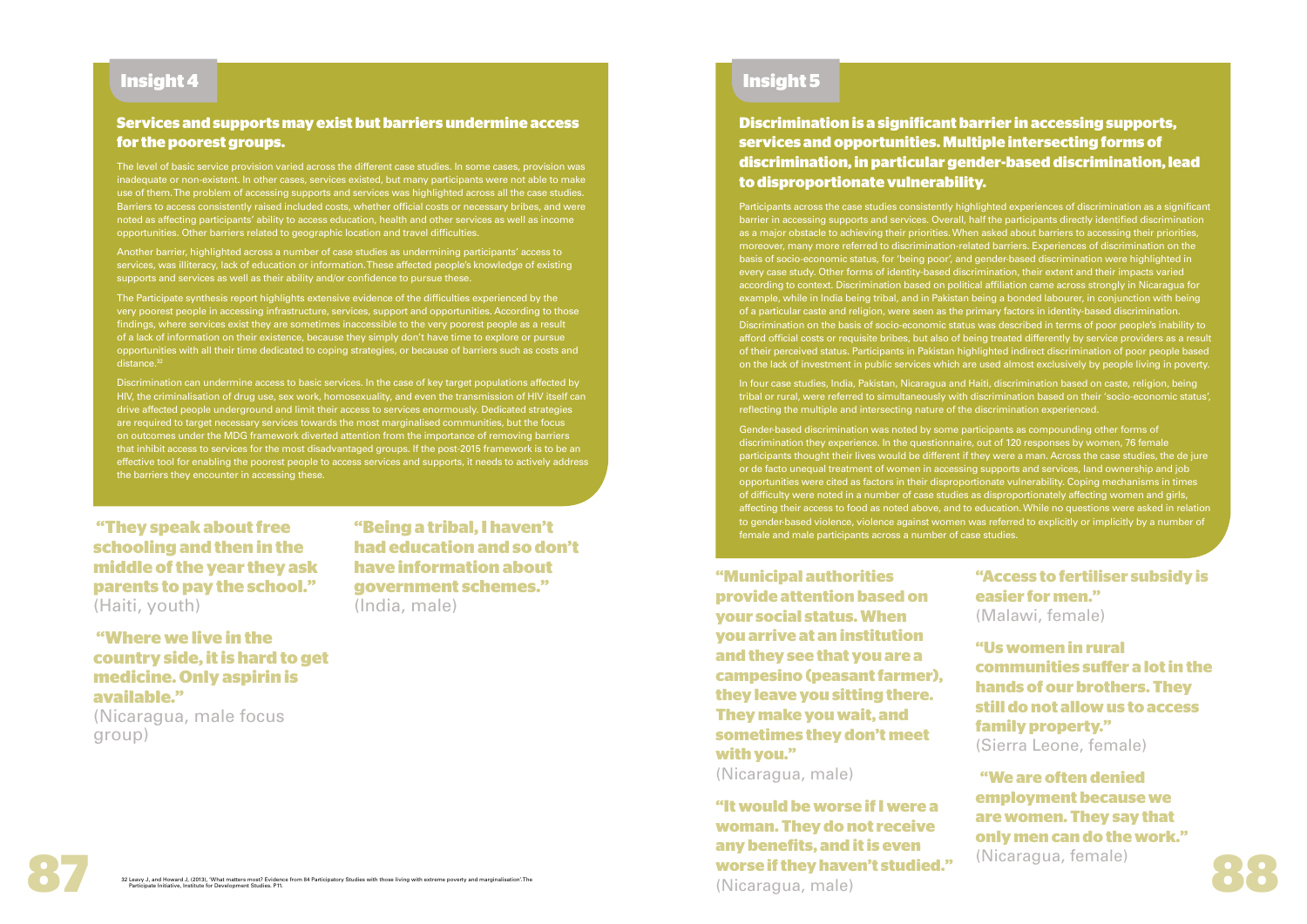The fact that participants across all case studies felt that they were discriminated against because they were poor is indicative of the ways in which identity-based discrimination can result in a series of deprivations, contributing further to the discrimination experienced and compounding people's situation. This underscores the importance of tackling discrimination and inequality to achieving progress in eradicating poverty, with implications for policy and practice from global to local levels. This insight resonates strongly with the Participate synthesis report, which highlights the impact of social norms that divert resources from those most in need, including the traditional patriarchal systems that discriminate against women in the management and distribution of resources.<sup>33</sup>

Social norms shaping views on appropriate activities and responsibilities for women were also highlighted in all the case studies as affecting the activities and opportunities open to them. Examples included freedom of movement, income-generation activities and participation in decision-making at various levels.

The prevalence and persistence of discrimination against women is particularly concerning. Genderbased discrimination continues to compound other forms of identity-based discrimination. In certain case studies the low recognition of gender-based discrimination reflects the entrenched nature and level of acceptability of gender norms, and in certain cases, for example Pakistan or India, where gender is one of a range of intersecting forms of discrimination. Gender-based discrimination presents an added layer of discrimination with which women must contend within all groups of disadvantaged people and people experiencing discrimination, resulting in disproportionate vulnerability and additional barriers to progress. Today, the majority of people living in poverty globally are women.<sup>34</sup>

Data on who has and has not benefitted from the MDGs indicates that many of the poorest people and groups who experience discrimination have benefited least.<sup>35</sup> The MDGs have not been effective in tackling discrimination or promoting inclusion due to the focus on narrowly defined outcomes and lack of attention to local realities. In relation to the HIV response, for example, many countries have concentrated epidemics affecting particular groups who often do not have the access to services they require, due to legal and social barriers including discrimination and criminalisation. This has had severe ramifications for the continued spread of HIV. If the cycle of poverty in which many people are trapped is to be broken, the post-2015 framework needs to find ways of addressing discrimination as it is experienced at a variety of levels.

> The Participate synthesis report notes that in 70 per cent of the 84 studies reviewed, how people experience interventions in their lives is as important to them as the focus of any intervention. It indicates that public policies can often perpetuate stigmatisation, including self-stigmatisation, rather than empower people living in poverty.<sup>37</sup>

**"When I was attending school, my brother committed a crime for which my mother had to spend the money she could have used to pay my school fees. I had no option but to drop out of school."**  (Sierra Leone, female focus

group)

**"Few people who have money and some social status in the village can be invited to make decisions about the community."** 

(Sierra Leone, female)

**"There are no rules but masculinity is very exploitative- they mistreat us women. There is a lot of abuse spearheaded by men."**  (Malawi, female focus group)

# **Insight 6**

### **Participation does not equal influence.**

Experiences of participation varied across the case studies. With the exception of Sierra Leone and Malawi, more than half of participants felt they can voice their opinion on issues of concern in their community. Half of participants felt however that they are not confident that their solutions will be taken into consideration, and two thirds also felt they did not have sufficient information about local government decisions.

The context in relation to participation and to influence decision-making varied between geographic locations; in Pakistan for example where key decisions in relation to priorities such as health, education, land and housing, were often taken by landlords, or India and Nicaragua where official spaces for participation exist but are felt to be ineffective.

Various forms of discrimination also were noted in relation to access to or influence over decisionmaking. Education levels, income level/economic status and being, or being associated with an authority figure in the community, were noted as impacting on people's ability to influence decision-making.

Across all countries participants felt disempowered and experienced a significant lack of control over decisions that affect their lives. Participant views on their experiences of participation reflect much of the critique around participatory approaches, including that participation can take place without resulting in any impact on decisions made or their implementation. A number of participants indicated that experiences of tokenism, where participation takes place without accountability, can result in disillusionment.

Participants' current and future ability to attain their priorities is contingent in many respects on whether they are able to influence the policies and programmes that affect them. Importantly this involves participation not only in the design of policies and programmes, but also in the review of their implementation. Engaging people not only to identify their priorities, but to also understand their experiences of them, focuses attention on quality and accessibility. This is conducive to more responsive and appropriate policy making and implementation, but also supports the building of people's individual and collective capacities to shape their own lives, an intrinsic end in integral and sustainable human development.<sup>36</sup>

The MDGs pay little or no attention to the role of participation in development. While the MDGs emerged following the ascendancy of participation in development discourse and practice, the lack of attention to participation, either as a development end and priority in itself, or as critical in practical terms to effective implementation of the MDGs, is stark.<sup>38</sup> If the post-2015 framework is to enable people experiencing poverty to be agents of their own development, enhancing their participation and capacity to influence decisions which affect them, needs to be an objective and outcome of the framework and its implementation.

**"People are interviewed during the development of the Municipal Investment Plan. However, although some projects are prioritised, most investment goes to infrastructure (latrines, roads…). These are not the priorities of my community, but that's what is prioritised."**  (Nicaragua, female focus



as Leavy J, and Howard J, (2013), What matters most? Evidence from 84 Participators funders form 84 Participator Studies with those living with extreme poverty and marginalisation. The Participate Initiative, Institute for 33 Leavy J, and Howard J, (2013), 'What matters most? Evidence from 84 Participatory Studies with those living with extreme poverty and marginalisation'. The Participate Initiative, Institute for<br>Development Studies.Ps13 a 34 Women Watch. Information and Resources on Gender Equality and Empowerment of Women. http://www.un.org/womenwatch/directory/women\_and\_poverty\_3001.html. Accessed 20/8/2013.

group)

**"I would like for there to be dialogue with representatives in my community in which no one is excluded, and for people to come and ask about our needs and find positive solutions to our problems."**  (Nicaragua, female)



36 Leavy J, and Howard J, (2013), 'What matters most? Evidence from 84 Participatory Studies with those living with extreme poverty and marginalisation'. The Participate Initiati

**"We are responsible for this. We do not know how to write complaints properly. We are illiterate, we can't talk properly, we are like blind people. This is why our demands are not met."**  (India, male)

Institute for Development Studies.P20.

37 Ibid.Ps 17, 22.

38 De Barra C (2004), 'PRSP as Theatre; backstage policy making and the future of the PRSP process'. CIDSE-Caritas Internationalis Background Paper.

35 Melamed C (2012), 'After 2015: Context, politics and processes for a post-2015 global agreement on development'. Overseas Development Institute. Ps 16-17.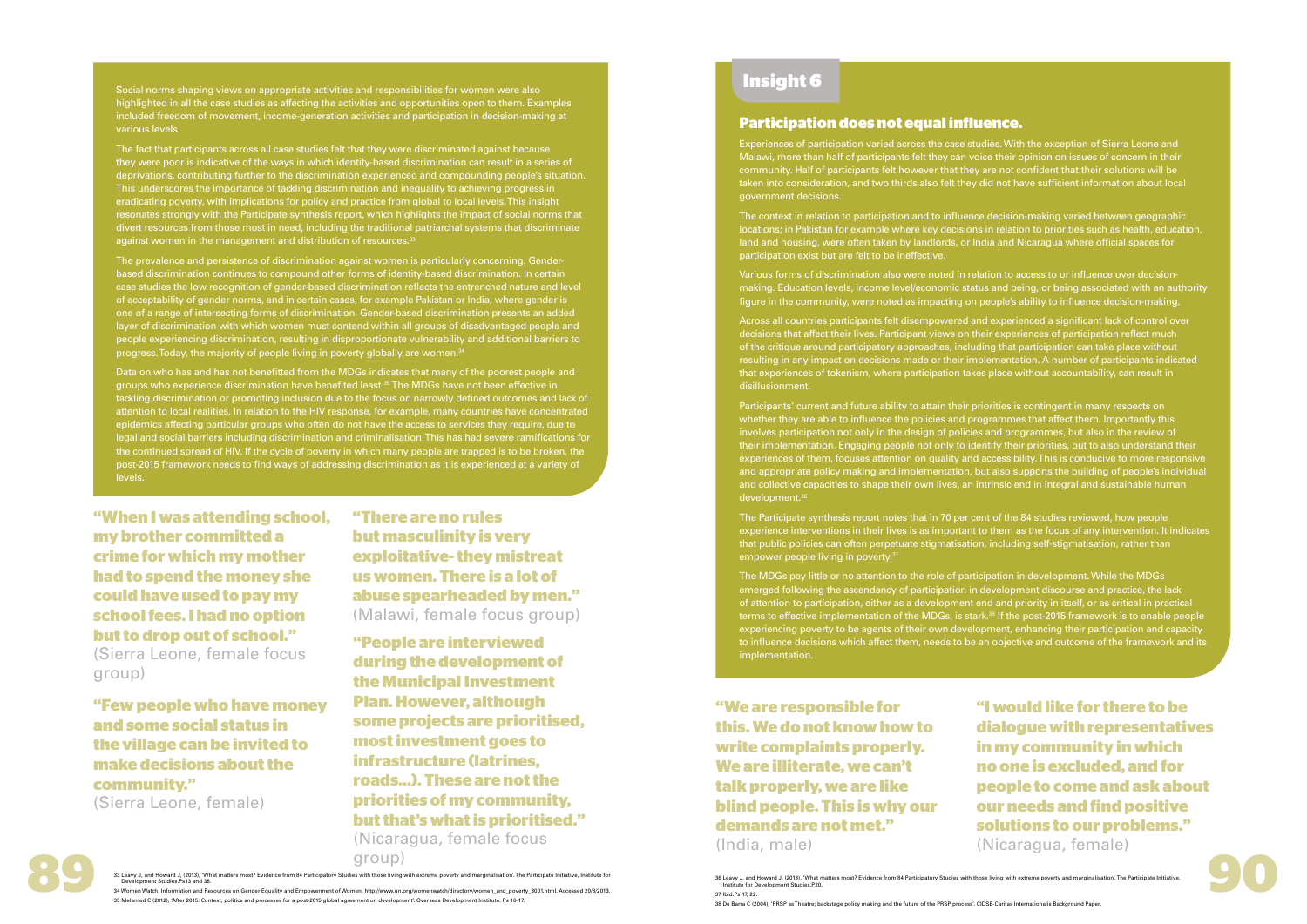

# **Insight 7**

# **Perceptions of accountability of those in authority influences people's hope in a diferent future**

While varied according to issue and case study, high levels of dissatisfaction with government performance in providing support or assistance were reported by participants in relation to their priority needs.

Nearly half of the participants (46%) said they had no one to turn to when the Government is not performing well in relation to their priority issues. Most people identified traditional leaders as someone whom they could tell if they were dissatisfied with the Government's performance, but they were often noted as having limited influence over official government.

In most case studies, accountability mechanisms were referred to; however, across all case studies participants struggled to identify an example of where they had successfully sought and achieved accountability from authority figures at the community or local government level. Pervasive corruption and the fact that in many cases those in authority were both the perpetrator and the accountability channel were seen as undermining the possibility of holding those in authority to account and achieving change.

The case studies demonstrated the problem of accountability mechanisms that exist but are ineffective, tokenistic and open to the same corruption experienced in relation to services and supports. Without the three components of effective accountability; responsibility, answerability and enforceability, the possibility of participants to seek and achieve change is significantly impeded.

The participants across the different case studies had mixed views as to whether greater accountability and change were possible. In a number of case studies they saw potential for change if accountability mechanisms were enhanced, and if people are able to participate effectively.

In two case studies, the media was noted as possible channels for exposing issues. In both Haiti and Pakistan, NGOs were noted as actors people could approach to support them in putting pressure on the government.

Among those that felt change was unlikely this related to their perceptions of the entrenched nature of power and influence, as well as their limited capacities to seek change.

In three of the case studies, participants perceived certain dangers related to demanding accountability, including consequences such as death. In Haiti, the vast majority of participants refused to answer questions regarding their relationships with Government.

Despite the clear sense of injustice expressed by many participants in relation to both individual experiences and their situation as a whole, many participants believed that accountability was simply not possible because in their experiences power effectively resides in the hands of the of perpetrator. The barriers cited above, such as lack of education, distance, costs involved, and social norms, undermine the belief and confidence of many people that accountability is possible, or their due.

While a lot of emphasis has been put on reporting on the outcomes of the MDGs, they have done little to strengthen accountability at local, national or international levels. There is much debate about whether and how to strengthen accountability under a post-2015 framework. A key consideration for the post-2015 framework needs to be how such a framework can support strengthened, effective accountability mechanisms at global, national and local levels that facilitate the active participation of people living in poverty, in the implementation of the framework, but also beyond it.

**"Government stops us accessing facilities. Our elected representatives would never want our lives to improve because if our lives are improved who will serve them and be a bonded labourer?"** 

(Pakistan, male)

**"We ask the Sarpanch about it. Every time he asks 20/30 Rupees and says that he has sent the form to the BDO. But nothing happens."**  (India, mixed focus group)

**"We have being constrained by the culture of silence, we fear to meet the teachers and challenge them on the issue because we are illiterate and even the school management committee would not listen to us."**

(Sierra Leone, female focus group)

**"All government, politicians and all departments are corrupt; no expectation from them, no one monitors them, and if someone does this, he would be killed."**  (Pakistan, male)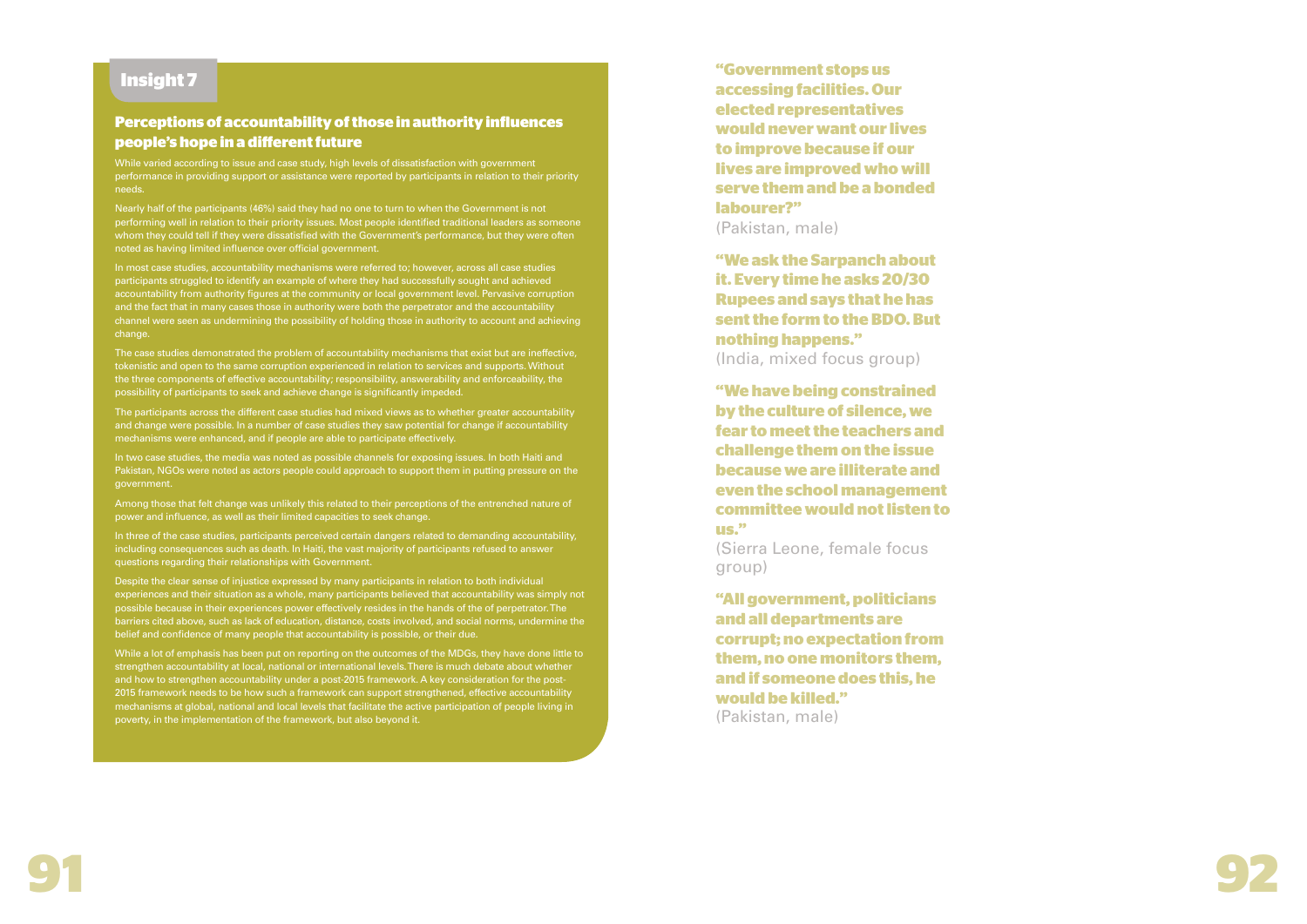#### **International Human Rights Accountability Mechanisms<sup>39</sup>**

Human rights mechanisms include certain UN human rights treaty bodies – such as the Human Rights Committee that oversees compliance with the International Covenant on International Civil and Political Rights; the Committee on Economic, Social and Cultural Rights under the International Covenant on Economic, Social and Cultural Rights; and the Committee on the Elimination of All Forms of Discrimination Against Women under the Convention on the Elimination of All Forms of Discrimination Against Women.<sup>40</sup> Along with regional human rights courts and other mechanisms, these bodies play judicial or quasi-judicial roles, allowing individuals to lodge complaints, where States have ratified relevant optional protocols. The treaty bodies also have a broader oversight function; allowing civil society organisations to submit reports and information to them, in parallel to the reports that State parties submit on their compliance. The Universal Periodic Review (UPR) procedure under the Human Rights Council also provides a degree of international political accountability, as do Council resolutions on topical and emerging human rights issues, and the Special Procedures mandate-holders it appoints, such as the Special Rapporteurs on the Right to Food, an Adequate Standard of Living, Extreme Poverty, and Freedom of Opinion and Expression.

In 2011 the Human Rights Council endorsed the Guiding Principles on Business and Human Rights, considered the authoritative global reference point for business and human rights. These provide all actors, from Governments to civil society, investors and the international community with a tool for monitoring impacts of business activities on human rights. The standards set out how States and businesses should implement the UN "Protect, Respect and Remedy" framework's three pillars, including the State's duty to protect human rights, corporate responsibility to respect human rights, and the need for access to remedy for victims of business-related abuses. An Expert Group has been set up to promote their implementation. Adequate and appropriate regulation of the private sector is critical for the delivery of public goods and services and in the management of natural resources in line with human rights obligations and principles.<sup>41</sup>

The international human rights bodies generally have a supervisory or oversight role rather than an enforcement function. However, they serve an important role in requiring States to justify their development efforts and outcomes in the light of human rights principles, setting targets and benchmarks, exchanging data, identifying trends and challenges. Such mechanisms enhance the answerability of States and also scrutinize whether adequate resources are being allocated and if national mechanisms of redress exist, issuing recommendations for strengthening domestic accountability. Importantly, these international mechanisms strengthen the efforts of civil society to influence a State's conduct, offering additional and international spaces for highlighting violations. This is particularly helpful in situations where Governments disregard civil society concerns at national levels, or seek to reduce the space for civil society to perform its functions of watchdog and advocate.

The work of many Special Procedures mandate-holders has been extremely relevant to the MDGs. They have been at the forefront of efforts to integrate a human rights perspective in the implementation of the MDGs and are making important contributions to the post-2015 debate.

39 Adapted from 'Office of the High Commissioner For Human Rights and Centre for Economic and Social Rights,'Who will be accountable? Human Rights and the Post-2015<br>40 For a full list of Human Rights instruments and mechan Development Agenda'. (2013) New York and Geneva. Ps 50, 53.

40 For a full list of Human Rights instruments and mechanisms see the website of the Office of the High Commissioner for Human Rights http://www.ohchr.org/EN/Pages/ mePage.aspx

# **5. Conclusions and Recommendations for the Post-2015 Framework**

This research points to the need for a very different framework to the MDGs beyond 2015, if it is to effectively support people living in poverty to achieve their priorities. The overall insights resonate strongly with other participatory studies carried out in recent years, around the need to focus attention back on key principles and processes underpinning human development.

Firstly, they underscore the importance of recognising the appropriateness of different goals at relevant levels, their purpose and impact; secondly, the research highlights the interconnectedness of people's priorities and the need for global goals to foster integrated approaches; thirdly, the research highlights the level of self-reliance of communities based around local coping strategies, and the need for any global framework to strengthen these; fourthly, it highlights the barriers to supports and services, especially discrimination, and the need for an equality agenda to inform action at all levels under a framework; finally, it emphasises the key role of participatory and accountable governance in the achievement of people's priorities and the need for this to be seen as both an end and a means in development processes. In this final section, we consider how a human rights-based approach can address these issues and offer a more effective post-2015 framework, which ensures people are able to become full actors in their own development.

> 41 UN (2013), Global Thematic Consultation on Governance and The Post-2015 Development Framework, Consultation Report. P26. Available at http://www.worldwewant2015.org/ governance/finalreport. Accessed 28/8/2013.

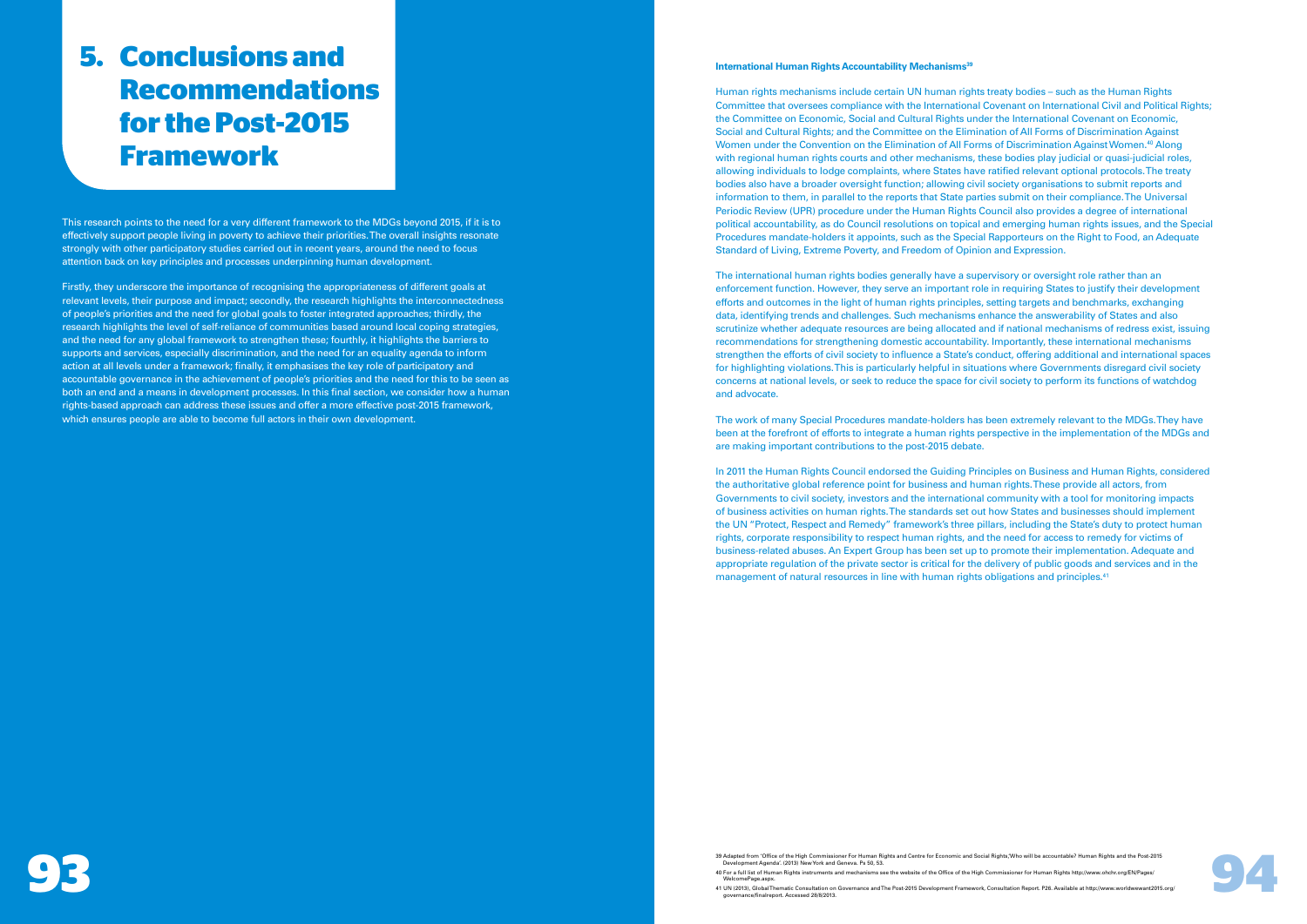Have universal application, establishing international consensus on



Incentivise enhanced international and national level action, establishing global goals and mandating the elaboration of national and sub-national



Explicitly serve the fulfilment of human rights by, inter-alia, reaffirming the full set of social, economic and cultural, civil and political rights of all people everywhere, linking goals and targets (global and national) to existing human rights obligations, and integrating framework accountability mechanisms with national, regional and international human rights accountability mechanisms.

# **1. Goal setting needs to happen at the right levels, to support local priority setting.**

# **2. Address the interconnectedness of people's priorities.**

The insights from this study point to the importance of local specificities and contexts in shaping people's priorities, and their ability to pursue them. The new framework needs to consider carefully the purpose of goal setting at the global level. Determining the impact of the MDGs on government policy and action, whether developing country governments, donor country governments, or other actors, has been difficult. Lessons learned from the experiences of the MDGs, highlight the importance of translating global goals into national policy and action if goals are to be appropriate to national and local contexts, and if implementation is to be effective and conducive to tracking. This indicates strongly that a post-2015 framework will have to play a more explicit and effective role in incentivising action at national and sub-national levels by, inter-alia, combining global goal setting with the establishment of national and sub-national commitments, and ensuring their integration into national policy frameworks.

Nearly all the priorities put forward by participants in this study relate directly or indirectly to economic or social rights which they are entitled to under international law, and in some cases national law. In recognition of the financial and institutional resources required for the promotion, protection and fulfilment of economic and social rights, the principle of progressive realisation recognises that in many cases these obligations may require time to be met in full. The principle of progressive realisation demands however, that States demonstrate their efforts towards realisation of these rights, including through their policies, plans and resource allocation, if they are not to be found in violation of their obligations under international human rights law. Furthermore, minimum standards apply immediately which must be achieved by the State directly or in conjunction with other actors.<sup>42</sup>

Calls for greater attention to national context and implementation, and for a framework with universal application are supported moreover by changes in the context of global goal-setting this time around. Spiralling inequality in many rich countries and emerging economies in recent decades, and the disproportionate impacts of the economic downturn and austerity on the most vulnerable people, have thrown a global spotlight on poverty in all countries. Sustainable development, like poverty, is a challenge common to all countries, but the causes, consequences and responsibilities for environmental destruction and degradation vary significantly. There would therefore be significant added value in combining global goals on poverty and sustainability with national and sub-national poverty and sustainability commitments in all countries, to reflect national and sub-national contexts.

A meaningful way of framing the post-2015 framework would be to focus the goals on the progressive realisation of human rights commitments as laid out in international law. Acknowledging the existing human rights commitments and obligations to which goals relate would significantly strengthen the moral, political and legal standing and credibility of the framework. This would acknowledge the right of every person to be free from hunger, to an education or to a healthy environment, and the obligation of governments to respect, protect and promote these rights, rather than seek socio-economic outcomes for the percentage of the population deemed feasible. Recognising people living in poverty as rightsholders, with the ability to claim their rights from governments as duty-bearers, is much more profound and empowering than being considered passive recipients who may benefit from support when and if it is available, and an important reaffirmation of the social contract underpinning democratic societies. This is important given evidence of the sense of humiliation, powerlessness and hopelessness experienced by many people living in poverty, as reflected in many participant responses in this study.

Such an approach, underpinned by legal instruments and principles, would provide clarity on the responsibilities of national governments, ensure coherence with existing obligations and establish links to existing reporting and accountability mechanisms. National governments are by no means the only actors in focus under a rights-based approach, but the primary importance of the relationship between people and their government is emphasised, and the need for implementation processes in which this is the central relationship, is underscored.

This research reaffirms the interconnected nature of people's priorities, and of the factors affecting their access to them. The single issue MDGs have, however, promoted programmes designed to achieve particular objectives often without acknowledging or acting on the interconnections between different goals. A new framework needs to actively promote action to address the interconnections between priorities, and the factors that impact on their pursuit by people living in poverty. The human rights principles of 'indivisibility, inter-relatedness and interdependence' focus attention on the interconnections between realising different rights, including economic, social and cultural rights, and civil and political rights. This provides a lens with which to approach a post-2015 framework to ensure it responds effectively to the challenge of promoting joined-up action in both its content and its implementation.

Coherent approaches are also critical if a global post-2015 framework is intended to address poverty and sustainability in an integrated way. Advancing policy coherence for sustainable development in all countries should be acknowledged as a central objective of an integrated agenda. Evidence of the impacts of certain development interventions, and more recently sustainable development policies such as biofuels policies, highlight the importance of putting human rights at the centre of a development framework, so that policies and interventions strengthen the resilience of the poorest and most marginalised people, and do not further exacerbate vulnerabilities.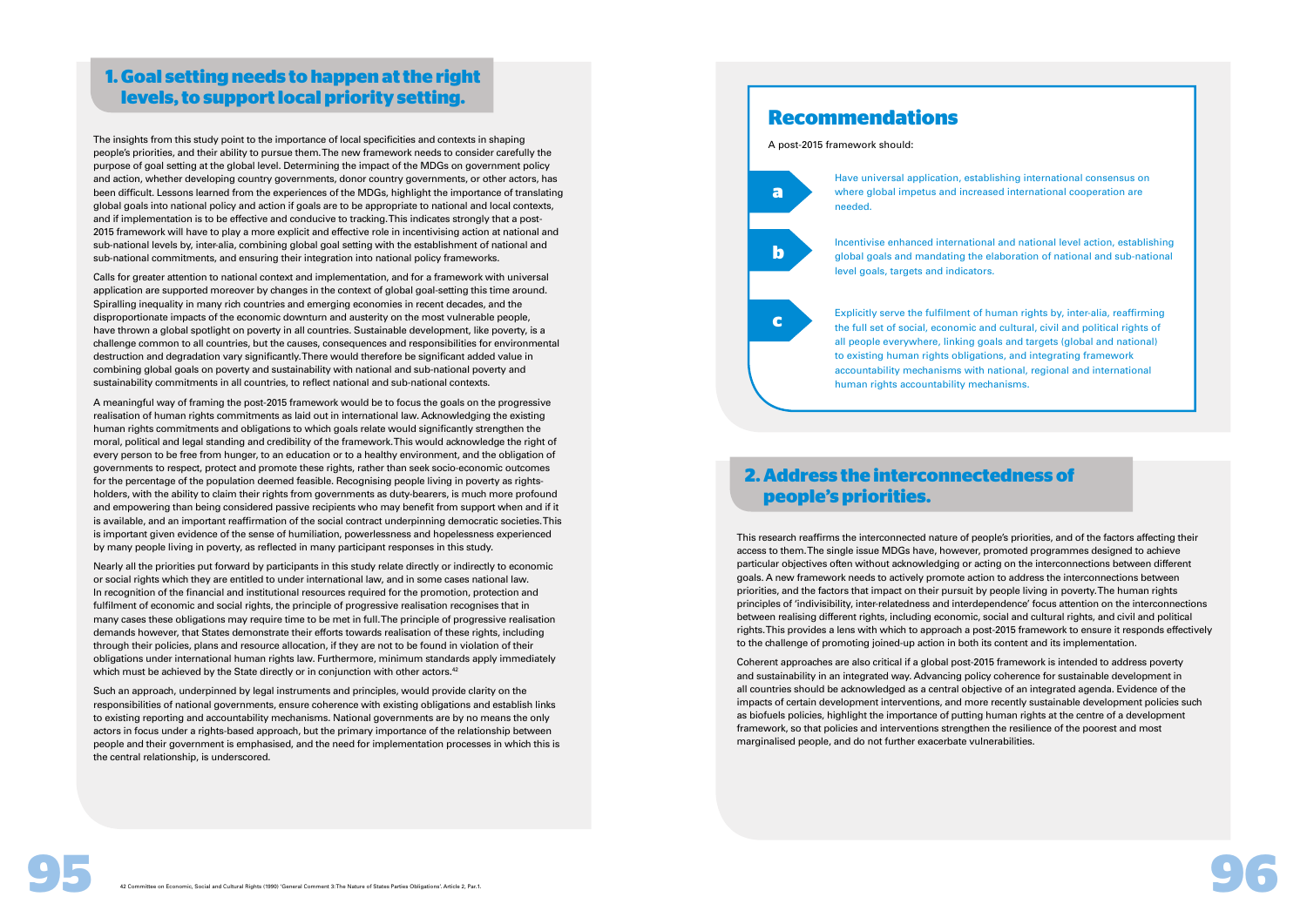# **Recommendations**

A post-2015 framework should:

**a**

**b**

**c**

Reaffirm the human rights principles of indivisibility, interrelatedness and interdependence, and mandate their integration in the implementation of the framework at all levels.

Reflect a balance within global, national and sub-national level goal sets, between socio-economic rights and outcomes, and the civil and political rights and processes that underpin their realisation for all.

Provide global impetus to advancing policy coherence for sustainable development, designating human rights standards and obligations as the universal norms and standards governing poverty eradication and sustainable development policies.

# **Recommendations**

A post-2015 framework should:

**a**

**b**

Be shaped by the the priorities, views and experiences of people living in poverty. People living in poverty should be appropriately supported to participate in debates at various levels that are influencing the post-2015 agenda.

Promote, pursue and actively provide for the participation of people living in poverty in the establishment of national and sub-national level goals, targets and indicators, and in their monitoring and review at all levels.

# **3. Support local strategies to build sustainable and resilient livelihoods and communities.**

# **4. Address the barriers experienced by people living in poverty in accessing services, supports and opportunities, especially discrimination.**

This research indicates the variety, and the fragility, of existing strategies employed by participants, and their ability to identify the kind of supports, services or other interventions that could support them to improve their lives. The Participate synthesis report concludes that interventions not based on a deep understanding of local context and dynamics are often inappropriate, can result in conflict, dependency and/or deepen the marginalisation of some groups.<sup>43</sup> This highlights the importance of a post-2015 framework incentivising action at national and sub-national levels that builds on the existing capacities of people living in poverty, enhancing their ability to contribute actively to their own development. This includes increasing the access of people living in poverty to resources, enhancing their capacity to represent issues that matter to them, and to support collective responses to problems.

This emphasises the importance of engaging in participatory processes with people living in poverty to identify global goals, but importantly also in the translation and elaboration of global goals into national and sub-national level commitments, targets and indicators to ensure appropriate and responsive national and sub-national action. Participatory approaches provide a basis for building on existing capacities, networks and assets, and engaging with the formal and informal processes and norms most relevant to people's lives.<sup>44</sup> Recalling the preceding conclusion, participation of people living in poverty is necessary to support identification of the inter-linkages between people's priorities and the barriers they face in accessing them, and to address the trade-offs they face. Participation of people living in poverty is critical not only in the design of policies and programmes, but also in the review of their implementation. Engaging with people to understand their experiences of supports, services and other interventions focuses attention on quality and accessibility. This is conducive to more responsive and appropriate policy making and implementation, but also supports the building of people's individual and collective capacities to shape their own lives, an intrinsic end in integral and sustainable human development.<sup>45</sup> A human rights-perspective lends weight to this approach, recognising people as rights-holders, critical actors in development processes and the primary agents of their own development.

This study highlights both commonalities and differences in experiences of identity-based discrimination. It indicates the pervasiveness of gender-based discrimination and the prevalence of experiences of discrimination based on socio-economic status. At the same time, the findings indicate how context shapes the form and experience of discrimination, and how socio-economic discrimination is often, in practice, a composite of other forms of identity-based discrimination.

Lack of attention to the barriers to accessing services, supports and opportunities under the MDGs is seen as responsible, at least in part, for the lack of progress among the poorest and most marginalised people. Extensive evidence reaffirms the fact that the poorest and most marginalised are mainly those suffering from various and often multiple forms of discrimination.<sup>46</sup> This research indicates the extent to which inequalities and discrimination are entrenched and perpetuated by many policies, practices and social institutions. It indicates how this can trap the poorest and most marginalised people in poverty and lead to a sense of hopelessness.<sup>47</sup>

Applying a human rights perspective provides a normative and legal basis with which to challenge discrimination and inequality. A human rights approach invokes obligations to achieve substantive equality with full protection under the law, and non-discrimination, with prohibition of distinctions based on impermissible grounds that have the effect or purpose of impairing the enjoyment of rights. Furthermore, the right to equality and the principle of non-discrimination ensure that the people and groups usually excluded from decision-making are purposefully and actively identified, and that they are meaningfully included in the design, implementation and review of action. This is critical if the status quo is to be effectively challenged.

This has a number of important implications for a post-2015 framework for development. Adopting a rights-based approach would mean prioritising the people whose rights are currently being denied or violated, identifying the barriers to their ability to enjoy or claim their rights, and disaggregating implementation and outcome data to provide an equality lens on progress. It would involve identifying actions needed to remove the direct and indirect barriers that prevent people from securing their rights. Under human rights obligations primary duty for addressing these barriers lies with the state, with their

46 Melamed C (2012), 'After 2015: Context, politics and processes for a post-2015 global agreement on development'. Overseas Development Institute. P16. 47 Leavy J, and Howard J, (2013), 'What matters most? Evidence from 84 Participatory Studies with those living with extreme poverty and marginalisation'. The Participate Initiative, Institute for Development Studies. P15.



<sup>43</sup> Leavy J, and Howard J, (2013), What matters most? Evidence from 84 Participatory Studies with those living with extreme poverty and marginalisation. The Participate Initiative,<br>Institute for Development Studies, P.23.<br>I 44 Leavy J, and Howard J, (2013), 'What matters most? Evidence from 84 Participatory Studies with those living with extreme poverty and marginalisation'. The Participate Initiative, Inment Studies. P15 45 Ibid P20.

<sup>43</sup> Leavy J, and Howard J, (2013), 'What matters most? Evidence from 84 Participatory Studies with those living with extreme poverty and marginalisation'. The Participate Initiative, Institute for Development Studies. P23.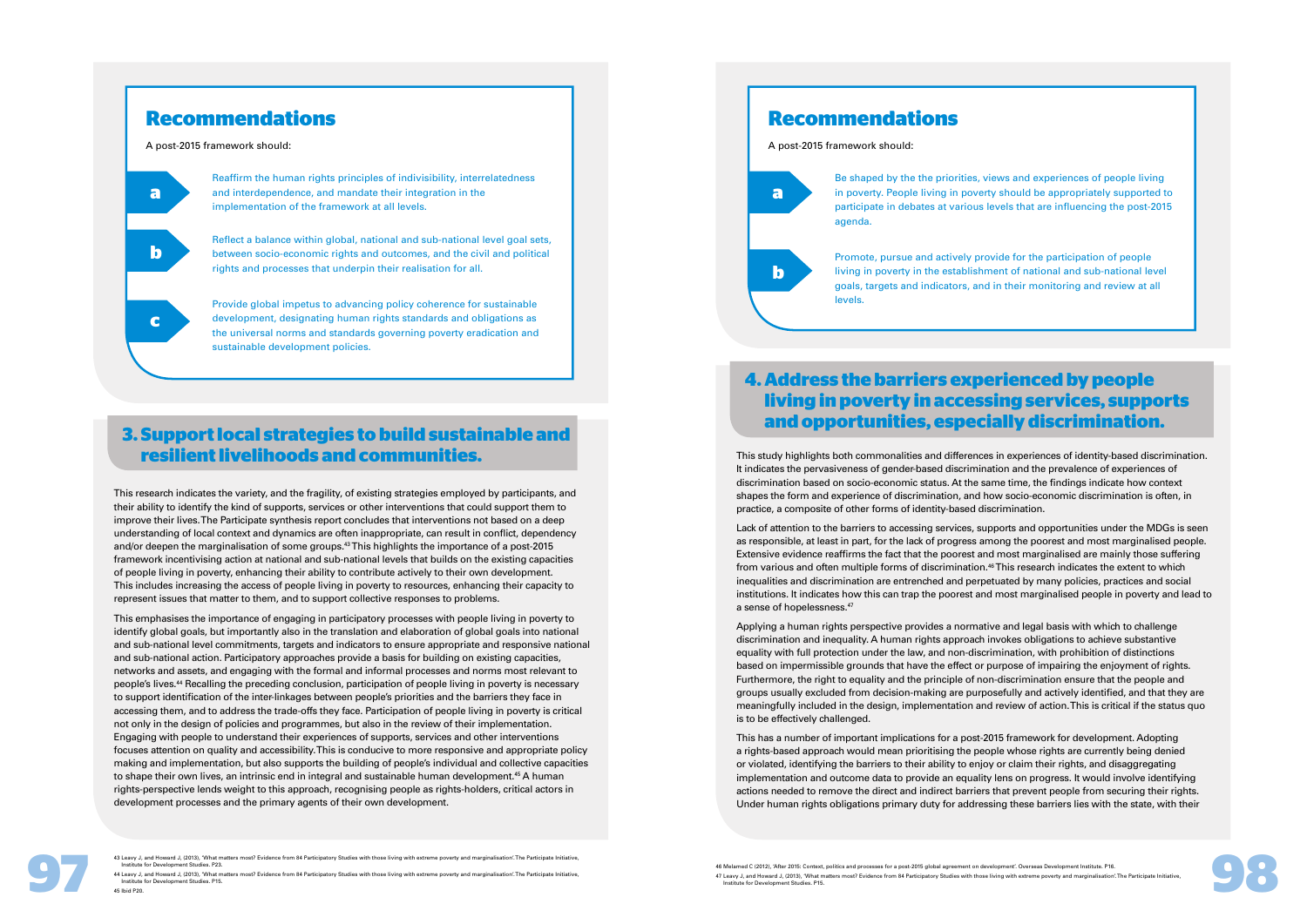

action subject to international scrutiny. This is appropriate given the localised, contextual nature of many barriers, coupled with the importance of objective standards and external pressure in promoting change, in relation to entrenched social and cultural norms in particular.

No country in the world has successfully eradicated discriminatory norms and practices and, as noted above, inequalities are increasing rapidly in many countries and regions. Establishing equality as a central objective under a post-2015 agenda, under-pinned by the international legal human rights framework, would provide both a normative boost to the fight against inequality and discrimination, and enhance accountability for progress at global and national levels on this critical component of a poverty eradication agenda. The level and persistence of discrimination against women is indicative of the significant continued efforts needed to ensure women, in particular, enjoy equality of treatment in both law and practice. The impact of a post-2015 agreement on advancing gender-equality and empowering women, will be a litmus test of its success as a framework for tackling poverty.

# **Recommendations**

A post-2015 framework should:

**a**

**b**

Tackle discrimination by including equality as a global goal with universal application. This should be accompanied by participatory processes and empirical work from local levels upwards to identify additional context-specific forms of discrimination and establish equality targets and indicators in national and sub-national goal sets as appropriate.

Equality should be mainstreamed across all goals and targets, incentivising action to tackle discrimination and advance equality under each goal area. Groups experiencing discrimination should be enabled to actively participate in identifying appropriate qualitative as well as quantitative indicators to provide disaggregated data to assess progress.

Commitments to tackling gender-based discrimination should be explicitly prioritised and addressed in both global and national level commitments.

# **5. Foster empowerment and enabling people living in poverty to influence decisions which afect them.**

While experiences of participation across the case studies in this research varied, the majority of participants felt that they were unable to influence decisions affecting them at local governance and government levels. As discussed above, participation is both an inherent end as well as a critical means in human development. Ensuring that the people who are intended to benefit from, or who will be impacted by policies and programmes, are able to shape their content and implementation, supports relevant, well-targeted action, and recognises their dignity as actors in their own development. Participation, moreover, is critical to accountability and achieving change. Participants in this study were unable to give examples of having successfully sought accountability from official duty-bearers in relation to their grievances, in accessing their priorities, and had little confidence that this was possible. Their experiences of governance were of powerlessness rather than as actors; official duty-bearers

were not obliged to answer for decisions made or actions taken, grievances remained unaddressed and existing laws or sanctions unenforced.

Participation without influence, anchored in accountability, is tokenistic and inhibits transformational change. Evidence from extensive studies with people living in poverty, highlights the inherent link between people's ability to access their priorities, their ability to have their voices and views heard, and their ability to hold those in authority accountable. The Participate synthesis notes that more than a third of participatory studies with people living in poverty over the last twelve years, referred directly to the impacts of governance on their situation. The report emphasises the need to address constraints regarding the access of people living in poverty to formal governance structures through interventions to enhance government transparency, accountability and responsiveness, and mechanisms to foster and support transparency and accountability of local level institutions.

This points to the misplaced distinction within the MDG framework which defines development in terms of economic and social outcomes, and the failure to factor in the civil and political processes that underpin securing them for all.

Participation in public affairs is a human right and both participation and accountability are core human rights principles. Applying a human rights-based approach to a post-2015 framework places both participation and accountability at the centre of development processes, as the fundamental hinge on which democratic society turns. A human rights-approach to enhancing participatory and accountable governance is critical furthermore, if transformational change is to be achieved. A rights-based approach interrogates whose rights are unmet or being violated and the root causes, challenging the power of those whose interests are served by the status quo.

Whilst extensive monitoring has been conducted on the MDGs, with the UN in particular spearheading efforts to improve international reporting and accountability, a consistent criticism of the MDG framework has been the inadequacy of accountability at all levels for its implementation. Who will be held accountable if certain MDG targets are unfulfilled by 2015 and how is unclear, and throws into question the purpose and credibility of such global compacts. A key consideration in relation to a post-2015 framework needs to be how such a framework can support strengthened, effective accountability mechanisms at global, national and local levels that facilitate the active participation of people living in poverty in the implementation of the framework, but also beyond it.

The international human rights framework provides an existing legal framework and architecture on which accountability mechanisms for implementation of a post-2015 framework can and should be built. While centring responsibility with national governments as noted above, international human rights law establishes responsibilities for other governmental actors, and Guiding Principles provide moral obligations for non-governmental actors. National and international human rights accountability needs strengthening, including improving accountability of powerful non-governmental actors such as private sector actors. Deliberations on accountability under the post-2015 development agenda provide a critical opportunity for doing so.

Participation and accountability are processes rather than one-off events or stand alone mechanisms however. This highlights the importance of strengthening both formal and informal mechanisms and channels for participation and accountability, at national levels and in particular at local levels, and the importance of securing other civil and political rights, such as the right to association and assembly, and the right to freedom of expression.

The challenges experienced by people living in poverty in influencing decisions that affect them, and seeking accountability for violations of their rights, are common to rich and poor countries and would be an appropriate global goal under a universally applicable framework for poverty eradication and sustainable development. Existing initiatives to strengthen bottom-up, community based, social and human rights accountability in relation to performance against standards, and for fulfilment of official commitments should be supported and scaled up.

**c**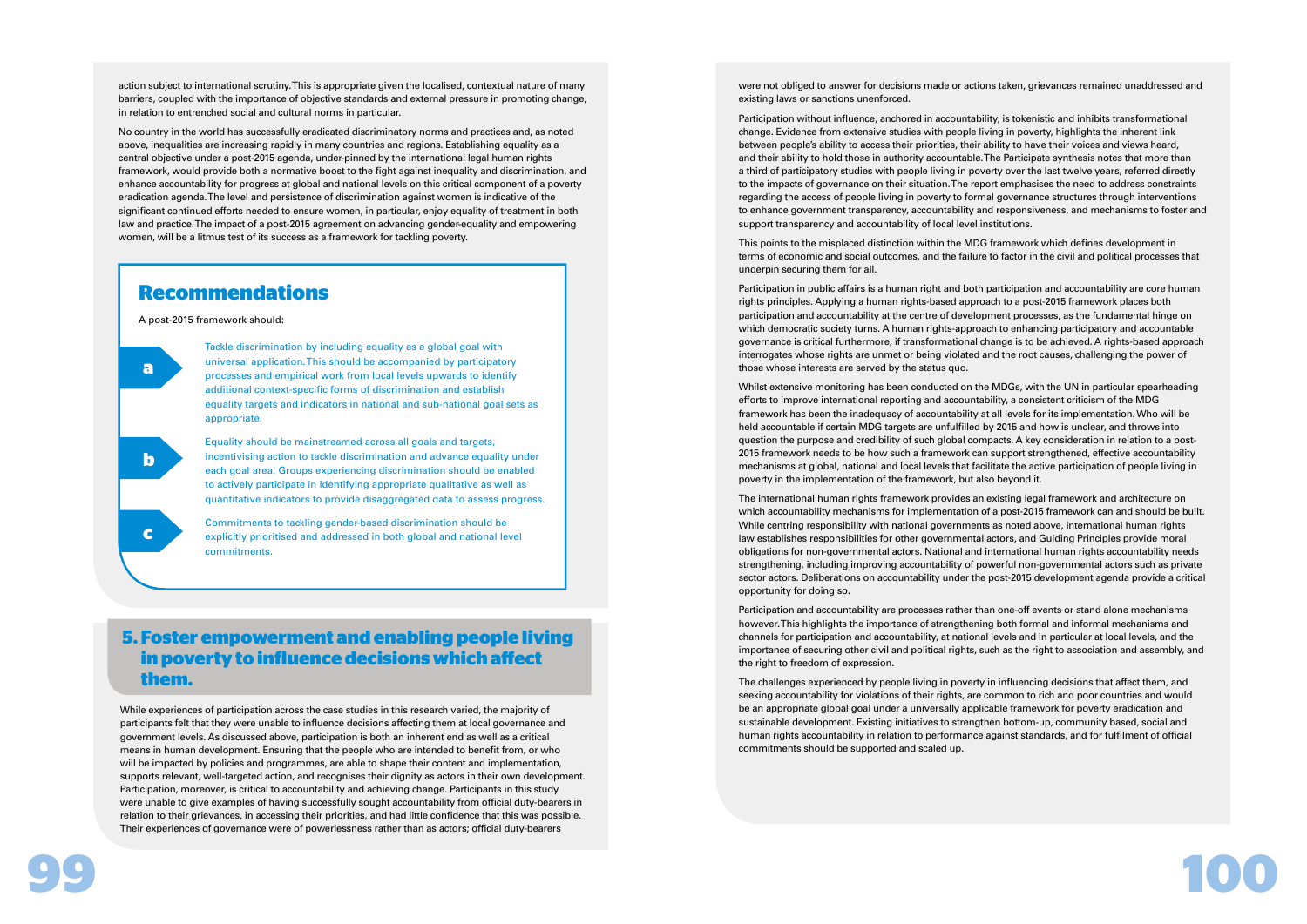# **Recommendations**

A post-2015 framework should:

**a b c d**

Reaffirm the human rights principles of participation and accountability in legitimate, people-centred development.

Integrate effective accountability mechanisms with existing national, regional and international human rights accountability mechanisms, and improve accountability of powerful non-governmental actors.

Actively involve the participation of people living in poverty and marginalisation in monitoring and review of implementation at all levels.

Establish participatory and accountable governance as a global goal for universal application, to be translated and elaborated on at national and sub-national levels in participatory processes with people living in poverty.

# **Conclusion**

This research was carried out with the aim of amplifying the voices, views and experiences of people living in poverty. It is hoped that for research participants and readers alike, the research has contributed to reflection not only on development priorities, but on the means and processes by which they are pursued, how they can be achieved effectively, and for the benefit of those most in need of support. Much work remains to be done to ensure people living in poverty are empowered and enabled to participate in setting the agenda between now and 2015, and to unpack and elaborate on the practical implications of some of the insights and recommendations set out in this report. Trócaire is committed to continuing to pursue this agenda in collaboration with our Partners and others.

From Trócaire's perspective, the voices, views and experiences of people experiencing poverty need to be the starting point and the measure of success of any new framework. Trócaire's experience over 40 years is that poverty and injustice are allowed to continue where respect, protection and promotion of human rights norms, principles and laws are lacking. The role of a post-2015 framework for development is not to replace existing human rights conventions and laws, but rather to give real, meaningful impetus to their implementation. This report has set out the reasons why the MDG framework fell far short of playing this role, and proposed a number of ways in which the potential of a new global development framework can be harnessed by applying a human rights-based approach to its content, implementation and review.

Human rights and governance issues are often contentious topics in intergovernmental fora. While there is increased interest and advocacy around the inclusion of governance and human rights in a post-2015 agenda from a wide variety of actors, advocates are likely to meet reluctance or dismissal from many corners. Positive developments include the recognition by the international community in the outcomes of the High Level Meeting on the MDGs in 2010, and the Rio +20 Anniversary Summit in 2012, of the role of human rights in achieving the MDGs and sustainable development. Importantly however, while a range of rights were explicitly reaffirmed, civil and political rights have been largely absent in these assertions. This study has indicated the importance of the full range of human rights to development processes based on their indivisibility and interrelatedness.

**48** Beyond 2015 (2013) 'Civil Society Demands for a Post-2015 Agenda from 39 Countries'. Synthesis Report. Available at http://www.beyond2015.org/civil-society-demands-post-2015-agenda. Accessed 28/8/2013.<br> **49 GlobalThem 49** Global Thematic Consultation on Governance and The Post-2015 Development Framework, Consultation Report. P26. Available at http://www.worldwewant2015.org/governance/ finalreport. Accessed 28/8/2013.

The demand side for greater recognition of issues like equality, rights and participatory and accountable governance is increasingly clear furthermore. This is clear in countries that have reported positive progress against MDG indicators and yet witnessed significant civil and political upheaval in recent years, and in calls across the world for more transparency and accountability within national and international financial, economic and political institutions. The outcomes of consultations on a post-2015 framework, facilitated in 39 countries by the Beyond 2015 campaign, call for human rights, equality and justice, environmental sustainability, and participatory and accountable governance to provide the pillars of a post-2015 framework.<sup>48</sup> In UN-led global consultations with a wide variety of civil society and governmental stakeholders, governance was a critical thematic issue, with significant support emerging for the integration of human rights and rightsbased approaches<sup>49</sup>, echoed in the report of the UN Secretary General, 'A Life of Dignity for All'.<sup>50</sup> It is clear that a development agenda for post-2015 that denies a vision and agenda for development that goes beyond socioeconomic outcomes will not be credible or acceptable.

No country in the world has succeeded in securing the human rights for all people within their territory. No country has eradicated poverty, achieved equality, or sustainability. Trócaire contends that the international human rights framework codified within the UN, provides the universal legitimacy and applicability that can provide the basis for a truly global, people-centred framework for development.

The social, environmental and economic challenges to which a post-2015 framework must respond are systemic, and a post-2015 framework alone cannot provide the solutions. Trócaire believes, however, that it can and must make a critical contribution. Today's context demands a very different framework to the MDGs, one in which there is greater shared responsibility, strengthened action at national and sub-national levels, strengthened collective and individual accountability, and enhanced coherence around a people-centred agenda. A human rights-based approach provides an existing, universal normative and legal framework, that can and must provide an anchor and a compass to ensure that the poorest people are placed at the centre of concern, as governance at national and global levels seeks to navigate change in a context of increasing uncertainty.

48 Beyond 2015 (2013) 'Civil Society Demands for a Post-2015 Agenda from 39 Countries'. Synthesis Report. Available at http://www.beyond2015.org/icivil-society-demands-post-2015<br>agenda. Accessed 28/8/2013.<br>finalreport. Acc nd 2015 (2013) 'Civil Society Demands for a Post-2015 Agenda from 39 Countries'. Synthesis Report. Available at http://www.beyond2015.org/civil-society-demands-p<br>nda. Accessed 28/8/2013.